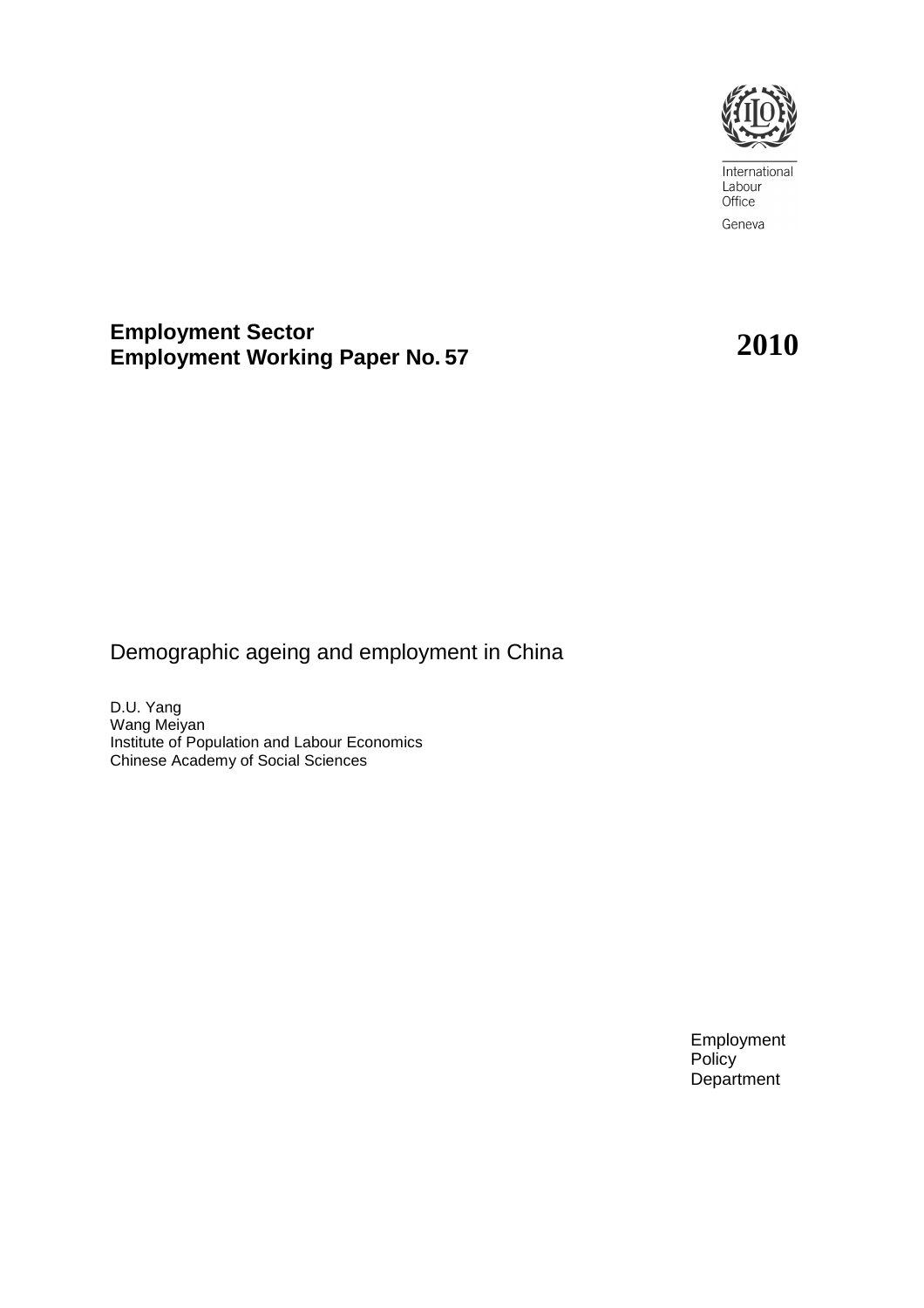Copyright © International Labour Organization 2010 First published 2010

Publications of the International Labour Office enjoy copyright under Protocol 2 of the Universal Copyright Convention. Nevertheless, short excerpts from them may be reproduced without authorization, on condition that the source is indicated. For rights of reproduction or translation, application should be made to ILO Publications (Rights and Permissions), International Labour Office, CH-1211 Geneva 22, Switzerland, or by email: pubdroit@ilo.org. The International Labour Office welcomes such applications.

Libraries, institutions and other users registered with reproduction rights organizations may make copies in accordance with the licences issued to them for this purpose. Visit http://www.ifrro.org to find the reproduction rights organization in your country.

<CIP data 1>

ISBN 978-92-2-123580-4 (print) 978-92-2-123581-1 (web pdf). ISSN 1999-2939 (print); ISSN 1999-2947 (web pdf)

International Labour Office; Employment Sector.

<CIP data keywords>

<CIP data numbers>

*ILO Cataloguing in Publication Data*

The designations employed in ILO publications, which are in conformity with United Nations practice, and the presentation of material therein do not imply the expression of any opinion whatsoever on the part of the International Labour Office concerning the legal status of any country, area or territory or of its authorities, or concerning the delimitation of its frontiers.

The responsibility for opinions expressed in signed articles, studies and other contributions rests solely with their authors, and publication does not constitute an endorsement by the International Labour Office of the opinions expressed in them.

Reference to names of firms and commercial products and processes does not imply their endorsement by the International Labour Office, and any failure to mention a particular firm, commercial product or process is not a sign of disapproval.

ILO publications and electronic products can be obtained through major booksellers or ILO local offices in many countries, or direct from ILO Publications, International Labour Office, CH-1211 Geneva 22, Switzerland. Catalogues or lists of new publications are available free of charge from the above address, or by email: pubvente@ilo.org

Visit our website: http://www.ilo.org/publns

Printed in Switzerland

document1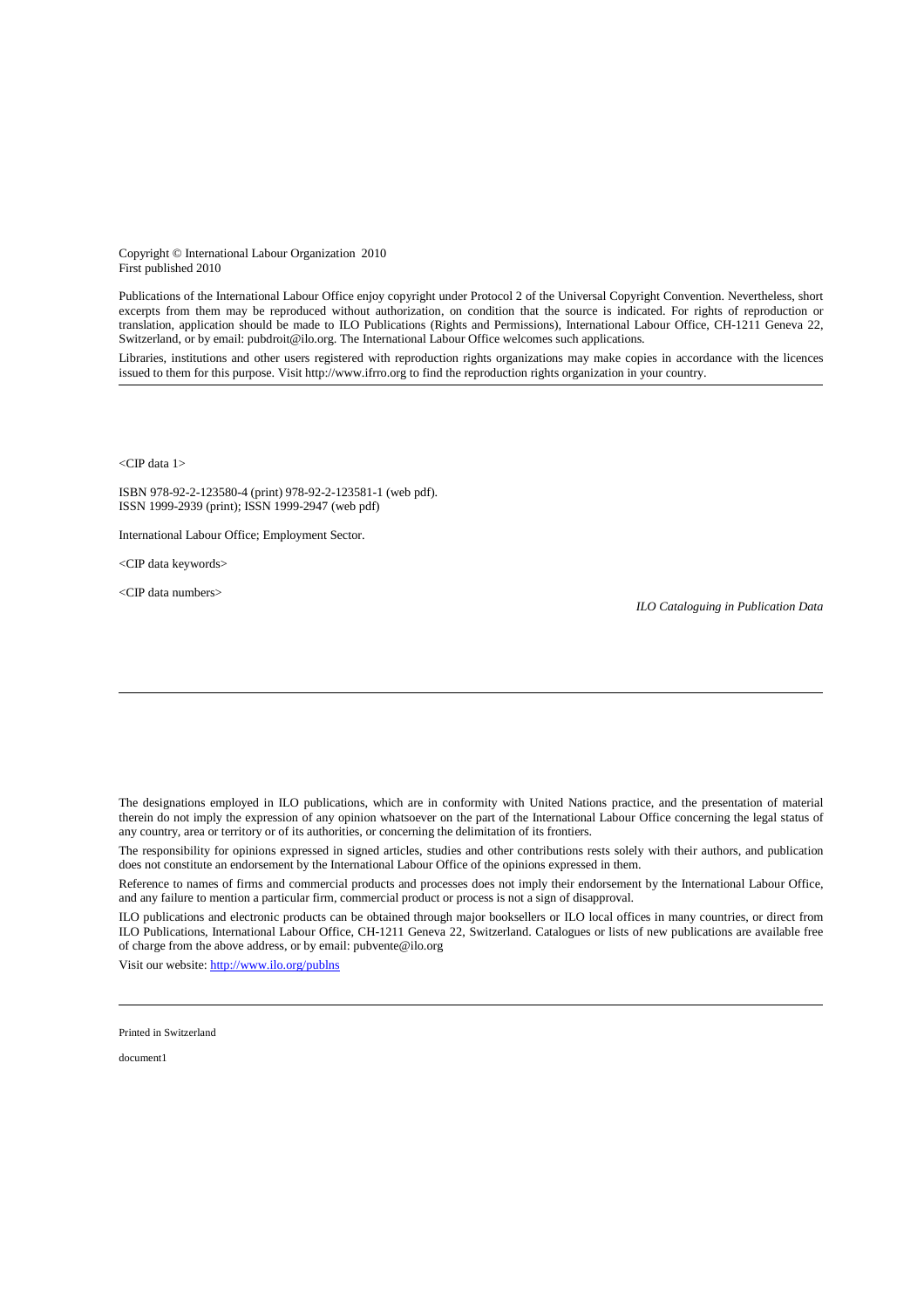### **Preface**

The primary goal of the ILO is to contribute, with member States, to achieve full and productive employment and decent work for all, including women and young people, a goal embedded in the ILO Declaration 2008 on *Social Justice for a Fair Globalization, and<sup>1</sup>* which has now been widely adopted by the international community.

In order to support member States and the social partners to reach the goal, the ILO pursues a Decent Work Agenda which comprises four interrelated areas: Respect for fundamental worker's rights and international labour standards, employment promotion, social protection and social dialogue. Explanations of this integrated approach and related challenges are contained in a number of key documents: in those explaining and elaborating the concept of decent work<sup>2</sup>, in the Employment Policy Convention, 1964 (No. 122), and in the Global Employment Agenda.

The Global Employment Agenda was developed by the ILO through tripartite consensus of its Governing Body's Employment and Social Policy Committee. Since its adoption in 2003 it has been further articulated and made more operational and today it constitutes the basic framework through which the ILO pursues the objective of placing employment at the centre of economic and social policies.<sup>3</sup>

The Employment Sector is fully engaged in the implementation of the Global Employment Agenda, and is doing so through a large range of technical support and capacity building activities, advisory services and policy research. As part of its research and publications programme, the Employment Sector promotes knowledge-generation around key policy issues and topics conforming to the core elements of the Global Employment Agenda and the Decent Work Agenda. The Sector's publications consist of books, monographs, working papers, employment reports and policy briefs.<sup>4</sup>

The *Employment Working Papers* series is designed to disseminate the main findings of research initiatives undertaken by the various departments and programmes of the Sector. The working papers are intended to encourage exchange of ideas and to stimulate debate. The views expressed are the responsibility of the author(s) and do not necessarily represent those of the ILO.

> José Manuel Salazar-Xirinachs Executive Director Employment Sector

<sup>&</sup>lt;sup>1</sup> See http://www.ilo.org/public/english/bureau/dgo/download/dg\_announce\_en.pdf

<sup>2</sup> See the successive Reports of the Director-General to the International Labour Conference: *Decent work* (1999); *Reducing the decent work deficit: A global challenge* (2001); *Working out of poverty*  (2003).

<sup>3</sup> See http://www.ilo.org/gea. And in particular: *Implementing the Global Employment Agenda: Employment strategies in support of decent work, "Vision" document*, ILO, 2006.

<sup>4</sup> See http://www.ilo.org/employment.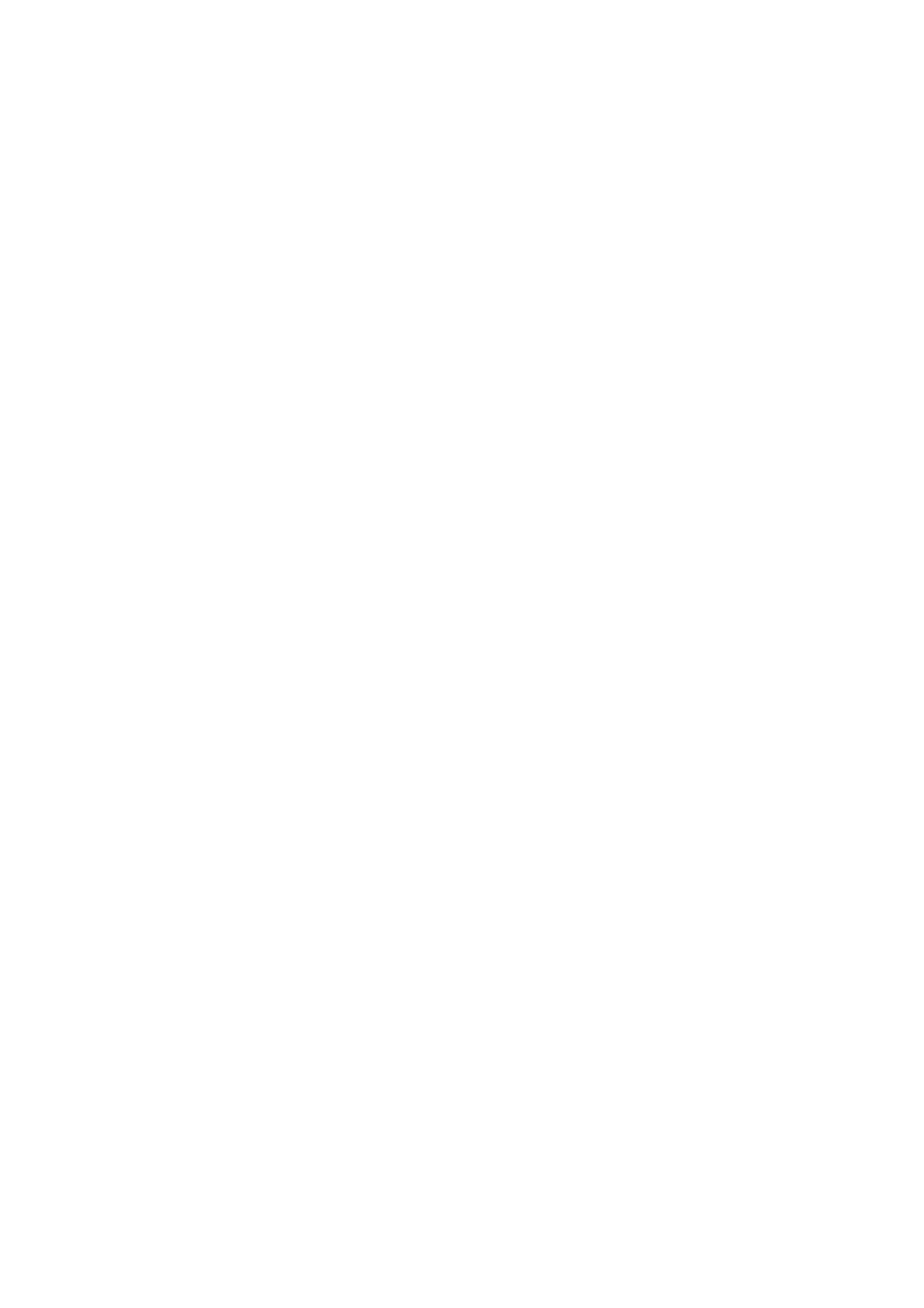### **Foreword**

Since its inception the ILO has directed particular attention to the implications of demographic change in the world of work. The first instruments on the matter, adopted in the 1930s set out to provide invalidity, old-age and survivors' insurance.In 1980 the ILO adopted the most comprehensive instrument on the subject: the Older Workers Recommendation, 1980 (No. 162). The Recommendation aims to protect the right of older workers to equality of treatment and focuses on the measures that should be implemented to protect their needs.

This study by D.U. Yang and W. Meiyan brings to light the current and emerging issues concerning the implications of demographic change on the labour market in China. While population ageing is a major achievement of our times it presents major challenges for the world of work that need to be addressed. China's population is ageing very rapidly. Sharp declines in fertility combined with increased life expectancy are changing the population structure in a major way. The low level of benefits and their limited coverage push large numbers of older people (particularly older women) to continue working in the informal economy. The combination of old-age, poverty and exclusion is therefore of great concern.

The China study discusses the main economic and labour market issues and implications related to population ageing in China and presents an overview of current policy responses. Section 1 of the study describes the main current and future demographic trends. Section 2 analyzes overall labour market trends in China and labour market outcomes of the older population. The section also explores the key determinants for termination of employment of older workers and illustrates key issues related with extending working lives of older workers as well as employers' attitudes towards them. Section 3 focuses on the poverty incidence in the old age in urban and rural areas and presents recent government interventions targeting poor elderly people. Section 4 presents the main challenges of the current pension system in both urban and rural China. The final section puts forward some policy suggestions towards ensuring a secure and decent old age for the Chinese population.

This study has been jointly commissioned by the Employment Policy Department of the ILO Employment Sector and the Regional Economic and Social Analysis Unit of the ILO Regional Office for Asia and the Pacific. It has been conducted under the technical supervision and overall coordination of Mariangels Fortuny from the ILO Employment Policy Department and Rika Fujioka from ILO ROAP is part of a series of studies about the demographic change that the employment sector has undertaken in different countries and regions. Comments and contributions were provided by *Roddy McKinnon* from the International *Social Security Association* and Gyorgy Sziraczki from ILO ROAP. The study has contributed to a major report on employment and social protection in the new demographic context that has been prepared by the Employment and Social Protection Sectors.

> Azita Berar Awad **Director** Employment Policy Department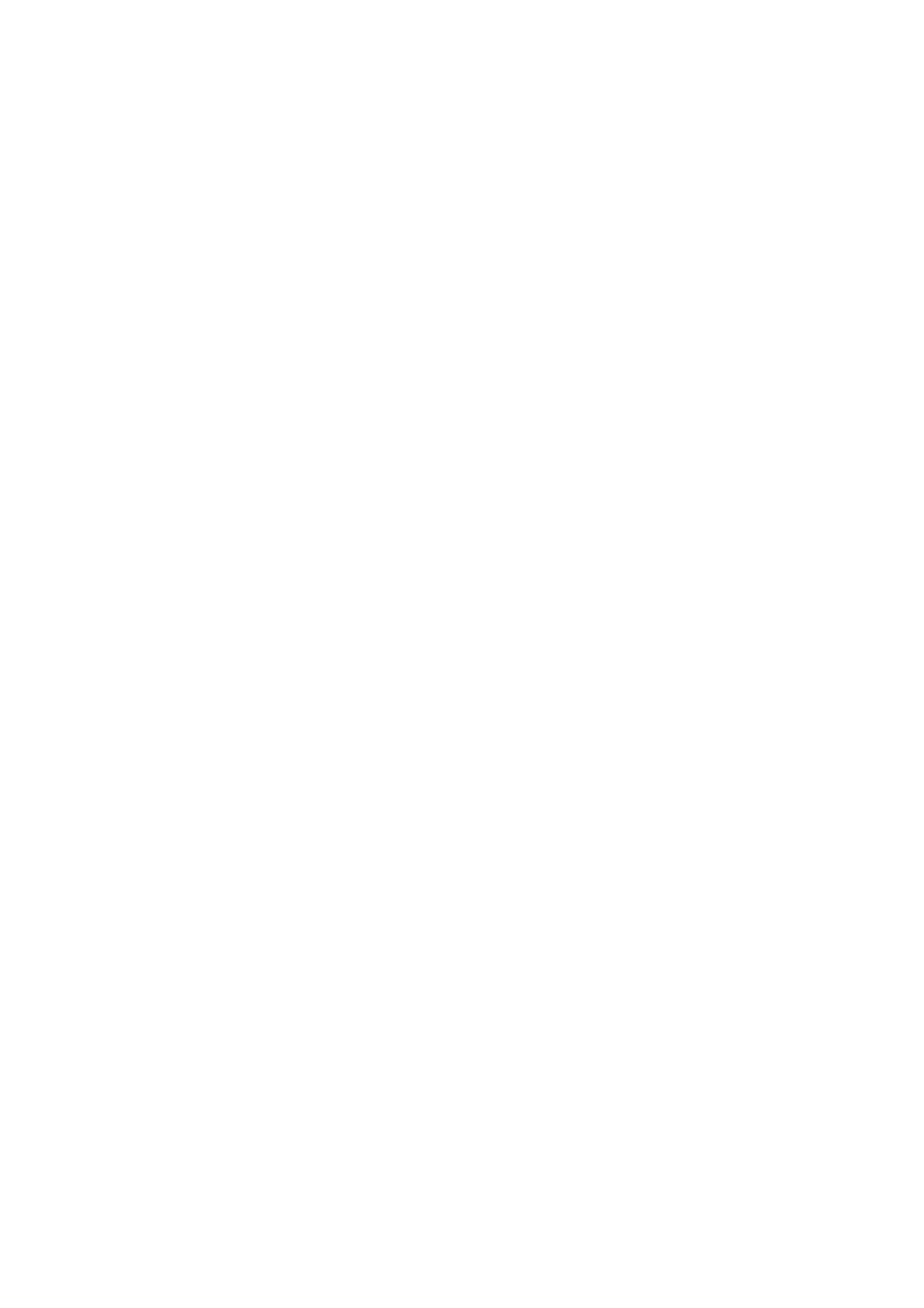# **Contents**

|                  | Page |
|------------------|------|
|                  |      |
|                  |      |
| 1.               |      |
|                  |      |
|                  |      |
|                  |      |
|                  |      |
|                  |      |
|                  |      |
|                  |      |
| 3.               |      |
|                  |      |
|                  |      |
|                  |      |
| $\overline{4}$ . |      |
|                  |      |
|                  |      |
|                  |      |
|                  |      |

# **Tables**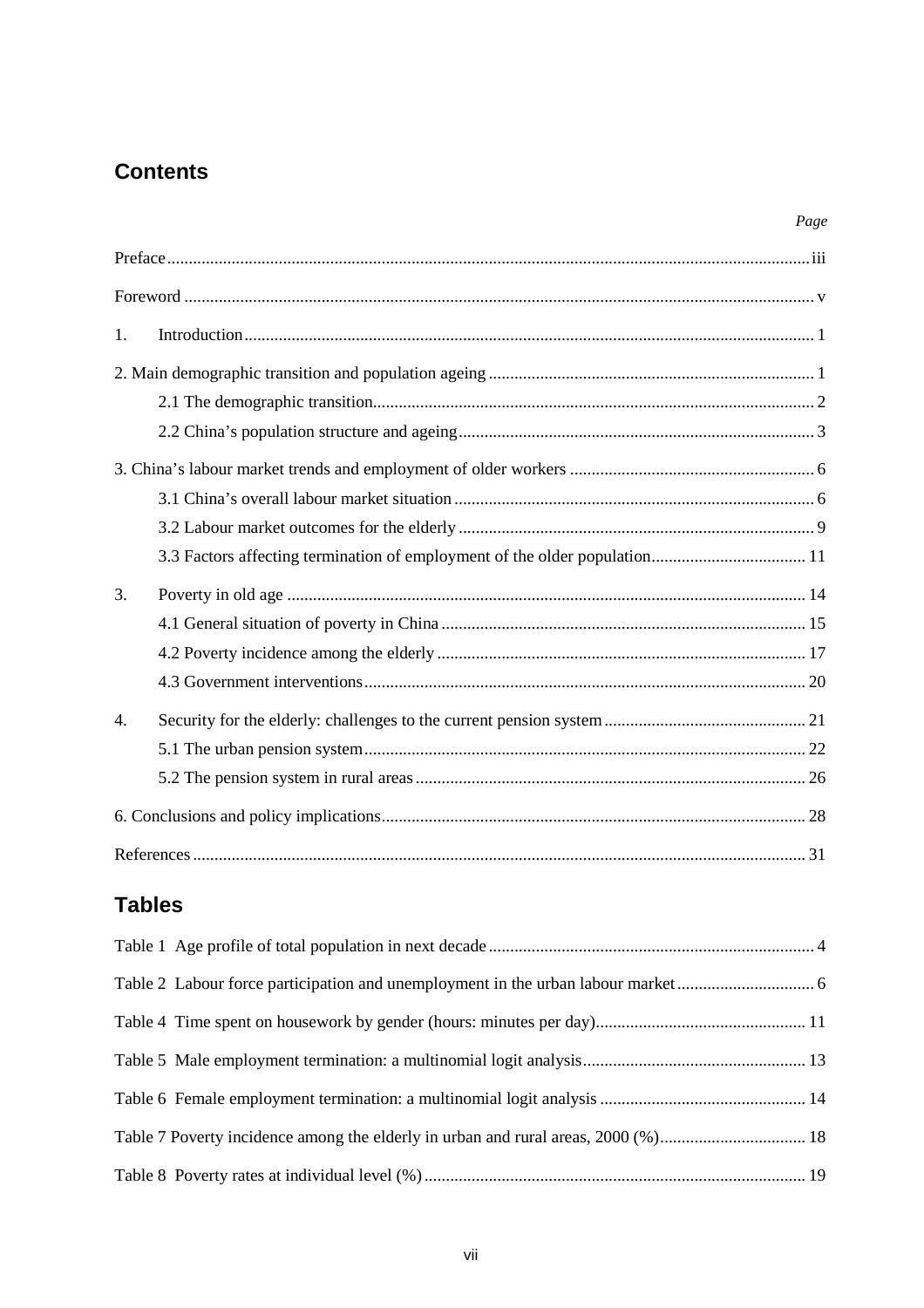# **Figures**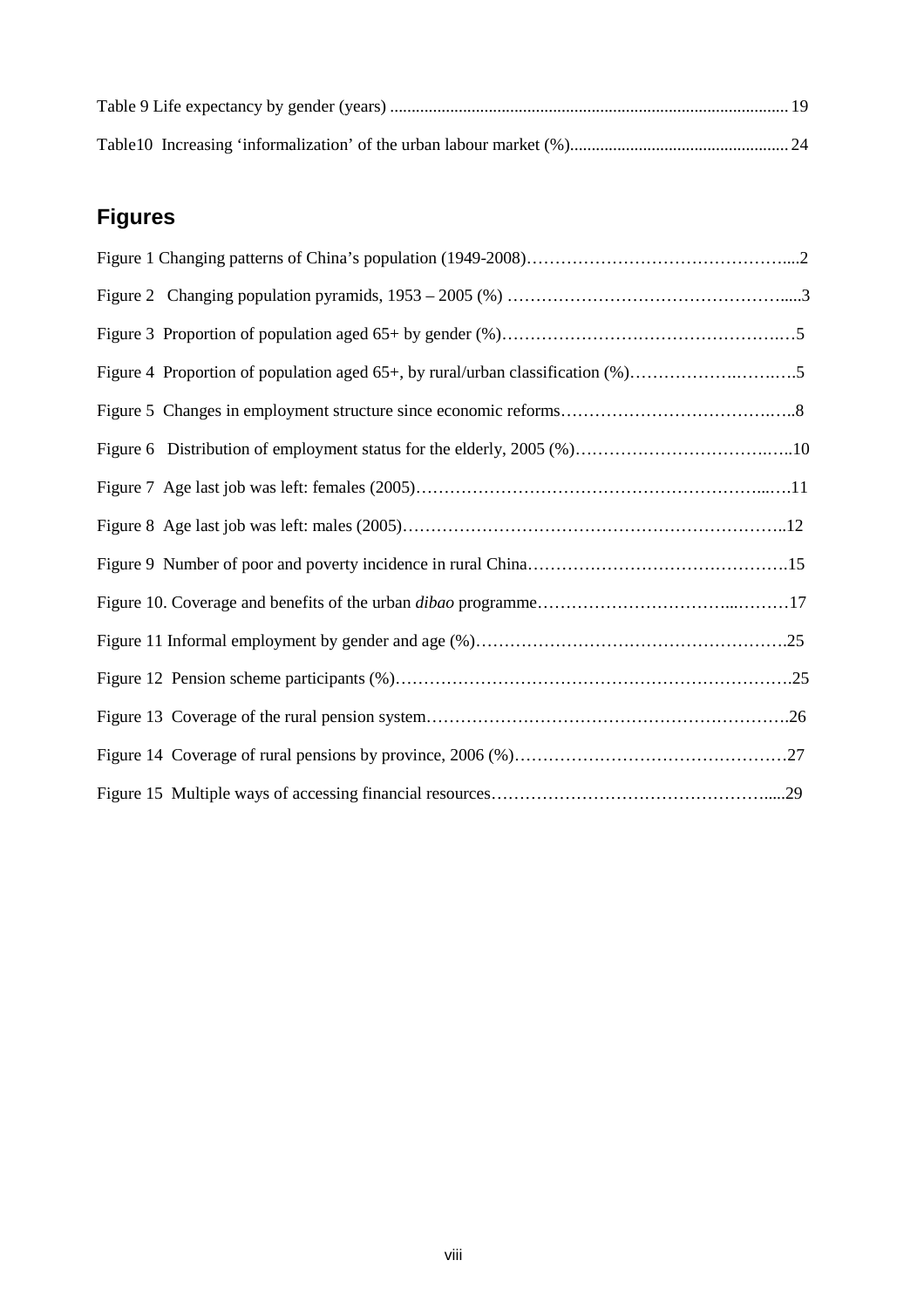### **1. Introduction**

China has undergone rapid demographic change over the past three decades. Largely due to a significant decline in the fertility rate, this transition has meant that China may already be described as an ageing society. In 2007 people aged 65 and above accounted for 8.1 per cent of the country's total population.<sup>5</sup> China, a grey country but not rich, faces the many challenges involved in supporting a growing number of elderly.<sup>6</sup>

Another transition complicates these challenges. China is in the process of transforming its economy into a market system. Labour market dislocation resulting from this transition, as well as the fact that in the planned economy there was not a wellestablished pension system, has led to old age poverty. For old people in rural areas, the experience has been even worse than in urban ones. Despite efforts by the Chinese government to establish a rural pension system, support for the elderly in rural China has come primarily from family members. However, household size has been declining.

Furthermore, older people are facing substantive labour market disadvantages. In an economy dominated by labour intensive industry, older workers are not seen as competitive as their younger counterparts. Furthermore, for historical reasons, such as the Cultural Revolution, older workers have lower levels of education.

This report explores the main economic and labour market issues and implications of population ageing in China and presents an overview of current policy responses. It is organized as follows:

Section 1 describes the main demographic transition resulting from population ageing in China. Section 2 analyses overall labour market trends and labour market outcomes for older people. It also explores retirement patterns, re-employment of older workers and employers' attitudes towards them. Section 3 describes the overall state of poverty in China and of poverty among the older population in both urban and rural China and also looks at government interventions aimed at reducing poverty. Section 4 analyses the pension system in both rural and urban areas and the final section concludes the report with some policy suggestions.

### **2. Main demographic transition and population ageing**

Thanks to fast economic growth and strict family planning policy, China's fertility rate has been declining in the past three decades. It is widely accepted that the total fertility rate  $(TFR)^7$  in China is below 1.8. However, some demographers believe that the TFR is even below  $1.5$ .<sup>8</sup> In addition, China experienced a significant decline in the death rate during the 1960s and 1970s. Furthermore, average life expectancy at birth has substantially

<sup>5</sup> World Bank (2008), World Development Indicators Database.

<sup>&</sup>lt;sup>6</sup> In this report, definitions vary for "the elderly", such as 60 and above or 65 and above, depending on the issue being examined. We specify where necessary.

<sup>&</sup>lt;sup>7</sup> TFR (Total Fertility Rate) is the average number of children that would be born to a woman over her lifetime if (1) she were to experience the exact current age-specific fertility rates through her lifetime, and (2) she were to survive from birth through the end of her reproductive life.

<sup>8</sup> Zhigang Guo (2008), "China has entered a new era of low fertility", *China's First Financial Daily*, June 30.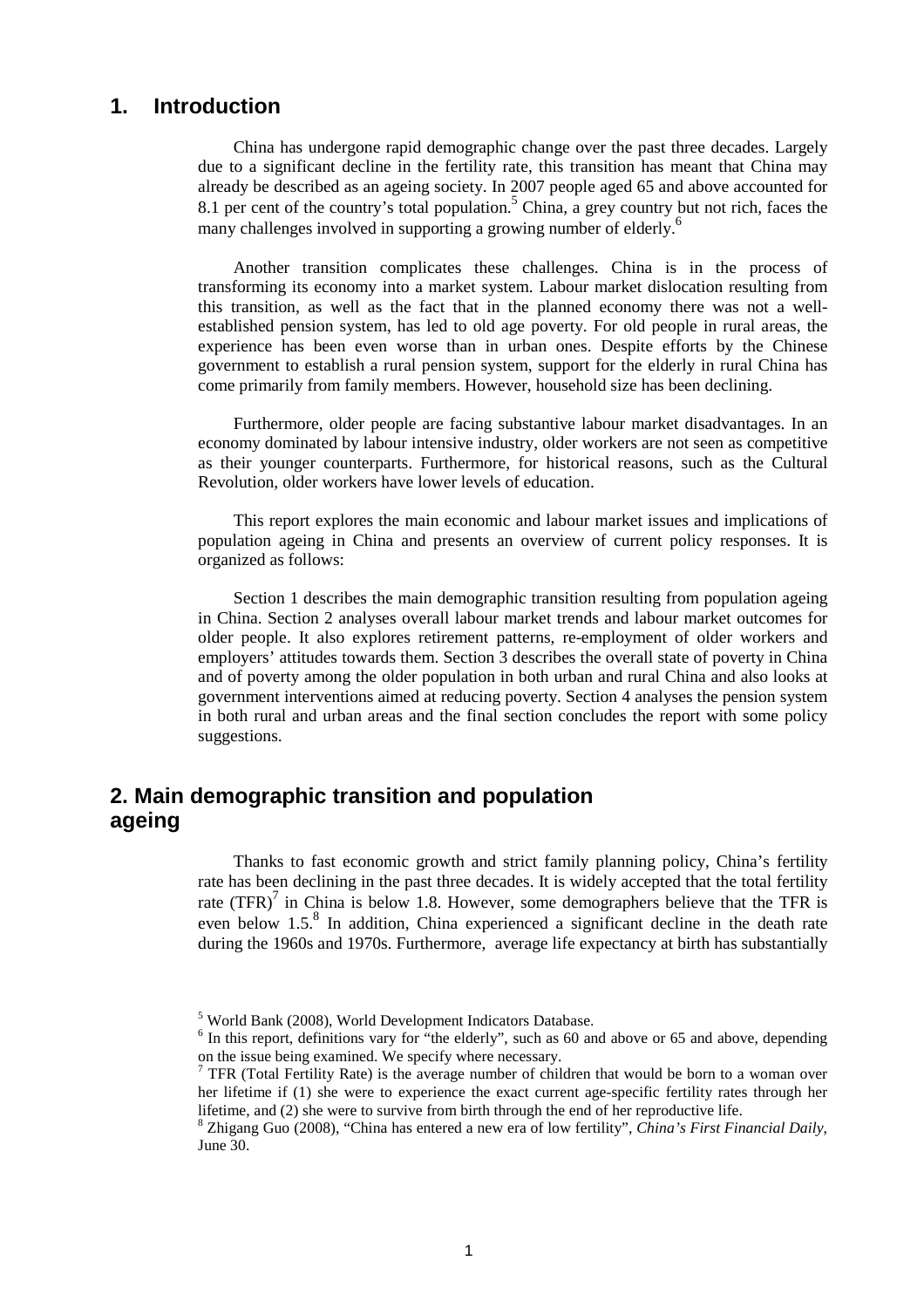increased - from 66 years to 73 years in the last three decades. The result of the abovementioned trends has been rapid ageing of the population.

### **2.1 The demographic transition**

During the past three decades China has undergone a rapid demographic transition. Strict family planning policies implemented since the 1970s, dubbed the "later, longer, and fewer" (*wanxishao*) campaign, encouraged later marriage, a longer interval between births and fewer children. In urban areas married couples were allowed to have one child, the famous "one child policy". In many provinces, rural couples were allowed to have their second child after a certain interval if the first child is a girl.

As Figure 1 shows, in the 1960s China had both high crude death rates and high birth rates,<sup>9</sup> typical features of a country before a demographic transition. Since the end of the 1970s, China has achieved significant economic growth with crude death rates declining and remaining at a low level since the 1980s. At the same time, birth rates have been decreasing, which makes China a country with low fertility rates and low mortality rates. In 2008 the crude birth and death rates were 12.14‰ and 7.06‰ respectively and the natural growth rate only 5.08‰.

Both the strict population control policy and economic development have played an active role in the decline of fertility, making it possible for China to experience within 30 years a demographic transition that took more than a hundred years in most industrialized countries.

#### **Figure 1 Changing patterns of China's population (1949-2008)**



Sources: National Bureau of Statistics, *China Statistical Yearbooks* (various years), China Statistics Press

<sup>&</sup>lt;sup>9</sup> The crude death rate is the number of deaths in a given population during a given time period divided by the total population, multiplied by one thousand; the crude birth rate is the number of births in a given population during a given time period divided by the total population, multiplied by one thousand. Natural growth rate is the crude birth rate minus the crude death rate. It represents the portion of population growth (or decline) determined exclusively by births and deaths.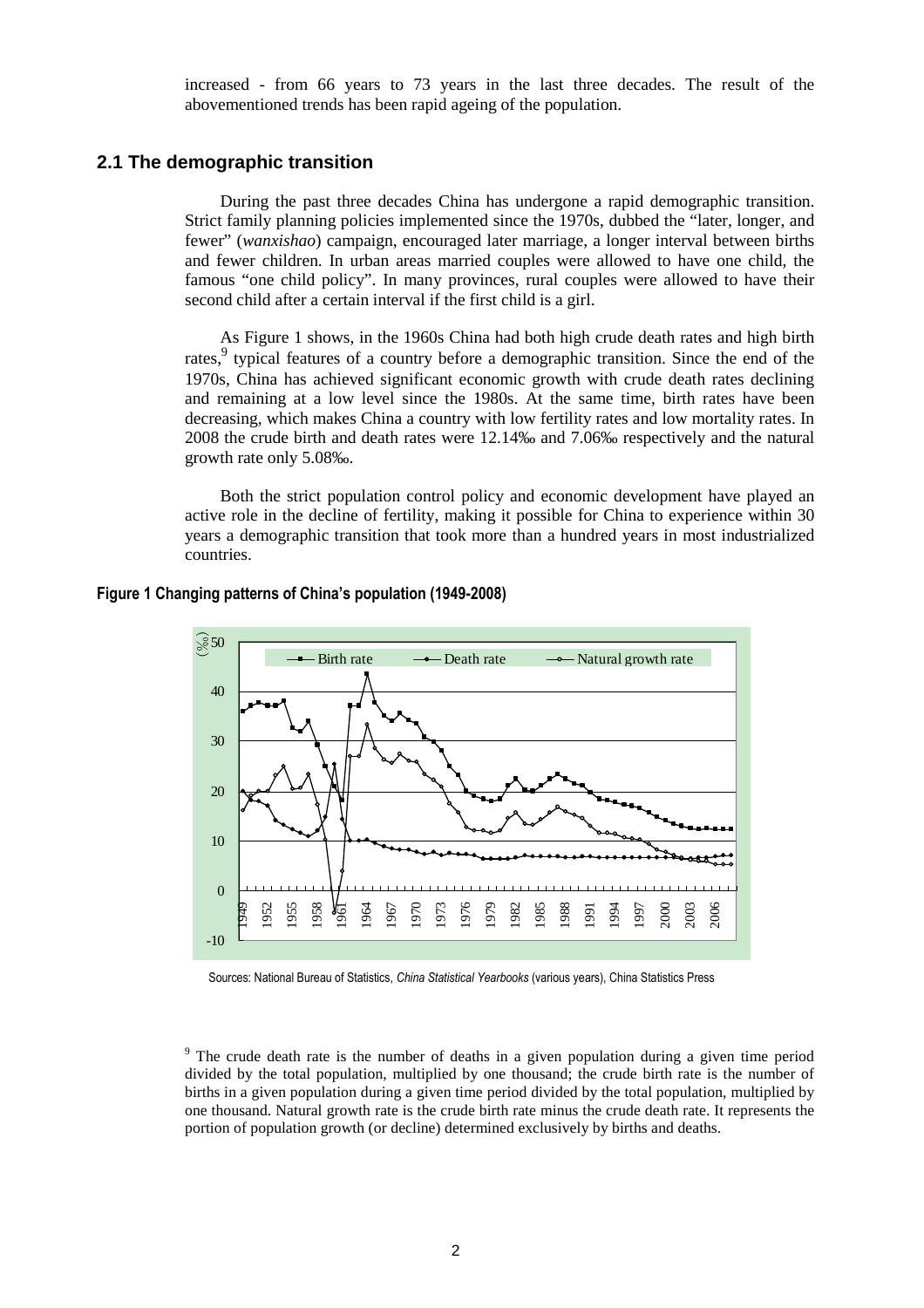In 1971, the TFR stood at 5.4. Since then it plunged to 2, below the replacement rate (usually 2.1). Currently it is approximately 1.8, nearly half the average level for lowincome countries (3.5) and very similar to the level of high-income countries (1.7).<sup>10</sup> China's population growth rate has been consistently below 10‰ since 1998, with a further decline from slightly above 6‰ in 2003 to 5.08‰ in 2008.<sup>11</sup>

#### **2.2 China's population structure and ageing**

The United Nations definition of an ageing society is a country or region in which people aged 60 or more make up 10 per cent of the total population. China has crossed the threshold of an ageing society by the United Nations' criteria. China's percentage of population over 60 years of age reached 7 per cent in 2000 from 4.4 per cent in 1953, 3.6 per cent in 1964, 4.9 per cent in 1982, and 5.6 per cent in  $1990$ .<sup>12</sup> Thus, by the UN's criteria, China had virtually become an ageing society at the time of its fifth census in 2000. According to the *1% Population Sample Survey* conducted in 2005, the proportion of those aged 65 or older had increased to 7.69 per cent. China's population age structure has shifted from a typical pyramid dominated by a young population to an olive shape featuring an increase in the elderly and dominance of the middle-aged (Figure 2).





Sources: Fan, Jingjing (ed.) (1995), *China's Population Structure by Age and Sex*, China Population Publishing House; National Bureau of Statistics (2007), *Tabulation on the 2005 1% Sample Survey of the People's Republic of China*, China Statistics Press; National Bureau of Statistics (2002), *Tabulation on the 2000 Census of the People's Republic of China*, China Statistics Press.

<sup>10</sup> World Bank (2008), World Development Indicators Database.

<sup>11</sup> National Bureau of Statistics, *China Statistical Yearbook* (various years), China Statistics Press.

<sup>12</sup> National Bureau of Statistics (2007), *Tabulation on the 2005 1% Sample Survey of the People's Republic of China*, China Statistics Press.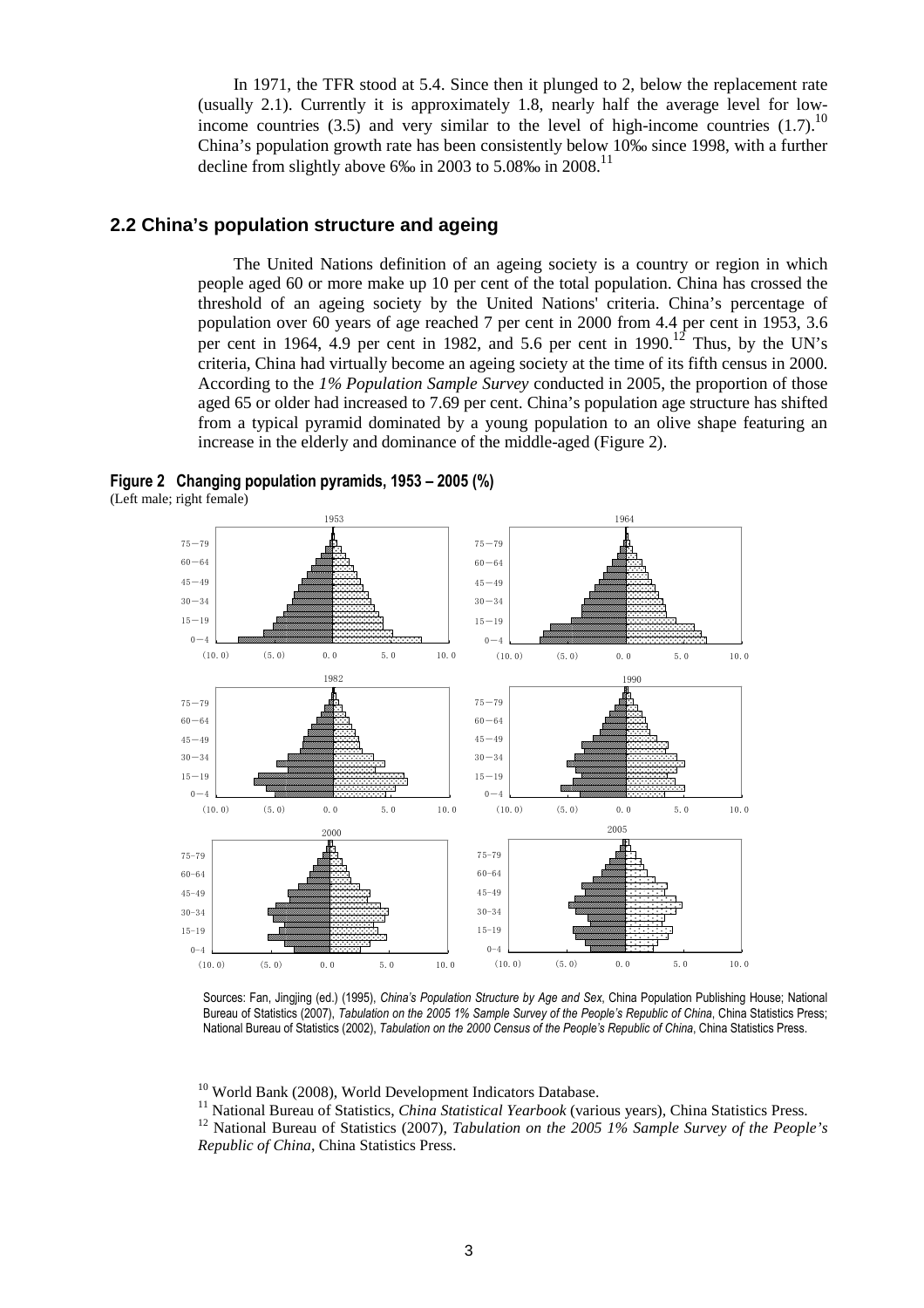The changing age structure will continue to shape future population dynamics. Various predictions of China's population suggest the trend will continue. While total population is likely to increase, reaching its peak in the next two decades, the age structure of the population – which is one of the main determinants of labour supply and ageing in the long run – is set to reach a turning point in the next decade. As Table 1 shows, there is a decreasing share of children in the population over the next decade and an increasing share of elderly, while the population of labour age rises until it peaks in 2016 at 1 billion and then decreases after 2016. Those aged 64 and above will account for more than 10 per cent of the total population after 2016.

| Year | 15-64<br>(million) | Changes<br>(million) | 15-64<br>$(\%)$ | $0 - 14$<br>(%) | 64 and above<br>(%) | Dependent ratio<br>$(\%)$ |
|------|--------------------|----------------------|-----------------|-----------------|---------------------|---------------------------|
| 2001 | 88,573.1           |                      | 69.4            | 23.5            | 7.2                 | 44.1                      |
| 2002 | 90,045.6           | 1472.5               | 70.1            | 22.6            | 7.3                 | 42.7                      |
| 2003 | 91,363.5           | 1317.9               | 70.7            | 21.8            | 7.5                 | 41.4                      |
| 2004 | 92,811.4           | 1447.9               | 71.4            | 21.0            | 7.6                 | 40.1                      |
| 2005 | 94,275.1           | 1463.7               | 72.1            | 20.1            | 7.8                 | 38.7                      |
| 2006 | 95,036.9           | 761.8                | 72.3            | 19.7            | 7.9                 | 38.3                      |
| 2007 | 95,823.3           | 786.4                | 72.5            | 19.4            | 8.0                 | 37.9                      |
| 2008 | 96,613.9           | 790.6                | 72.7            | 19.1            | 8.1                 | 37.6                      |
| 2009 | 97,286.3           | 672.4                | 72.8            | 18.9            | 8.3                 | 37.4                      |
| 2010 | 97,835.9           | 549.6                | 72.8            | 18.7            | 8.4                 | 37.4                      |
| 2011 | 98,384.8           | 548.9                | 72.8            | 18.5            | 8.6                 | 37.4                      |
| 2012 | 98,923.6           | 538.8                | 72.8            | 18.4            | 8.9                 | 37.4                      |
| 2013 | 99,167.2           | 243.6                | 72.6            | 18.3            | 9.1                 | 37.7                      |
| 2014 | 99,245.5           | 78.3                 | 72.3            | 18.2            | 9.4                 | 38.3                      |
| 2015 | 99,280.8           | 35.3                 | 72.0            | 18.2            | 9.8                 | 38.9                      |
| 2016 | 99,398.5           | 117.7                | 71.8            | 18.1            | 10.1                | 39.3                      |
| 2017 | 99,327.1           | $-71.4$              | 71.5            | 17.9            | 10.6                | 39.9                      |

**Table 1 Age profile of total population in next decade** 

Sources: Hu, Ying (2007), "Predictions on major population indicators of rural and urban China", NBS unpublished memo

In addition to general demographic transition and ageing in China, it is interesting to look at trends by gender and by rural and urban areas since the patterns differ, as do support systems for the elderly.

Figure 3 shows that while the proportion of those over the age of 65 has been increasing for both sexes, it has been higher for females. In 1953, this proportion was 5.2 per cent for females and 3.7 per cent for males and in 2000, 7.7 per cent for females and 6.5 per cent for males.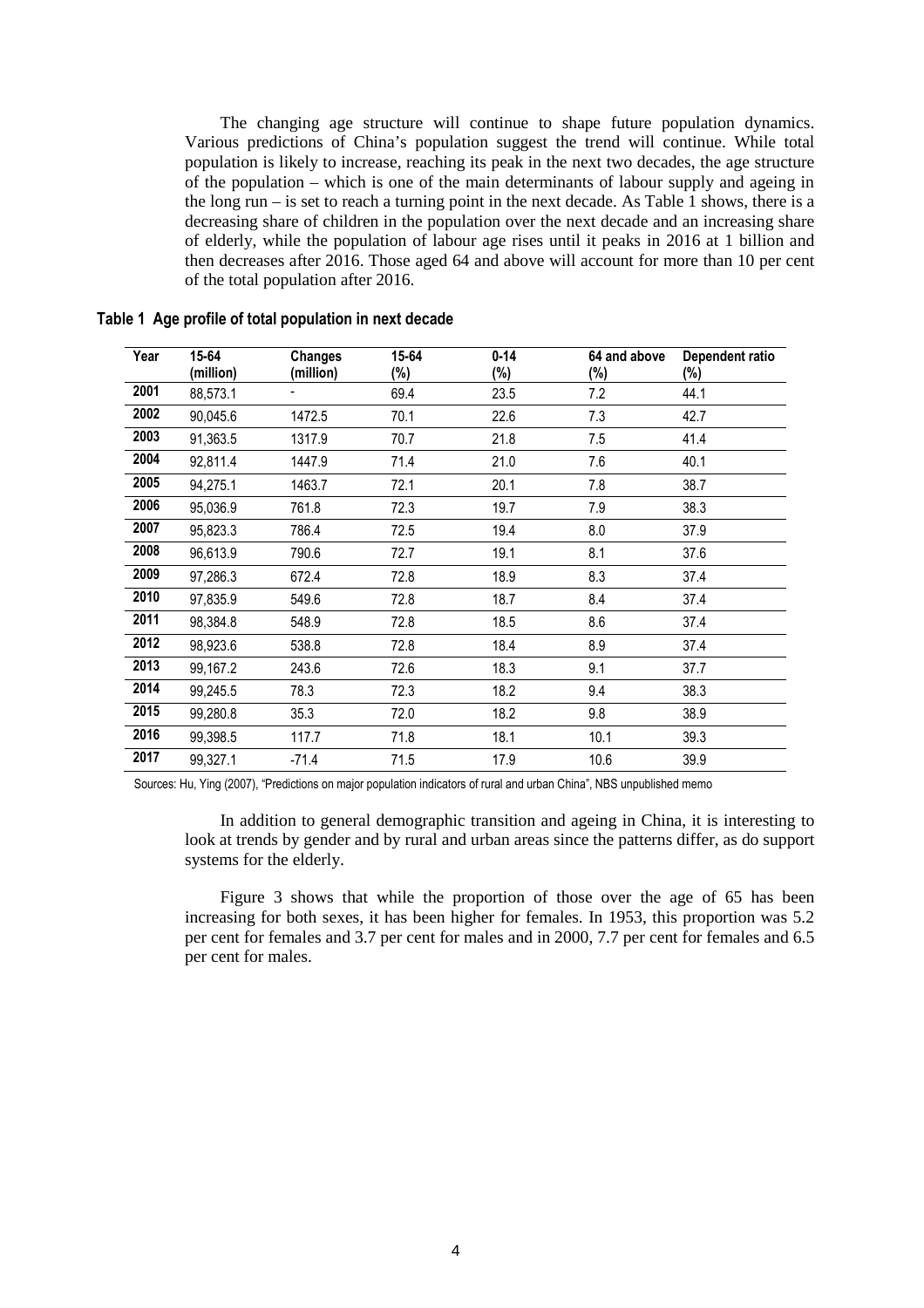



Source: Census data

There has also been a growing gap in the proportion of population aged 65 and above living in rural and urban areas (Figure 4). In 2001, 7.6 per cent of the population in rural areas were 65 and over, 1.14 percentage points higher than in urban areas. By 2008, the proportion in rural areas was 8.96 per cent and in urban areas 7.18 per cent, a gap of 1.78 percentage points. By 2020, this gap will have risen to 3.79 percentage points as the proportion of 65 and above reaches 14.17 per cent in rural areas and 10.37 per cent in urban areas.

**Figure 4 Proportion of population aged 65+, by rural/urban classification (%)** 



Source: NBS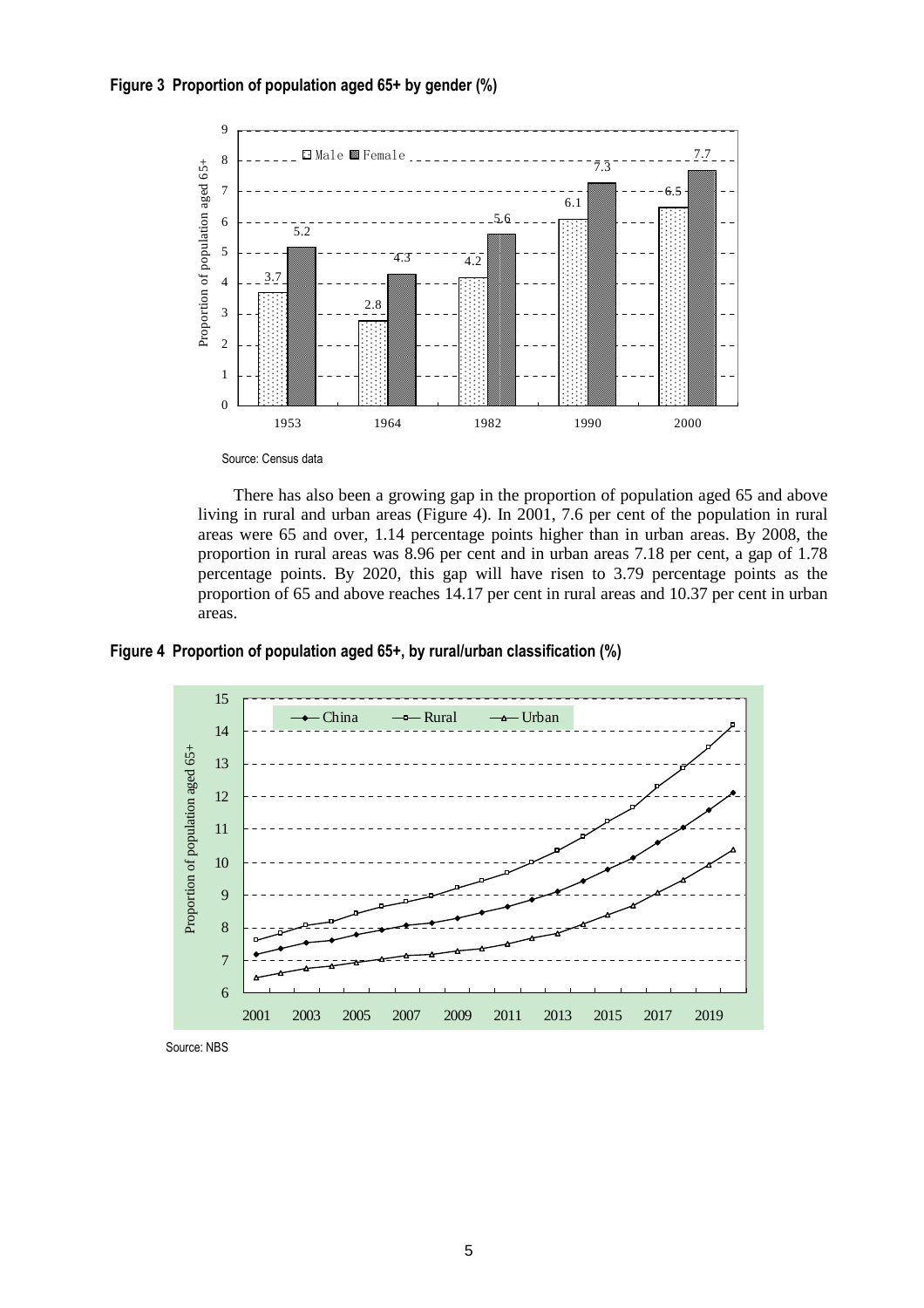### **3. China's labour market trends and employment of older workers**

Alongside China's demographic transition, the restructuring of state-owned enterprises (SOEs) initiated in the late 1990s has changed the country's labour market substantially. In this section, we describe China's overall labour market situation, in particular how these changes have affected the elderly in both urban and rural areas.

We also look at differences in the termination of employment and in recruitment of old workers compared with younger ones and analyse the main issues regarding reemployment of older workers and employers' attitudes towards them.

### **3.1 China's overall labour market situation**

The Chinese labour market has experienced rapid institutional change. Furthermore, it has faced a turning point in recent years known as the "Lewisian Turning Point".<sup>13</sup> As a result of economic restructuring, the labour market participation rate in urban areas has been decreasing over the past decade, as Table 2 shows.

**Table 2 Labour force participation and unemployment in the urban labour market** 

| Year | Economically<br>active population<br>(million) | Employed<br>persons<br>(million) | Labour force<br>participation<br>$(\%)$ | Surveyed<br>unemployment<br>rate $(\%)$ | Registered<br>unemployment<br>rate $(\%)$ |
|------|------------------------------------------------|----------------------------------|-----------------------------------------|-----------------------------------------|-------------------------------------------|
| 1990 | 176.15                                         | 170.41                           | 78.0                                    | 3.3                                     | 2.5                                       |
| 1991 | 180.65                                         | 174.65                           | 83.0                                    | 3.3                                     | 2.3                                       |
| 1992 | 184.91                                         | 178.61                           | 72.6                                    | 3.4                                     | 2.3                                       |
| 1993 | 189.22                                         | 182.62                           | 66.9                                    | 3.5                                     | 2.6                                       |
| 1994 | 193.33                                         | 186.53                           | 72.3                                    | 3.5                                     | 2.8                                       |
| 1995 | 198.30                                         | 190.40                           | 75.9                                    | 4.0                                     | 2.9                                       |
| 1996 | 207.37                                         | 199.22                           | 72.9                                    | 3.9                                     | 3.0                                       |
| 1997 | 217.61                                         | 207.81                           | 72.1                                    | 4.5                                     | 3.1                                       |
| 1998 | 230.66                                         | 216.16                           | 71.2                                    | 6.3                                     | 3.1                                       |
| 1999 | 238.09                                         | 224.12                           | 72.9                                    | 5.9                                     | $\overline{3.1}$                          |
| 2000 | 250.58                                         | 231.51                           | 66.1                                    | 7.6                                     | 3.1                                       |
| 2001 | 253.47                                         | 239.40                           | 67.3                                    | 5.6                                     | 3.6                                       |
| 2002 | 264.00                                         | 247.80                           | 66.5                                    | 6.1                                     | 4.0                                       |
| 2003 | 272.82                                         | 256.39                           | 63.4                                    | 6.0                                     | 4.3                                       |
| 2004 | 280.99                                         | 264.76                           | 64.0                                    | 5.8                                     | 4.2                                       |
| 2005 | 293.83                                         | 273.31                           | 62.5                                    | 5.2                                     | 4.2                                       |
| 2006 | 301.54                                         | 283.10                           |                                         |                                         | 4.1                                       |
| 2007 | 310.05                                         | 293.50                           | -                                       | -                                       | 4.0                                       |

Sources: Calculations from NBS; *China Statistical Yearbook* (various years); China Statistical Press

<sup>&</sup>lt;sup>13</sup> Fang Cai (2007), *the Coming Lewisian Turning Point and Its Policy Implications*, Social Science Documentation Press. The Lewisian Turning Point is the transition from an era of unlimited labour supply to that of finite labour surplus.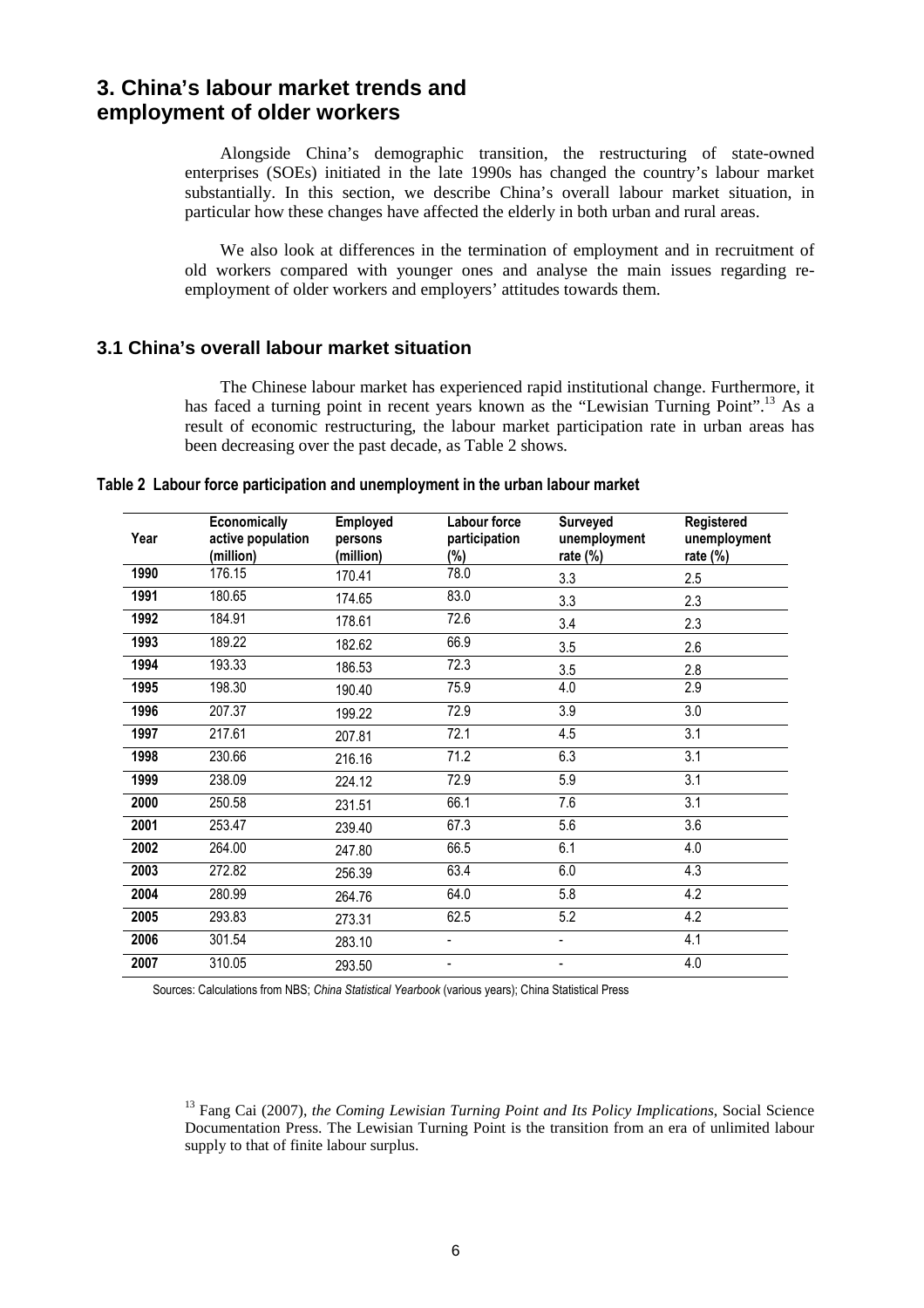First, during the planned economy era, China had a relatively high labour force participation rate in urban areas. At that time, one of the priorities of China's economic strategy was to develop heavy industry. To do this with few capital resources, it was necessary to lower input costs, including labour and food products. The government therefore monopolized the circulation of agricultural products through purchase and sale at low prices (*tonggou tongxiao*). The policy included collectivization of agricultural production, under which People's Communes were formed, further restricting the mobility of labour – through adoption of the household registration (*hukou*) system. *Tonggou tongxiao*, People's Communes and *hukou* thus constituted a "troika" in the institutional arrangement of agriculture in the planned economy period.

At the same time, a dual social structure that segmented rural and urban areas was developed. In urban areas, several employment interventions were put in place that led to relatively high labour force participation rates. As such, the recent decline in labour participation rates may be considered an adjustment to the market economy.

Second, a radical economic restructuring of SOEs took place from the middle of the 1990s. With the economic slowdown brought on by the Asian economic crisis that began in 1997, the so-called shattering of the "iron rice bowl"<sup>14</sup> started. This brought not only layoffs and unemployment but some discouraged workers in urban areas chose to be economically inactive, resulting in a dramatic decrease in labour force participation rates since the middle of the 1990s – in particular for women, as they tend to be more disadvantaged in response to labour market shocks. According to the China Urban Labour Survey (CULS1)<sup>15</sup> in 2001, from 1996 to 2001 women's participation rates decreased 10.6 per cent while those of their male counterparts decreased 6.9 per cent in the same period.<sup>16</sup>

Third, an improvement in the social protection system in urban areas lowered labour force participation rates. For instance, since 1993 China has set up the *dibao* (minimum living standard guarantee) system, a social assistance programme in urban areas subsidising low-income households. According to the Ministry of Civil Affairs, the per capita benefit level for urban *dibao* recipients was estimated to be ¥141per month in 2008. Since the *dibao* benefit was separated from employment status, it was inevitable that it would create an incentive to quit the labour market.

During the planned economy, the State guaranteed urban employment and government institutions did not assume that unemployment existed. However, with the reforms and restructuring of the economy, "registered unemployed" started reflecting demand for jobs.

According to the official definition, registered unemployed in urban areas refers to persons with non-agricultural household registration at certain age (16 years and above), who are capable of working, unemployed and willing to work, and have been registered at a local employment service agency to apply for a job. Under such a definition, working status and willingness are not the only conditions for qualifying as unemployed. "*Hukou* status" and registration are also indispensable factors.

<sup>&</sup>lt;sup>14</sup> Prior to the reforms, employees working in SOEs were well protected in terms of employment and comprehensive welfare and employers found it hard to fire workers. This has been compared to holding an iron rice bowl.

<sup>&</sup>lt;sup>15</sup> This survey was conducted by the Institute of Population and Labour Economics, Chinese Academy of Social Sciences in 5 Chinese cities (Shenyang, Wuhan, Shanghai, Fuzhou and Xian) in 2001 and 2002.

<sup>&</sup>lt;sup>16</sup> Giles John, Albert Park and Fang Cai (2006), "How Has Restructuring Affected China's Urban Workers?", *China Quarterly*, 185, pp.61-95.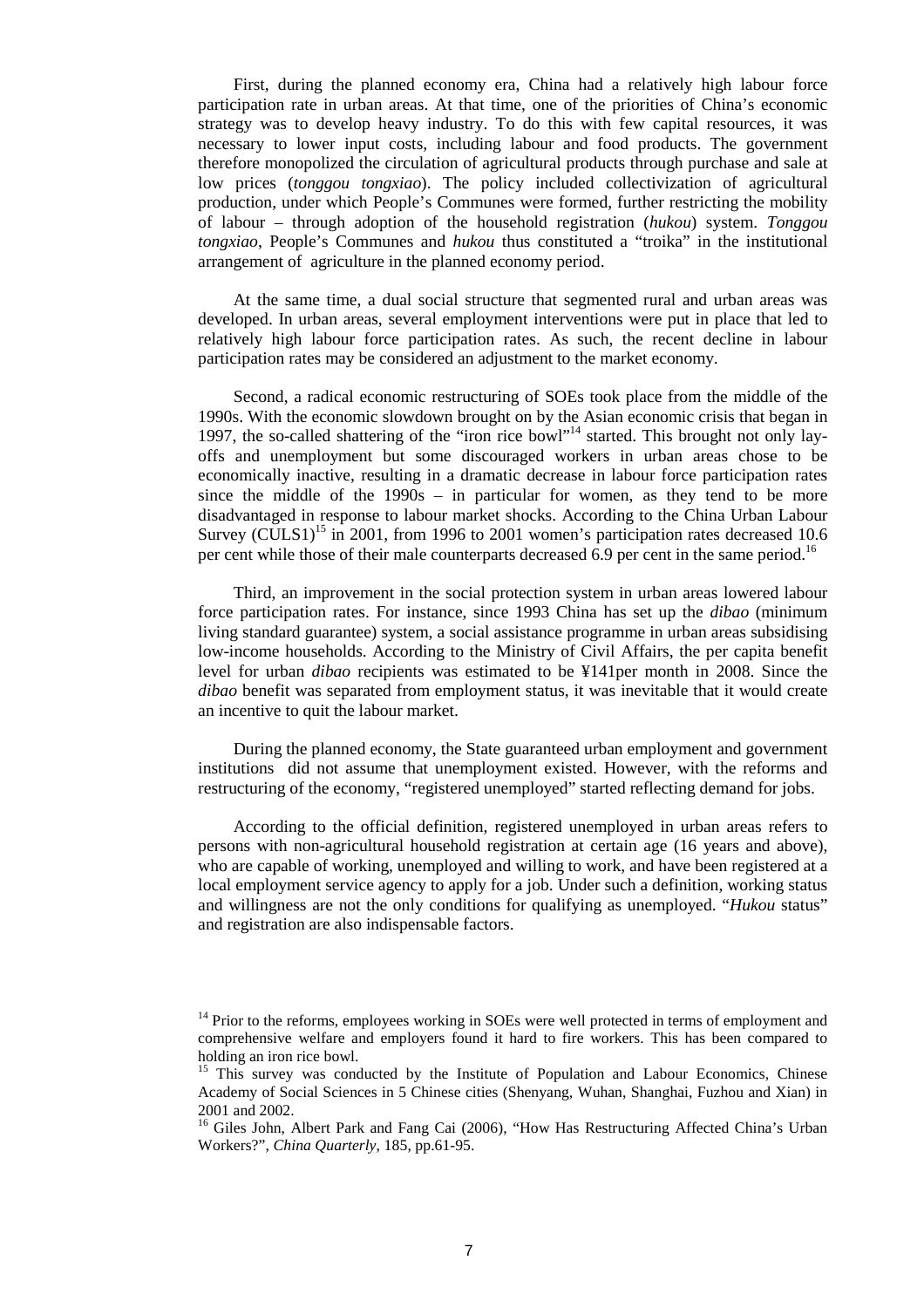It is possible to estimate the urban unemployment rate according to various data published by the NBS. Both surveyed unemployment rates and registered unemployment rates are shown in Table 2. As the table shows, the surveyed unemployment rate is always higher than the registered unemployment rate. The gap between the two rates has been more substantial since the middle of 1990s when the urban labour market suffered a significant dislocation. The gap also implies that the registered unemployment rate is not an adequate indicator of the labour market in urban China.

Along with the changes described above, the Chinese labour market has undergone substantial "informalization". Employment in the informal economy in China includes those types businesses or production units that *are not recognized or protected under the legal and regulatory frameworks.* In general, employment that is not registered with the "Labour Comprehensive Reporting System" (LCRS) and the Industrial and Business Administration can be considered informal. Furthermore, there are workers working informally in the formal economy, which are of course regarded as part of the formal economy but they do not have a contract or enjoy social security benefits.

Figure 5 presents a breakdown of total employment by enterprise ownership. Since the disaggregated data comes from the LCRS and the total employment is based on the labour market survey, a significant residual exists. The gap (discrepancy) between total employment and aggregated employment in the units (RSD in the figure) is regarded as the size of employment in the informal economy.



**Figure 5 Changes in employment structure since economic reforms** 

Note: SOU – state-owned units, COL – collective-owned units, CU – cooperative units, JOU – joint ownership units, LLC – limited liability corporations, SHCL – share holding corporations limited., PE – private enterprises, HMT – units with funds from Hong Kong, Macao and Taiwan, FFU – foreign funded units, IND – self-employed individuals, RSD – residual.

Sources: NBS; *China Statistical Yearbook* (various years), China Statistics Press

Another important change in recent years in the labour market is associated with the so-called "Lewisian Turning Point".<sup>17</sup> As a result of both the strict implementation of the one child policy and rapid socio-economic development, China has undergone a

<sup>17</sup> The *Lewisian Turning Point* means the transition from an era of unlimited labor supply to that of finite labor surplus.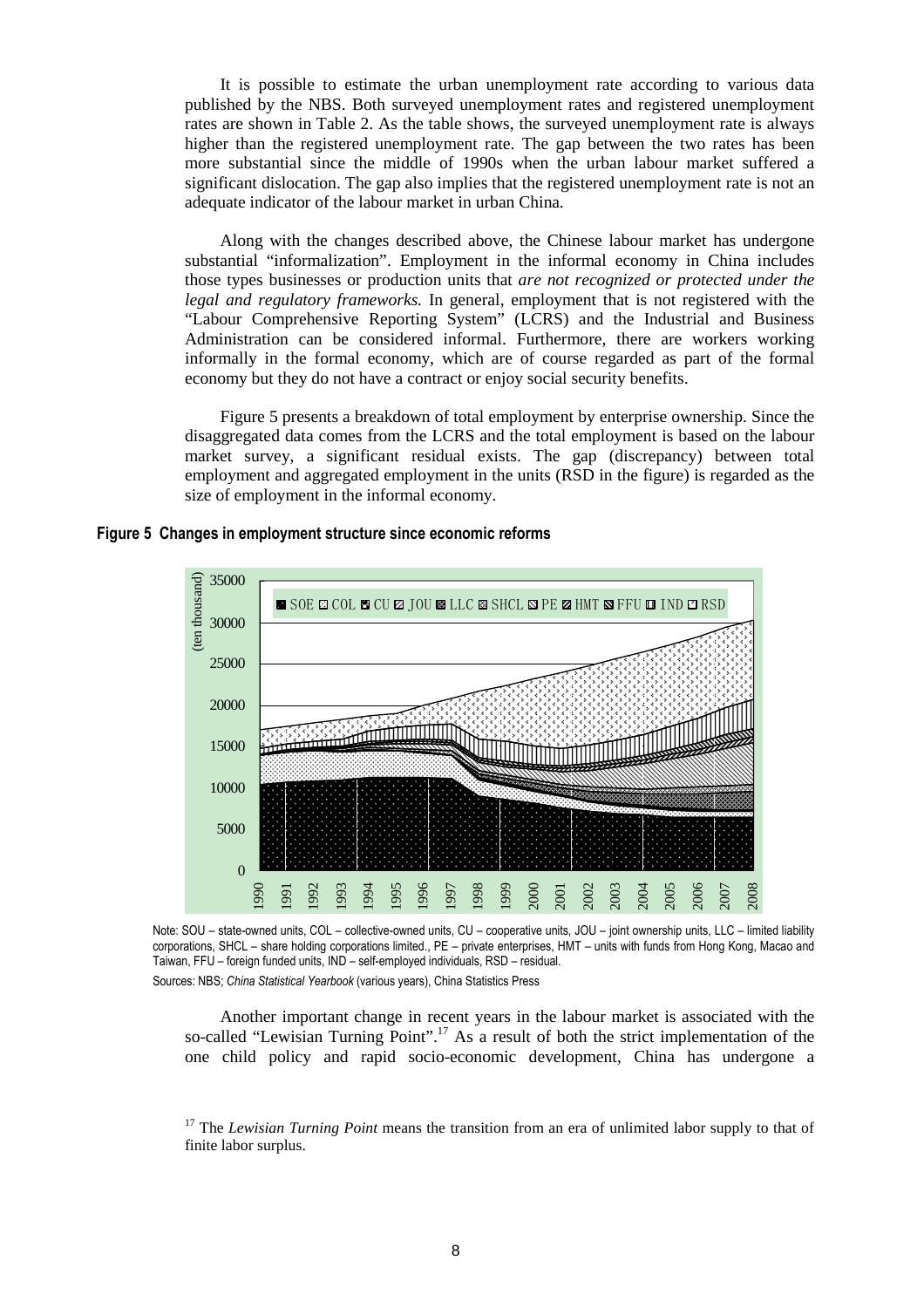demographic transition in about 20 years, a very short period compared with most developed countries. In absolute terms, China's working-age population will peak at approximately 1 billion in 2015 before embarking upon a gradual decline. This projection sends an important message: in the near future, the size and proportion of China's workingage population will change in ways which are different from those that we have long observed moving towards an increasingly serious labour shortage.

#### **3.2 Labour market outcomes for the elderly**

As already mentioned, the urban labour market in China has undergone significant changes over the past decade. Due to the downturn in the macro-economy and rapid structural change in industry, many SOEs lost their comparative advantage and competitiveness and have been unable to fully utilize their production capacity since the late 1990s. This has resulted in job losses for hundreds of thousands of urban workers. The restructuring of the urban economy resulted in labour market dislocations since the middle of the 1990s. The share of employment by SOEs declined from 59.1% in 1995 to 22.7% in  $2006<sup>18</sup>$  No matter what type of termination of employment was used, including compulsory early retirement, it is clear that the dismissals were not voluntary.

The impact of these policies on older people was mixed. In general, older workers were more vulnerable than their young counterparts. Since their pensions were attached to their "work units", the loss of their jobs meant they had to rely on private support or intrahousehold resource reallocation, which meant that old people were more vulnerable to poverty.

However, the situation improved in the new century when the pension system was gradually socialized and was detached from those employers unable to afford to support retirees. As a result, compared with those who worked in enterprises that were unable to pay their employees on a regular basis, older people who retired had more stable incomes from the pension system.

The China Urban Labour Survey (CULS2) of  $2005<sup>19</sup>$  offers an insight into the employment status of those 60 or above (Figure 6). Since most of the retirees from enterprises were able to get relatively generous pensions, they tended to quit the labour market. In our sample, the total number of elderly was 1,182 and only 4 per cent said they were working. Among the inactive older people, 897 were in "normal retirement",<sup>20</sup> 108 were in early retirement (of whom 16 retired early involuntarily). The average monthly pension for the retirees was ¥758, which is more than 60 per cent of the average monthly income of those in work. For male retirees, the average monthly pension was ¥892 (63.3 per cent of current workers' average monthly earnings) while female retirees received ¥665 (63.3 per cent).

<sup>18</sup> Calculated from data in *China Statistical Yearbook*.

<sup>&</sup>lt;sup>19</sup> This survey was conducted by the Institute of Population and Labour Economics, Chinese Academy of Social Sciences, in five Chinese cities (Shenyang, Wuhan, Shanghai, Fuzhou, and Xian) and seven other cities in 2005.

<sup>&</sup>lt;sup>20</sup> Defined as "retired at official retirement age", i.e. 60 years for males, 50 for female workers and 55 for female cadres.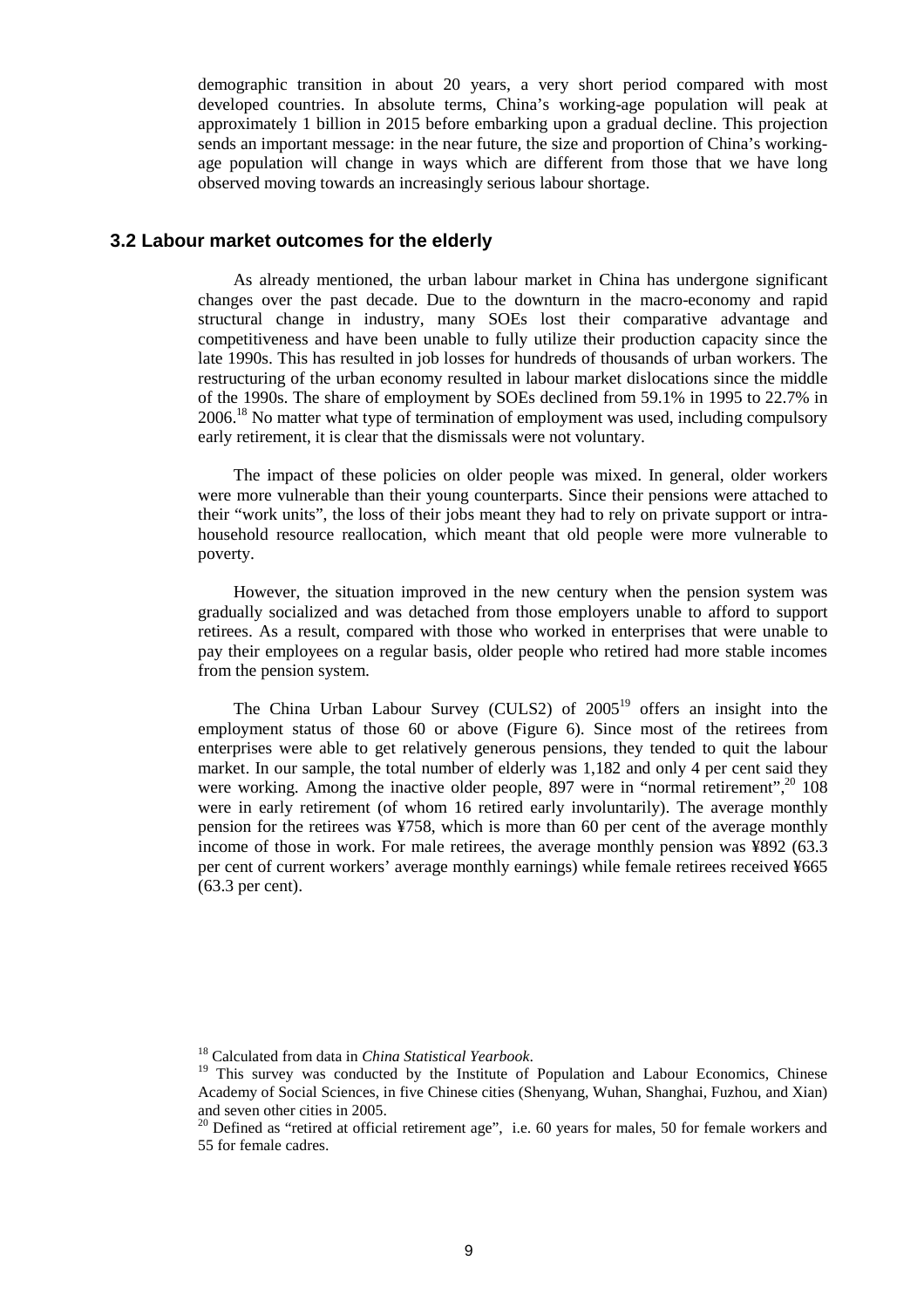**Figure 6 Distribution of employment status for the elderly, 2005 (%)** 



Source: Calculated from CULS2.

Thanks to the generosity and stability of the pension system in urban China, labour participation rate for older people is very low. If we look at the findings of the labour survey according to age group, as Table 3 shows, the labour market participation rate for people below 50 years is more than 80 per cent. It declines dramatically for those aged more than 50. Most of female employees retire before 55, leading to a sharp decrease in the female participation rate between 51 and 60 years. For women, the participation rate is only 22 per cent, and for men 66 per cent in the same age group.

| Age group           | Labour force participation<br>rate $(\%)$ | Unemployment rate<br>$(\%)$ | Average monthly wages<br>(¥/month) |
|---------------------|-------------------------------------------|-----------------------------|------------------------------------|
| <b>Total sample</b> |                                           |                             |                                    |
| 40-                 | 86.6                                      | 8.4                         | 1,271                              |
| 41-50               | 80.0                                      | 6.9                         | 1,167                              |
| $51 - 60$           | 43.9                                      | 2.3                         | 1,443                              |
| $61+$               | 4.1                                       | ۰                           | 1,423                              |
| All                 | 60.7                                      | 5.2                         | 1,257                              |
| Male                |                                           |                             |                                    |
| 40-                 | 91.3                                      | 8.7                         | 1,422                              |
| 41-50               | 89.7                                      | 7.2                         | 1,346                              |
| $51 - 60$           | 66.0                                      | 4.0                         | 1,523                              |
| $61+$               | 6.4                                       | 0.2                         | 1,532                              |
| All                 | 69.9                                      | 5.7                         | 1,416                              |
| Female              |                                           |                             |                                    |
| 40-                 | 82.4                                      | 8.1                         | 1,118                              |
| 41-50               | 70.3                                      | 6.7                         | 936                                |
| $51 - 60$           | 22.1                                      | 0.7                         | 1,178                              |
| $61+$               | 1.9                                       | 0                           | 1,043                              |
| All                 | 51.9                                      | 4.7                         | 1,049                              |

#### **Table 3 Outcomes by age group on urban labour market, 2005**

Source: Calculated from CULS2

Given the low labour force participation rates, it is not surprising that the unemployment rate among old workers is very low. As Table 3 shows, the unemployment rate declines as age increases. For people between 51 and 60, the overall unemployment rate is 2.3 per cent. Considering that male workers in this age group have a much higher participation rate than female workers, it follows that they also have a higher unemployment rate, i.e. 4 per cent.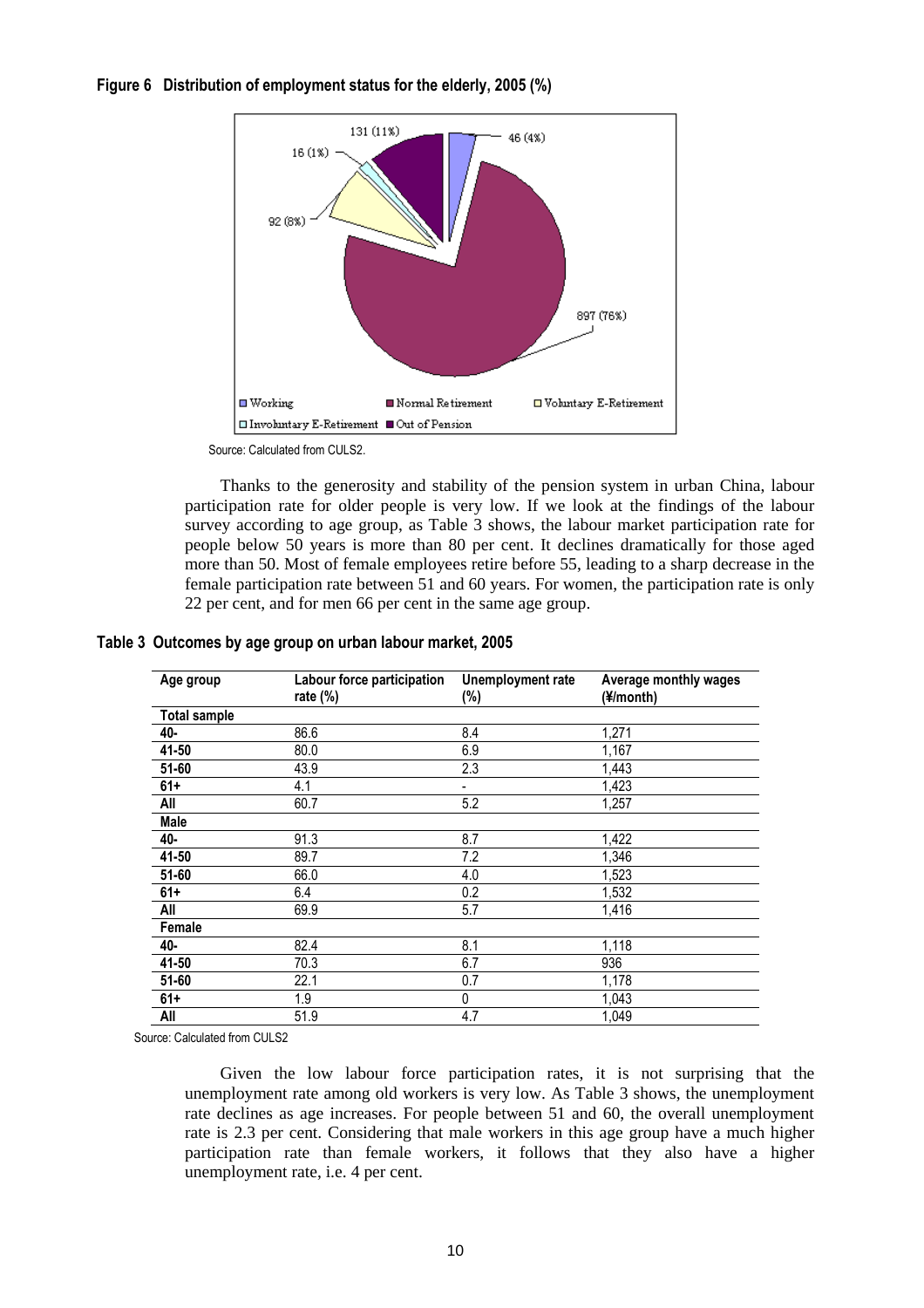According to the table above, older workers do not seem particularly disadvantaged in terms of earnings, but there is a substantive gender pay gap across all the age groups. Apart from the effect that experience has on earnings, there is a small percentage of older workers beyond the official retirement age that remain in the labour market at relatively high pay levels.

The difference in labour market outcomes by sex is notable. Labour force participation rates of women are lower than for men. The most important reason for this is the different roles men and women play in the family and society at large. A large part of the economic contribution of women is through their care-giving and household chores. According to the second wave of the China's Women's Social Status Survey in 2000, women do most of the housework (Table 4). Overall 85 per cent of household chores are undertaken by women. Throughout their life cycle, women accumulate labour market disadvantages that pile up at older ages and are therefore more vulnerable than men to poverty and social exclusion.

**Table 4 Time spent on housework by gender (hours: minutes per day)** 

|              | Men  | Women       |  |
|--------------|------|-------------|--|
| Urban        | 1:26 | 3:34        |  |
| Rural        | 1:35 | A.27<br>Ŧ.Z |  |
| <b>Total</b> | 1:33 | 4:14        |  |

Source: "A report on Second Wave of China's Women's Social Status Survey", downloaded from website of Institute of Women's Studies, http://www.wsic.ac.cn/Browse/Index.aspx

### **3.3 Factors affecting termination of employment of the older population**

To further explore the issue of the effects of age on labour market outcomes, we looked at the reasons the elderly quit the labour market; namely: (1) What factors led the elderly to leave their last jobs? and (2) Did the pattern of leaving their last jobs differ for men and women?

In accordance with the relevant provisions of China's current retirement policy male and female workers retire at different ages (women retire 5 years earlier than their male counterparts). This results in a different age distribution men and women workers leave their last jobs. As we can see in figures 7 and 8 , for female workers, the age of leaving their last job was around 50-55 (Figure 7). The age distribution, however, is more even than for their male counterparts (Figure 8).

**Figure 7 Age last job was left: females (2005)** 



Source: Calculated from CULS2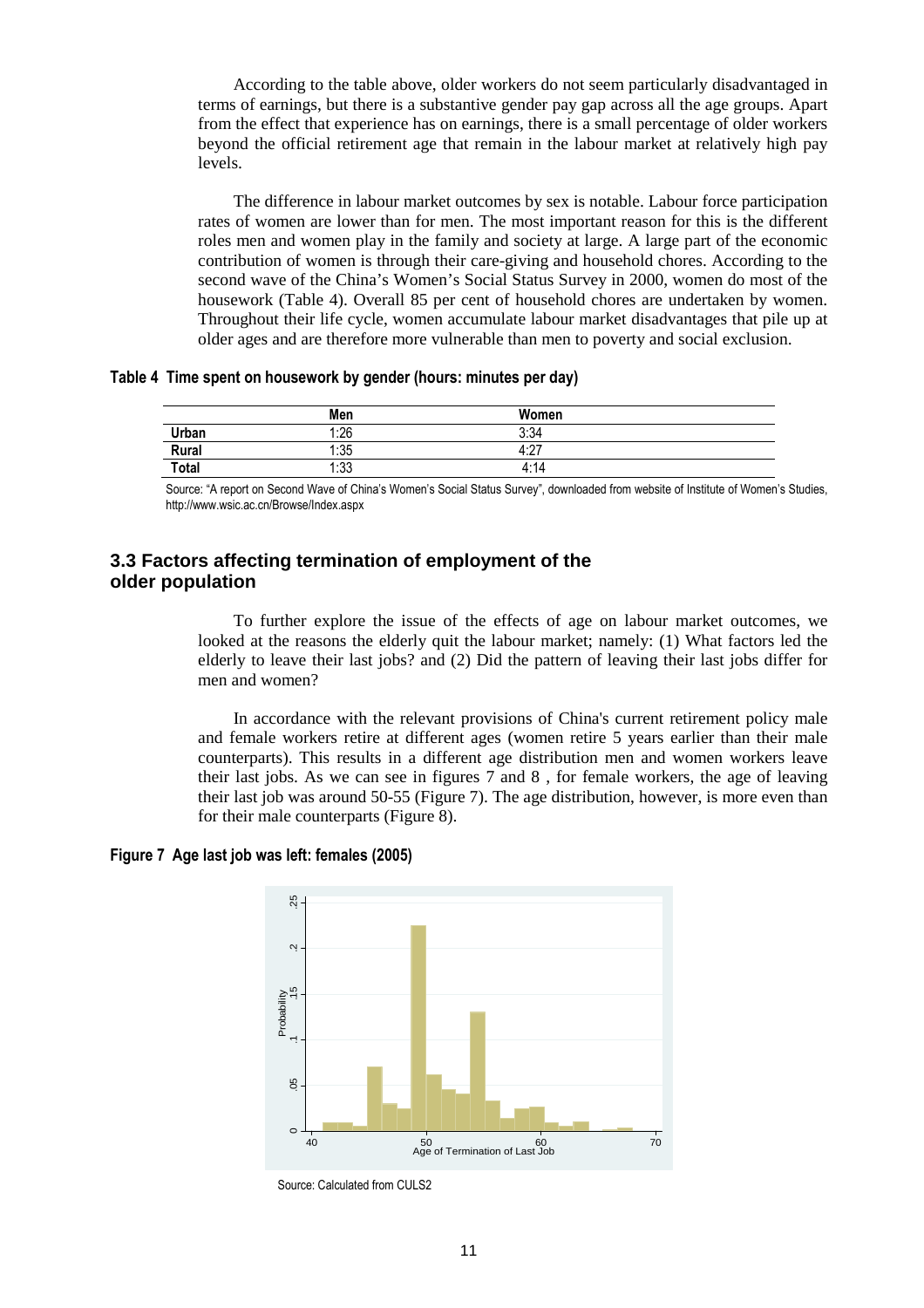By contrast, the majority of male workers leave their last job at around age 60, which is the official retirement age for men. The distribution is therefore concentrated around 60 while for female workers it is evenly distributed between 50 and 55, which indicates that the ratio of women leaving their last job at the official retirement age is lower than for men. The different pattern of age distribution may indicate that female workers face specific labour market disadvantages throughout the life cycle since they were found to have left jobs at different ages while males did so in a more concentrated way around the official retirement age.

### **Figure 8 Age last job was left: males (2005)**



Source: Calculated from CULS2

To explore this further, we used the CULS2 to undertake a multinomial logit analysis on determination of the employment termination for male and female workers respectively. The sample was truncated by keeping those aged between 40 and 70.

As shown in Figure 6, the employment status of the elderly can be divided into working ("Working" category) and non-working (all other categories). Furthermore, there are several different reasons that explain why the elderly leave their last jobs, including retirement at the official retirement age, voluntarily early retirement, involuntarily early retirement and unemployment.

As we have already noted, the elderly who retire at the official retirement age can get stable and relatively generous incomes from the pension system. But those who do not participate in the pension system and who were involuntarily retired are likely to be in a different situation. More importantly, the reasons people leave their last jobs are not solely determined by policy. Individual as well as household circumstances can play an important role. Workers with lower levels of education present important labour market disadvantages, for instance.

In the regression model, some basic individual variables were included. Even though the sample was truncated, age is still a relevant in terms of influencing retirement decisions. In order to have a more detailed analysis To look more closely at the role of age in employment termination three age groups were created (dummies): 41 to 50, 51 to 60 and 61 to 70.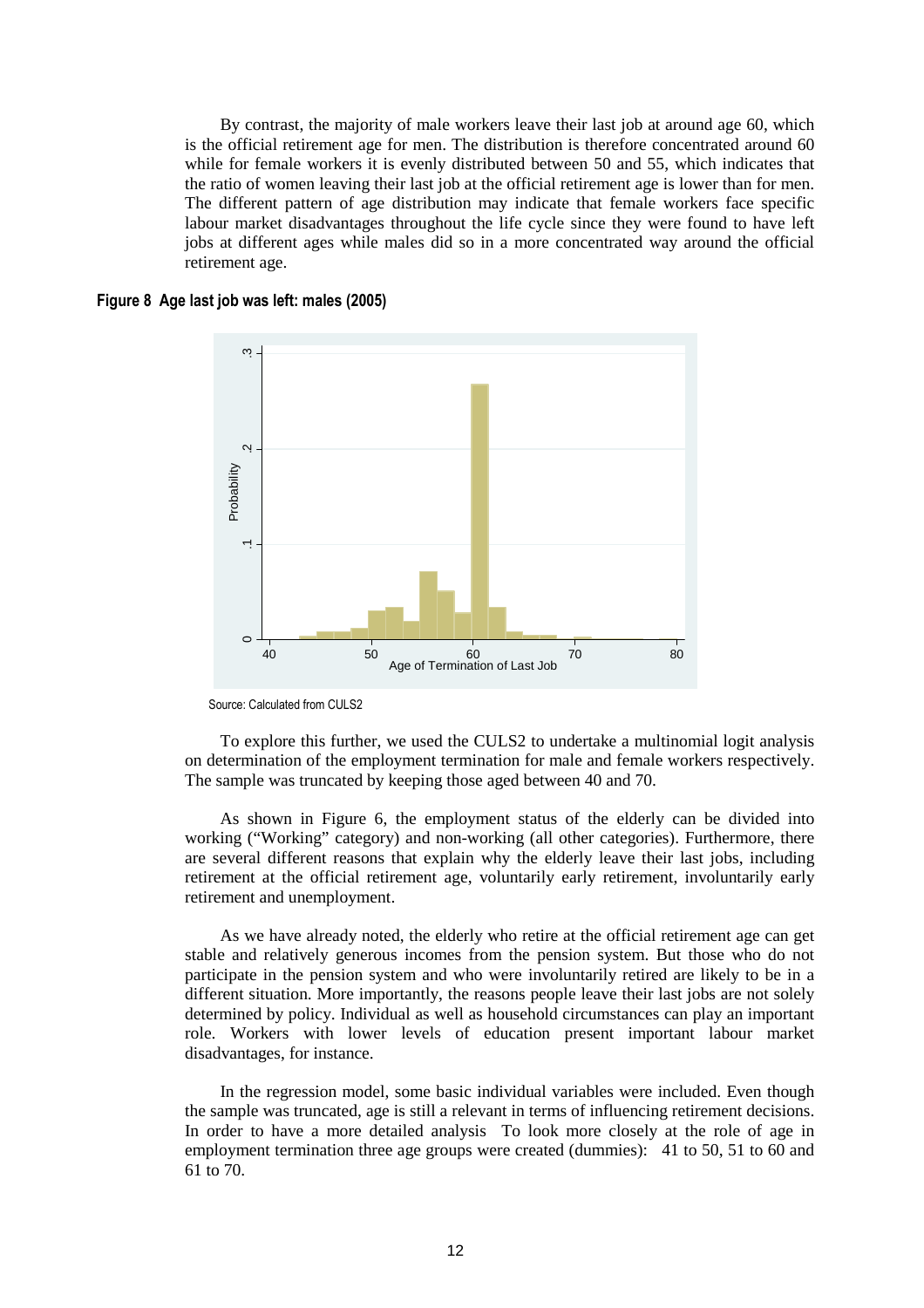The other individual variables include educational attainment, political status (party membership) and health. To observe the impact of contribution in the social security system, variables such as whether the person had access to a pension or medical care when leaving his or her job were included. This was so as to reflect the impact of social protection on the decision to terminate employment. Considering that previous experience of labour market "shocks" may have an impact on future employment decisions, a variable was included on whether the person had been previously laid off .

Household composition is another factor that affects the employment decision, in particular for female workers. This regression model, included variables such as the ratio of pre-school children to household size in order to capture the effect of time devoted to care; ratio of in-school children to household size; ratio of labour to household size; and household size.

Regional "dummies" were included in the regression model to capture the effect of labour demand variations among regions, retirement policy differences across cities and some other factors correlated with geographical areas. The degree of disadvantage of employment status varies across all groups. In general, the unemployed are the most disadvantaged in terms of income and, in turn, the level of social protection increases from involuntarily early retirement, voluntarily early retirement to normal retirement.

The regression results are presented in Table 5 and Table 6 for males and females respectively. The dependent variable is categorized as working (reference group), unemployed, involuntarily early retirement, voluntarily early retirement, and normal retirement.

|                                  | Unemployed/out    | <b>Involuntarily</b> | <b>Voluntarily early</b> | Normal retirement |
|----------------------------------|-------------------|----------------------|--------------------------|-------------------|
|                                  | of labour market  | early retirement     | retirement               |                   |
| Age: 51-60                       | 0.18(0.84)        | 1.48(2.6)            | 2.03(4.86)               | 4.01 (5.46)       |
| Age: 61-70                       | 0.10(0.16)        | 3.19(4.67)           | 3.84(7.56)               | 7.62 (10.00)      |
| Years of schooling               | $-0.14(-3.75)$    | $-0.12(-1.83)$       | $-0.12(-2.88)$           | $-0.11(-2.98)$    |
| Party membership                 | $-0.60$ $(-2.22)$ | $-0.48(-1.06)$       | $-0.35(-1.21)$           | 0.03(0.14)        |
| <b>Health status</b>             | -0.49 (-7.76)     | -0.36(-2.58)         | $-0.46$ ( $-4.96$ )      | -0.22 (-2.61)     |
| Pension and medical              | $-0.51(-2.75)$    | $-0.18(-0.43)$       | 0.39(1.30)               | $-0.18(-0.75)$    |
| care                             |                   |                      |                          |                   |
| <b>Household size</b>            | 0.02(0.14)        | 0.03(0.12)           | $-0.09(-0.57)$           | 0.16(1.24)        |
| Ratio of children below 6        | 1.94(1.11)        | 1.67(0.50)           | 5.63(2.59)               | 1.22(0.72)        |
| to household size                |                   |                      |                          |                   |
| Ratio of children                | 1.52(2.21)        | $-2.51(-0.66)$       | $-3.00$ $(-1.09)$        | $-1.76(-0.96)$    |
| between 7~16 to                  |                   |                      |                          |                   |
| household size                   |                   |                      |                          |                   |
| Ratio of labour to               | 0.50(0.82)        | 3.73(1.81)           | 2.95(2.34)               | 1.82(1.72)        |
| household size                   |                   |                      |                          |                   |
| <b>Experience of being laid-</b> | 1.50(8.36)        | $-1.23(-1.90)$       | $-1.26(-2.94)$           | $-1.95(-4.37)$    |
| off                              |                   |                      |                          |                   |
| Wuhan                            | $-0.09(-0.36)$    | 3.05(2.86)           | 0.70(1.84)               | 0.78(2.26)        |
| Shenyang                         | $-0.28(-0.94)$    | 1.84(1.62)           | 0.74(2.04)               | 0.82(2.46)        |
| Fuzhou                           | $-0.37(-1.3)$     | 1.71 (1.56)          | $-0.98(-2.12)$           | $-0.03(-0.08)$    |
| Xian                             | 0.38(1.35)        | 2.42(2.17)           | 0.32(0.7)                | 0.55(1.49)        |
| Cons                             | 1.63(1.89)        | $-6.32$ $(-2.48)$    | $-2.76(-1.85)$           | $-5.37(-3.78)$    |
| Pseudo-R <sup>2</sup>            | 0.41              |                      |                          |                   |
| Number of obs.                   | 1,789             |                      |                          |                   |

#### **Table 5 Male employment termination: a multinomial logit analysis**

Note: z value in parenthesis

Source: Calculated from CULS2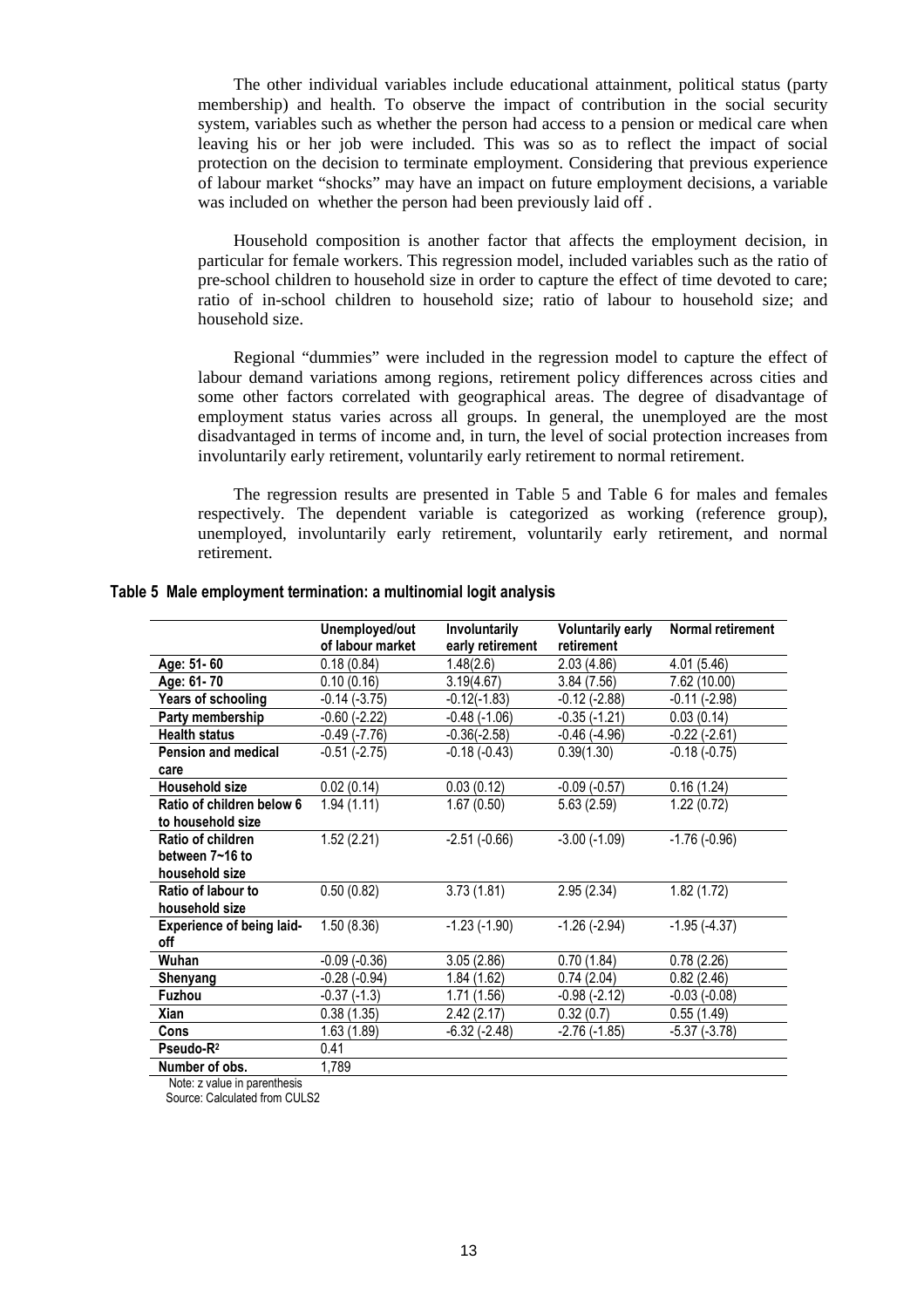#### **Table 6 Female employment termination: a multinomial logit analysis**

|                                         | Unemployed/out<br>of labour market | Involuntarily<br>early retired | <b>Voluntarily early</b><br>retired | <b>Normal retired</b> |
|-----------------------------------------|------------------------------------|--------------------------------|-------------------------------------|-----------------------|
| Age: 51-60                              | 0.30(1.25)                         | 0.46(1.12)                     | 1.53(5.54)                          | 2.98(15.51)           |
| Age: 61-70                              | 2.69(5.11)                         | 1.94 (2.66)                    | 3.34(6.01)                          | 5.55 (11.35)          |
| Years of schooling                      | $-0.22$ $(-6.67)$                  | $-0.14$ $(-2.45)$              | $-0.04$ $(-0.86)$                   | $-0.10(-3.30)$        |
| Party membership                        | $-1.27(-3.51)$                     | $-0.20$ $(-0.45)$              | $-0.34(-1.07)$                      | $-0.40$ $(-1.82)$     |
| <b>Health status</b>                    | $-0.25(-3.77)$                     | $-0.36(-3.18)$                 | $-0.34(-3.70)$                      | $-0.18(-2.74)$        |
| <b>Pensions and medical</b>             | $-1.16(-6.29)$                     | 0.33(0.97)                     | 0.67(2.65)                          | 0.46(2.75)            |
| care                                    |                                    |                                |                                     |                       |
| <b>Household size</b>                   | 0.38(3.83)                         | 0.29(1.59)                     | 0.24(1.85)                          | 0.38(4.02)            |
| Ratio of children below 6               | $-1.32$ $(-0.64)$                  | 7.02(2.00)                     | 8.66 (3.85)                         | 7.38 (3.69)           |
| to household size                       |                                    |                                |                                     |                       |
| Ratio of children between               | $-0.62$ $(-0.82)$                  | $-4.03$ $(-1.85)$              | $-0.64(-.41)$                       | $-3.13(-3.09)$        |
| 7~16 to household size                  |                                    |                                |                                     |                       |
| Ratio of labour to                      | 1.02(1.90)                         | 0.78(0.72)                     | 3.38(3.40)                          | 1.72(3.00)            |
| household size                          |                                    |                                |                                     |                       |
| <b>Experience of being laid-</b><br>off | 1.44(7.95)                         | $-1.49(-2.40)$                 | $-1.33(-2.73)$                      | 0.05(0.24)            |
| Wuhan                                   | 0.11(0.43)                         | 1.34(2.38)                     | 0.76(2.20)                          | 0.11(0.46)            |
| Shenyang                                | 0.30(1.12)                         | 0.26(0.38)                     | 0.48(1.32)                          | 0.57(2.47)            |
| <b>Fuzhou</b>                           | 0.07(0.26)                         | 0.09(0.13)                     | $-0.14(-0.37)$                      | 0.02(0.10)            |
| Xian                                    | 0.87(3.07)                         | 2.38(4.25)                     | 1.25(3.25)                          | 1.03(3.89)            |
| <b>Cons</b>                             | 0.44(0.55)                         | $-1.60$ $(-1.06)$              | $-4.51(-3.56)$                      | $-2.90(-3.52)$        |
| Pseudo-R <sup>2</sup>                   | 0.34                               |                                |                                     |                       |
| Number of obs.                          | 1,800                              |                                |                                     |                       |

Note: z value in parenthesis

Source: Calculated from CULS2

It is not surprising that age is a significant determinant in all types of retirement. Human capital (measured by years of schooling) has an important impact on employment outcomes for male and female workers, when the age is controlled. That is why years of schooling scores negative for all categories of the dependent variable. The other human capital variable, health status, shows similar results. By contrast, the political variable (party membership) is only significant for the unemployed group.

The household composition variables have different impacts. The ratio of pre-school children to the household size captures the effect of childcare on employment. Elderly females in households with pre-school children have a more important tendency to retire compared to elderly males. This implies that making time for childcare is more important in the employment decision of females.

Household size is statistically insignificant for male workers, but it is significant for female workers suggesting that females' work choices are not as independent as those of males. In addition, male and female workers are more likely to retire early voluntarily in households where other family members are working. This is because the family has further income sources. Both, men and women that have been previously laid off are more likely to become unemployed instead of retiring.

### **3. Poverty in old age**

Before the 1990s, poverty in China was looked upon as a phenomenon that affected only in rural areas. As a result poverty reduction programs have long been effectively pursued and well received in rural China. Urban Chinese, meanwhile, were well protected and far away from poverty. Despite poverty alleviation efforts in rural China, there is an important poverty gap between urban and rural areas.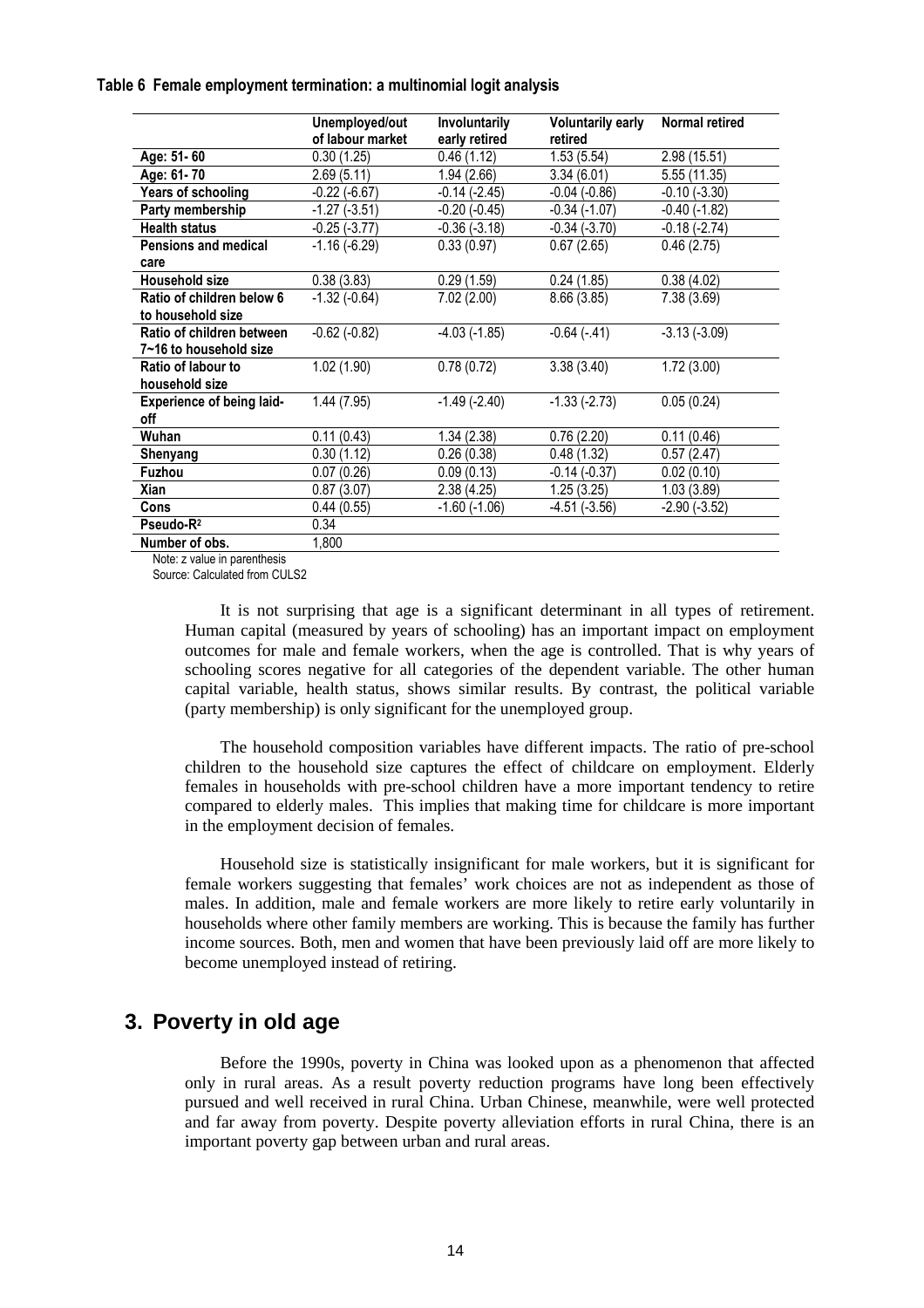Given that a large proportion of the urban elderly is covered by the pension system, poverty is not severe in comparison with both younger urban people and rural elderly. The situation for the latter is more serious as evidenced by higher poverty rates.

### **4.1 General situation of poverty in China**

Before the radical reform of the SOEs in the late 1990s, the majority of China's poor were located in rural areas. It is estimated that, during those years, there were about 250 million rural people living below the poverty line. Since economic reforms initiated in the late 1970s, China has achieved the fastest economic growth and the largest poverty reduction in the world. While the per capita income of rural households increased from ¥134 in 1978 to ¥981 in 2007 in real terms, the total number of rural residents living below the official poverty line decreased from 250 million to 14.79 million, with a decline of poverty incidence from 30.7 per cent to 1.6 per cent in the same period (Figure 9). China has won widespread recognition from the international community for its achievements in poverty reduction.<sup>21</sup>



#### **Figure 9 Number of poor and poverty incidence in rural China**

Sources: NBS, *China Statistical Abstract* (various years), China Statistical Press

Since the late 1990s, however, poverty reduction has slowed down with decreasing marginal effects of poverty alleviation efforts. While some scholars assert that there is

 Overall poverty incidence in China decreased from 53 per cent in 1981 to 8 per cent in 2001. See Martin Ravallion and Shaohua Chen (2004), "China's (Uneven) Progress Against Poverty", *Policy Research Paper* 3408, Development Research Group, Washington, D. C.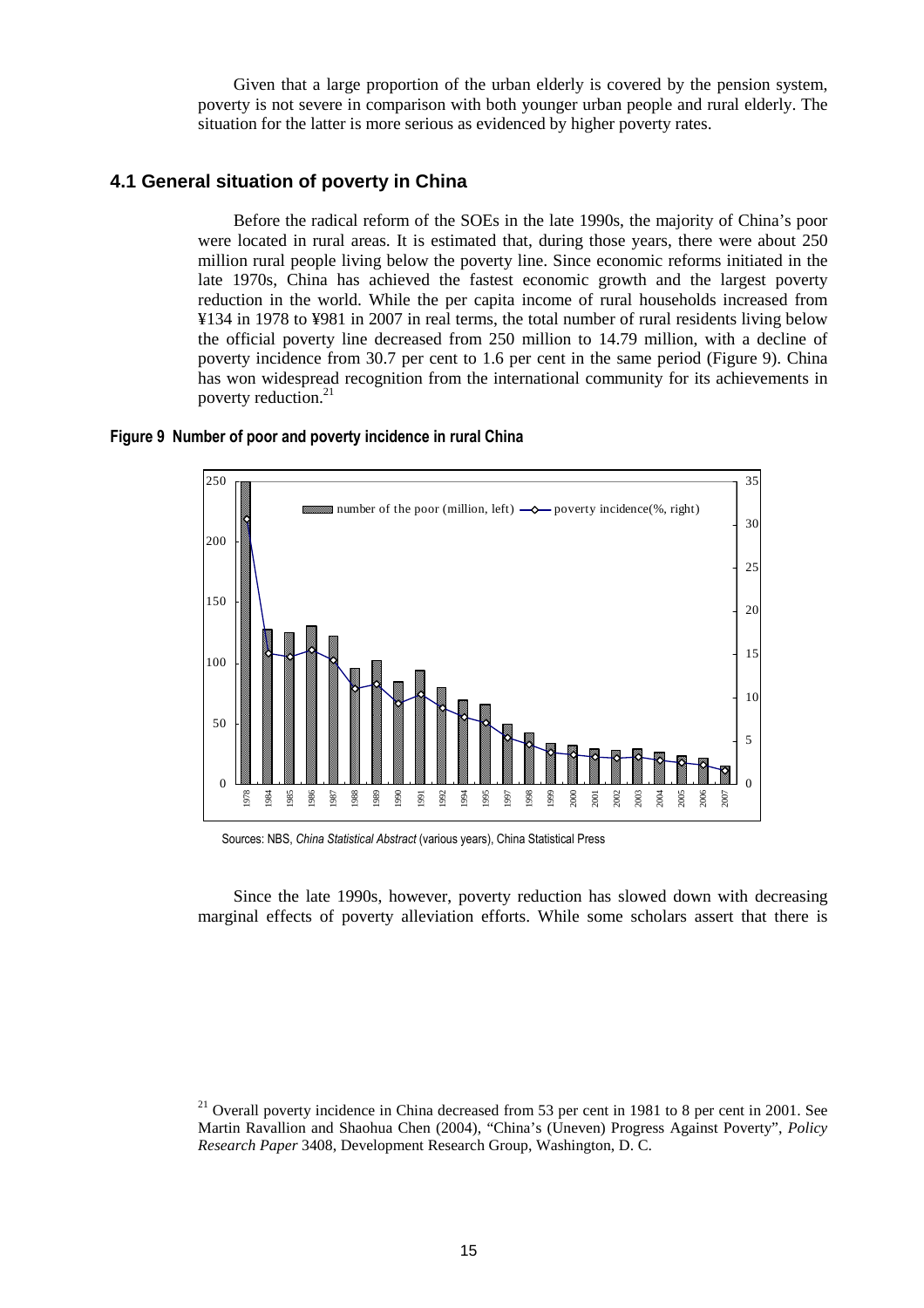widespread poverty in rural areas, $^{22}$  there is a consensus that the rural poor in China have been marginalized both in a geographic and demographic sense. $^{23}$ 

The poverty alleviation process in rural China can be divided into three phases. The first one dates back to the period 1978 to 1985 and the adoption of the household responsibility system. During this short period, the number of rural residents living below the absolute poverty line was halved. Poverty reduction during this phase stemmed from the effects of economic reform in rural China under which hundreds of thousands of farmers were released from the shackles of the People's Commune System and raised agricultural productivity through improved incentives.

The second phase of poverty reduction in rural China started in the mid-1980s. The government budgeted for special poverty alleviation funds (PAF) consisting of "fiscal alleviation funds", "food for work funds", and interest-subsidized loans to support economic growth in designated poor areas. Poverty was concentrated in remote mountainous and border regions sometimes populated by ethnic minorities, and the funds were aimed at these selected areas known as National Designated Counties. There were 592 such counties accounting for about a fifth of county-level jurisdictions across the country. As a result, from 1986 to 1993, poverty incidence in rural areas decreased from 14.8 per cent to 8.7 per cent. $^{24}$ 

The regional concentration of the rural poor became more and more obvious after that period. Poverty was concentrated in central and western China, such as the south-west rocky areas, the north-west loess plateau, the Qinba mountainous areas and the Qinghai-Tibet Plateau. In addition to the weak infrastructure in these areas, social services were less developed and natural conditions had long been major factors causing poverty. In 1993 the Chinese government put forward the *8-7 Poverty Reduction Programme*. With a goal of reducing the number of rural poor by 80 million over the course of the last seven years of the twentieth century, it was the largest-scale programme of poverty reduction since the mid-1980s. As Figure 9 shows, poverty reduction efforts in rural China seemed to slow down after the late 1990s. This indicates the so-called "marginalization of rural poverty" as the total number of rural poor declined. The third phase of poverty alleviation began in the late 1990s and was characterized by policies targeting marginalized poor. The new policies aim to reach the remaining rural poor directly and to lift them out of poverty through both improved targeting and financial utilization However, on-going poverty alleviation policies through regional development need to be revised. For example, a better option would be extending the social security system to reach the most vulnerable. $^{25}$ 

Unlike rural poverty, urban poverty was not acknowledged until the 1990s. By the middle of the 1990s, urban areas had experienced serious economic restructuring that affected the urban labour market and led to a rise in unemployment. In response to these labour market shocks, safety nets were set up in urban areas, including temporary payment to those laid off from SOEs, social security programmes and the *dibao* (minimum living

 $22$  Azizur Rahman Khan (1998), "Povetry in China in the Period of Globalization: New Evidence on Trend and Pattern", *Issues in Development Discussion Paper* No.22, Development Policies Department, International Labour Office, Geneva; and Carl Riskin (1994), "Chinese Rural Poverty: Marginalized or Dispersed?" *American Economic Review*, Vol.84, No.2, pp.281-284.

<sup>23</sup> Fang Cai and Yang Du (2004), "Conditions of Setting up *Dibao* in Rural Areas Ripen", Chinese Cadres Tribune, No.9.

<sup>&</sup>lt;sup>24</sup> Office of Leading Group of Poverty Alleviation in State Council (2004), Poverty Reduction: Efforts of Chinese Government, mimeo.

<sup>25</sup> Fang Cai and Yang Du (2004) "Conditions of Setting up *Dibao* in Rural Areas Ripen," *Chinese Cadres Tribune*, No. 9.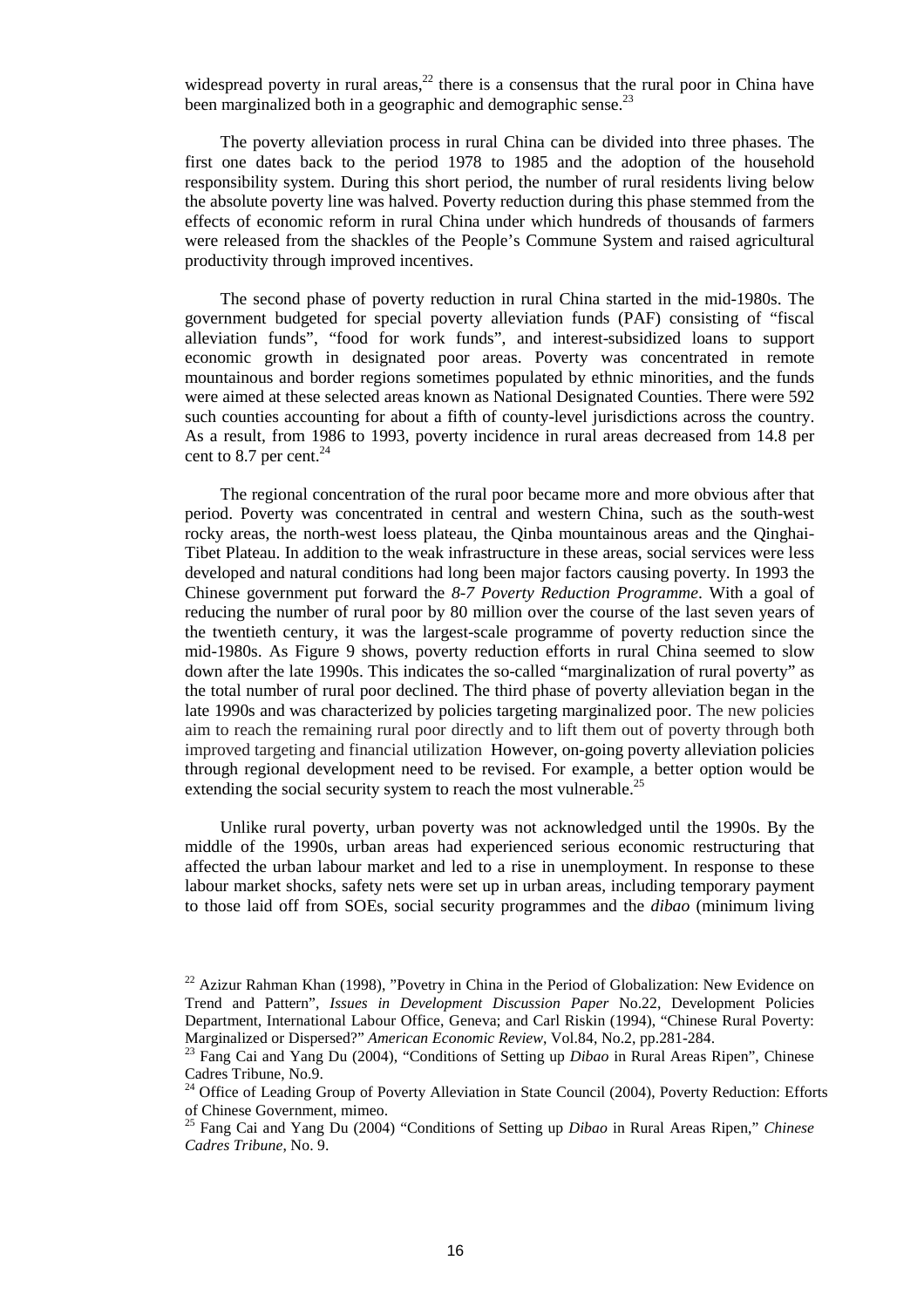allowance) programme. All these programmes were aimed only at urban people with local *hukou*, thus excluding migrants.

Unlike in the case of poverty in rural areas, urban China has no poverty line against which to measure the extent of the problem. The most common and feasible way is to estimate the number of poor based on the *dibao* line defined by local government. If the *dibao* line is taken as representing the poverty line, people whose per capita incomes are below the local *dibao* line might be defined as poor. The *dibao* programme was initiated in the 1990s and has become the most important social assistance programme in urban China.

As Figure 10 shows, there were 23.35 million urban people below the *dibao* line in 2008. In 2003, the Chinese government claimed that the *dibao* programme covered all the poor in urban areas, which is why we can see a stable trend of urban poor since then. The nominal benefit level per capita has risen over time, reaching ¥141 in 2008.

**Figure 10. Coverage and benefits of the urban** *dibao* **programme** 



Source: Ministry of Civil Affairs, **WWW.moca.gov.cn.** 

### **4.2 Poverty incidence among the elderly**

In a transition country like China, the incidence of poverty is not evenly distributed among different age groups because of poor labour market performance and the social protection system is not well established. Besides, the rural-urban income gap complicates the situation and is reflected in welfare disparities among the elderly between both areas

There is no recent national representative survey specifically focused on poverty among the elderly. However, a survey conducted in 2000 by the China Ageing Working Committee and the China Ageing Association collected data in both urban and rural areas in 20 provinces. In addition to measuring poverty among the elderly through traditional economic indicators, the survey also investigated "subjective" poverty through a self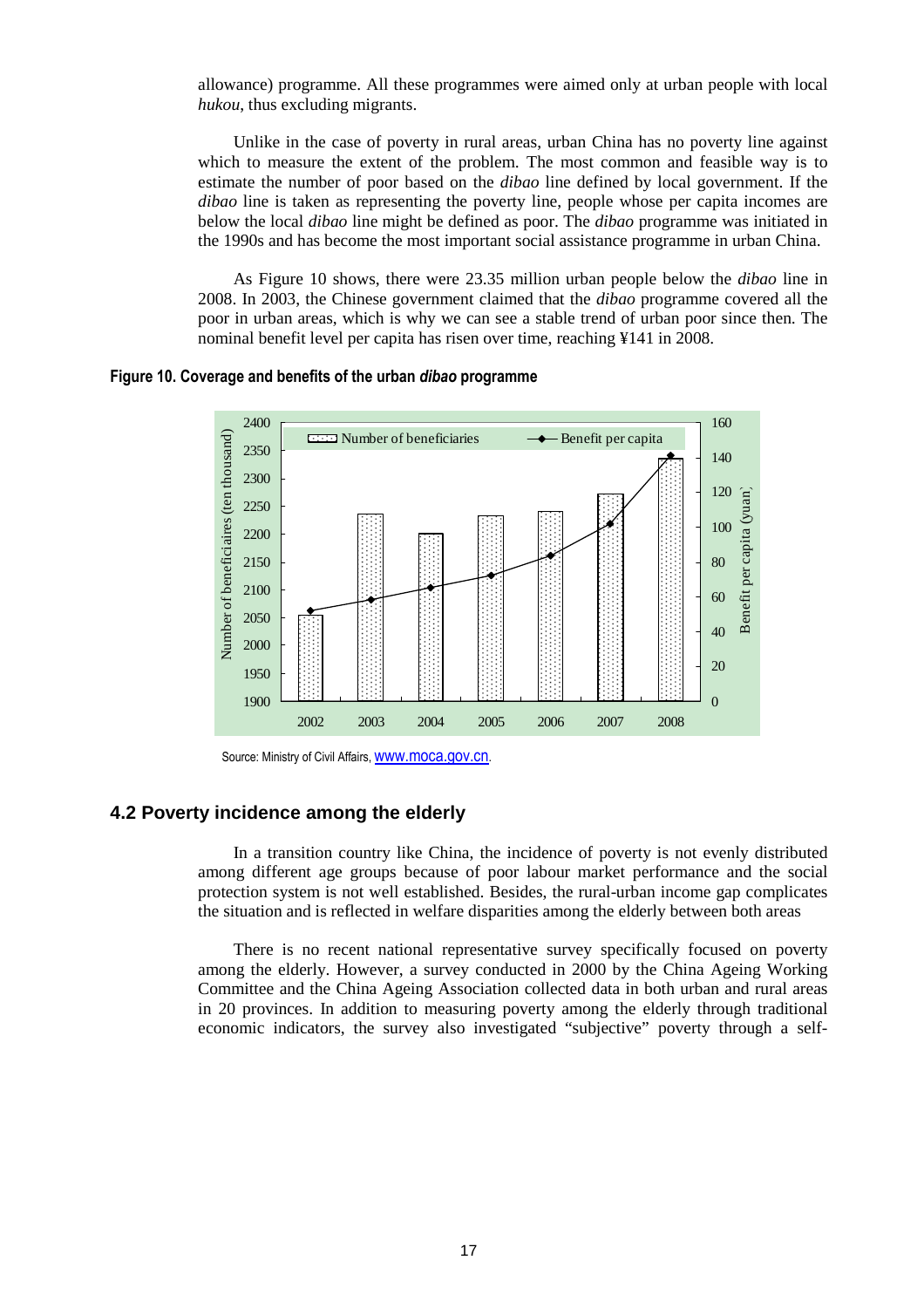evaluation of respondents' economic situation and happiness.<sup>26</sup> The poverty incidences were calculated based on this information (Table 7).

| Province       | Urban area                |                    | <b>Rural area</b>         |                    |
|----------------|---------------------------|--------------------|---------------------------|--------------------|
|                | <b>Economic situation</b> | <b>Unhappiness</b> | <b>Economic situation</b> | <b>Unhappiness</b> |
| <b>Beijing</b> | 1.5                       | 4.8                | 6.2                       | 8.5                |
| Tianjin        | 4.0                       | 3.8                | 1.9                       | 3.3                |
| Shanghai       | 2.4                       | 3.8                | 3.7                       | 11.2               |
| Heilongjiang   | 5.4                       | 5.5                | 10.3                      | 6.1                |
| Shaanxi        | 2.6                       | 4.7                | 11.1                      | 12.6               |
| Jilin          | 7.0                       | 5.1                | 4.3                       | 6.3                |
| Jiangsu        | 5.1                       | 6.7                | 10.4                      | 11.3               |
| Zhejiang       | 1.8                       | 4.5                | 5.1                       | 14.1               |
| Hubei          | 3.4                       | 4.0                | 8.3                       | 9.1                |
| Sichuan        | 4.2                       | 3.4                | 9.6                       | 7.4                |
| Yunnan         | 6.5                       | 10.3               | 13.8                      | 12.3               |
| Guangdong      | 8.1                       | 8.5                | 7.7                       | 10.7               |
| Fujian         | 4.7                       | 5.1                | 8.0                       | 15.5               |
| Jiangxi        | 4.6                       | 9.5                | 9.3                       | 15.3               |
| Anhui          | 3.4                       | 5.4                | 7.2                       | 15.0               |
| Hebei          | 2.4                       | 5.1                | 6.5                       | 10.4               |
| Shandong       | 2.3                       | 4.3                | 10.1                      | 7.5                |
| Henan          | 2.2                       | 4.5                | 6.7                       | 11.8               |
| Gansu          | 10.9                      | 12.1               | 9.3                       | 8.7                |
| Xinjiang       | 6.2                       | 6.4                | 13.6                      | 9.2                |
| Total          | 4.5                       | 5.9                | 8.2                       | 10.2               |

**Table 7 Poverty incidence among the elderly in urban and rural areas, 2000 (%)** 

Source: Wang, Dewen and Kaiti Zhang (2005), "The Chinese Elderly: How They Live and How Many of Them Are in Poverty?", *Chinese Journal of Population Science (Zhongguo Renkou Kexue)*, No.1

 Based on the evaluation of their economic situation, the poverty incidence of the elderly is 4.5 per cent in urban areas and 8.2 per cent in rural areas, which is very similar to the results based on the evaluation of their happiness, though the latter is a little higher.

In urban China, the pension system is relatively mature, and could be qualified as quite generous. For this reason, urban residents who have participated in the pension system are likely to be out of poverty when they retire. Table 8 shows poverty rates by age group at individual level and illustrates the issue clearly. Using data gathered by China's Urban Employment and Social Protection Survey,<sup>27</sup> the poverty status for different age groups is calculated. Two poverty lines are applied: the local *dibao* line and half of median of per capita household income.

 $26$  People were asked to evaluate whether they were satisfied with their economic situation and whether they felt happy or not.

<sup>&</sup>lt;sup>27</sup> This survey was conducted by the Institute of Population and Labour Economics, Chinese Academy of Social Sciences, in 14 cities in 2004. The sampled cities are Wuxi, Shenzhen, Zhuhai, Zigong, Daqing, Hegang, Liaoyuan, Fushun, Benxi, Jinzhou, Tongchuan, Baoji, Xiangfan, and Yichang.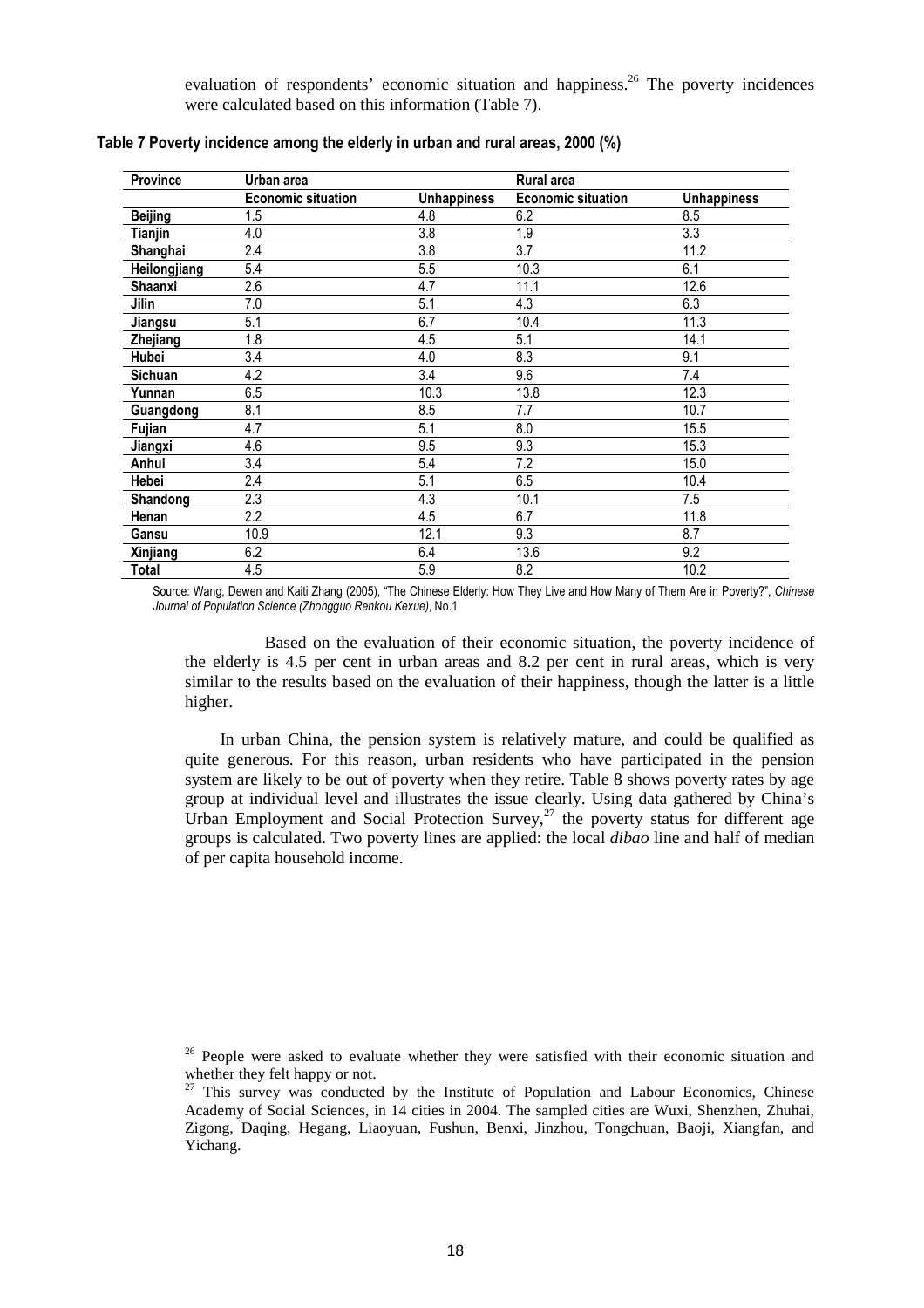|                  | dibao line      |                    |       | Half of median of per capita household<br>income |                           |       |
|------------------|-----------------|--------------------|-------|--------------------------------------------------|---------------------------|-------|
| <b>Age Group</b> | With<br>pension | Without<br>pension | All   | With<br>pension                                  | <b>Without</b><br>pension | All   |
| All sample       |                 |                    |       |                                                  |                           |       |
| 40-              | ٠               | ۰                  | 14.94 | ٠                                                | ٠                         | 24.04 |
| 41-50            |                 |                    | 18.91 | $\overline{a}$                                   |                           | 28.05 |
| 51-60            | 5.66            | 18.00              | 9.28  | 11.82                                            | 28.31                     | 16.63 |
| $61+$            | 2.39            | 20.22              | 8.79  | 7.58                                             | 27.42                     | 14.83 |
| All              |                 |                    | 14.05 | ٠                                                |                           | 22.47 |
| <b>Male</b>      |                 |                    |       |                                                  |                           |       |
| 40-              | ٠               | ۰                  | 14.16 | ٠                                                | $\overline{\phantom{m}}$  | 23.11 |
| 41-50            |                 |                    | 19.21 | ٠                                                |                           | 28.82 |
| 51-60            | 7.22            | 23.93              | 10.80 | 13.61                                            | 36.51                     | 18.48 |
| $61+$            | 2.11            | 16.17              | 5.55  | 6.96                                             | 22.46                     | 10.89 |
| All              |                 |                    | 13.48 | ٠                                                |                           | 21.87 |
| Female           |                 |                    |       |                                                  |                           |       |
| 40-              | ٠               | ۰                  | 15.73 | ٠                                                | ٠                         | 25.00 |
| 41-50            |                 |                    | 18.67 |                                                  |                           | 27.36 |
| 51-60            | 3.84            | 14.74              | 7.86  | 9.74                                             | 23.81                     | 14.90 |
| $61+$            | 2.79            | 22.37              | 12.00 | 8.52                                             | 30.04                     | 18.76 |
| All              | ٠               | Ξ.                 | 14.64 | ٠                                                |                           | 23.12 |

**Table 8 Poverty rates at individual level (%)** 

No matter what line is used, the incidence of poverty drops dramatically at 60 years, as can be seen in the first and fourth columns of the table. The pattern is similar if we break it down by gender. Poverty rates for elderly females above 60 are slightly higher than for males while poverty rates for females of all age groups are slightly lower at both lines.

Women have a longer average life expectancy than men, which also means they may live longer in poverty than men. According to population census data, the average life expectancy in China has been increasing steadily. In 1982, it was 67.77 years, in 1990 68.55 years and in 2000 71.4 years (Table 9).

| Table 9 Life expectancy by gender (years) |  |  |  |  |
|-------------------------------------------|--|--|--|--|
|-------------------------------------------|--|--|--|--|

| Year | Men   | Women | Total |  |
|------|-------|-------|-------|--|
| 1982 | 66.28 | 69.27 | 67.77 |  |
| 1990 | 66.84 | 70.47 | 68.55 |  |
| 2000 | 69.63 | 73.33 | 71.40 |  |

Source: National Bureau of Statistics, *China Statistical Yearbook* (2007), China Statistics Press

Thus, average life expectancy increased, as did the life expectancies of both men and women. However, the life expectancy of women has been always much higher than that of men and the gap has been increasing. In 1982 that gap was 2.99 years, rising to 3.63 in 1990 and 3.7 in 2000. This may mean that women live longer in poverty.

When we look at the effects of participation in the pension system on poverty reduction for the elderly, it is not surprising that those outside the system are much more prone to fall into poverty. When measured according to the *dibao* line, the poverty rate for those 60 and above is 2.4 per cent for those who participated in the pension programme and 20.2 for those who did not. Coverage by the pension programme is therefore key to the eradication of urban poverty. This issue is elaborated in the next section.

Table 8 also shows how older workers who haven't yet reached retirement age face also disadvantages -poverty rates for those between 41 to 50 are higher than for the younger age groups.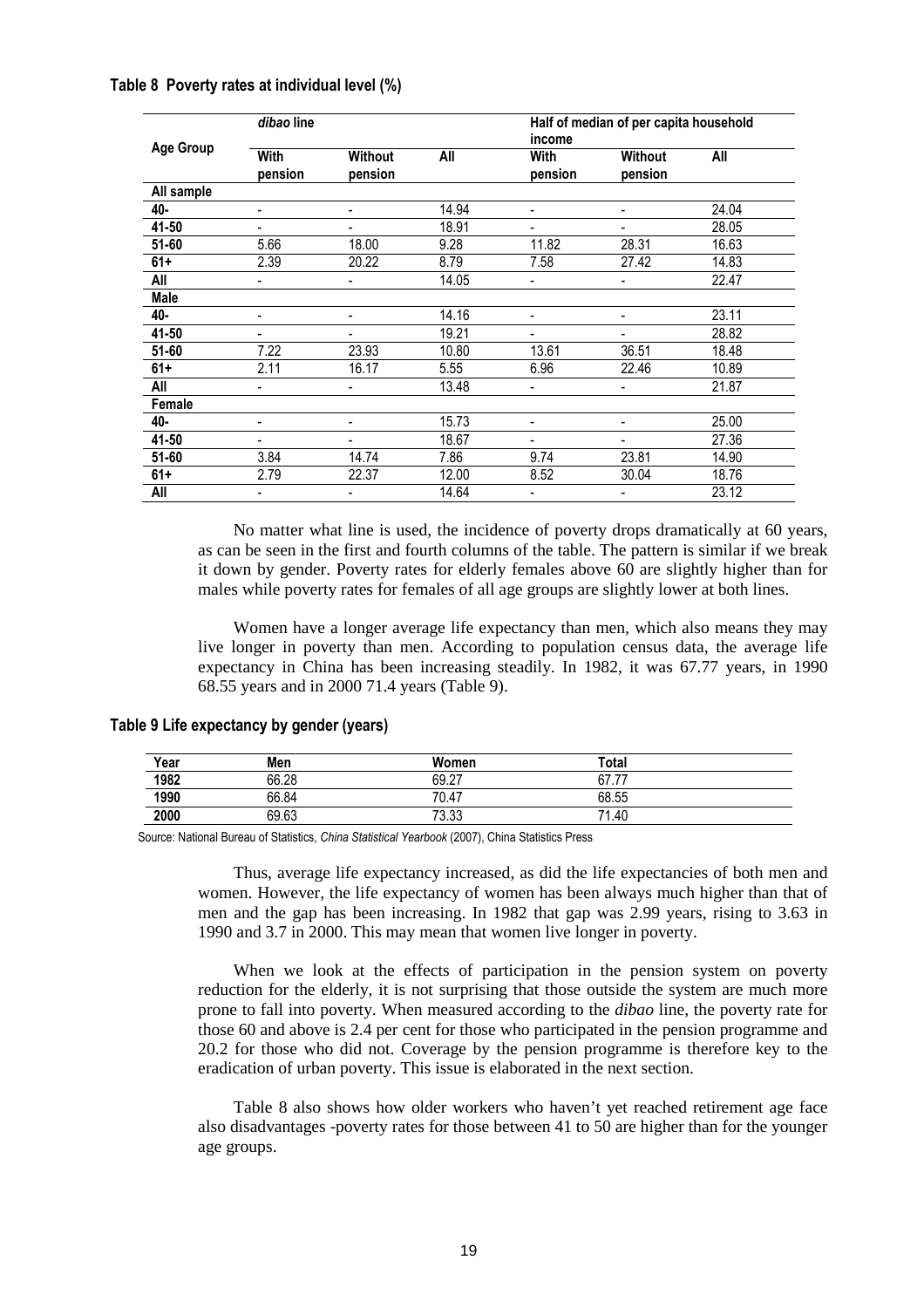Poverty among the elderly in rural areas is a more serious problem than in urban ones due to the lack of a pension system. As it will be discussed in the next section, the e*lderly* have to depend on *family support* in their old-age. Since there is no micro-survey data available for rural areas, it is difficult to estimate the extent of poverty among the rural elderly and its share in total rural poverty. According to the NSB  $(2007)$ ,<sup>28</sup> the number of persons receiving "the Five Guarantees", or *wubao*, (see next section) was 5.03 million in 2006, which accounted for 23 per cent of the total poor in rural China. Furthermore, this measure of the number of persons receiving *wubao* reflects the lower limit of the elderly poor in rural China because it does not include some elderly who do not qualify for the programme. For example, it is reported that there were 15.9 million persons supported by the rural *dibao* programme and it is reasonable to assume that old people are a large share of this group.

In addition, the benefits from current rural social assistance programmes aimed at the elderly are limited, which means that even those identified as poor do not get enough support to escape poverty.

#### **4.3 Government interventions**

Since the foundation of the People's Republic of China in 1949, the government has issued a series of laws and policies on social security, welfare and services and the protection of the rights and interests of the elderly. The government has also implemented a number of policy guidelines on older people, including the "Development Outline of Seven Years on Work Concerning Ageing People in China (1994-2000)", "The Tenth Plan on Development of China's Undertakings for the Aged (2001-2005)" and "The Eleventh Plan for the Development of China's Undertakings for the Aged". All these plans have addressed the problem of poverty in the old age

Furthermore, the China National Working Commission on Ageing (CNWCA), an advisory and coordinating organization of the State Council, was established in 1999. The commission was mandated to supervise work on ageing nationwide. The main responsibilities of the CNWCA include: (1) undertaking research on the formulation of development strategies and policies on ageing; (2) Coordinating and facilitating the relevant departments to implement development plans on ageing, to protect the rights and interests of the elderly and to strengthen macro-level guidance and comprehensive management of work on ageing; (3) Promoting various kinds of activities for the physical and psychological well-being of the elderly; (4) Guiding, monitoring and supervising work on ageing in the provinces, autonomous regions and municipalities; (5) Organizing and coordinating important activities on ageing in China initiated and sponsored by the United Nations and other international organizations.

As it has already been mentioned, the *dibao* programme, established throughout urban China in 1999, is the principal means by which the government helps the elderly poor. Every urban resident whose per capita household income falls below a locally determined minimum living standard can enjoy this assistance whether or not the person gets a basic living subsidy, unemployment insurance or any other insurance. Local governments determine their minimum living standard by calculating the basic cost of living.. The assistance that a household receives is equal to household size times the gap between per capita household income and the minimum living standard.

<sup>28</sup> NBS, *China Statistics Yearbook* (2007), China Statistical Press.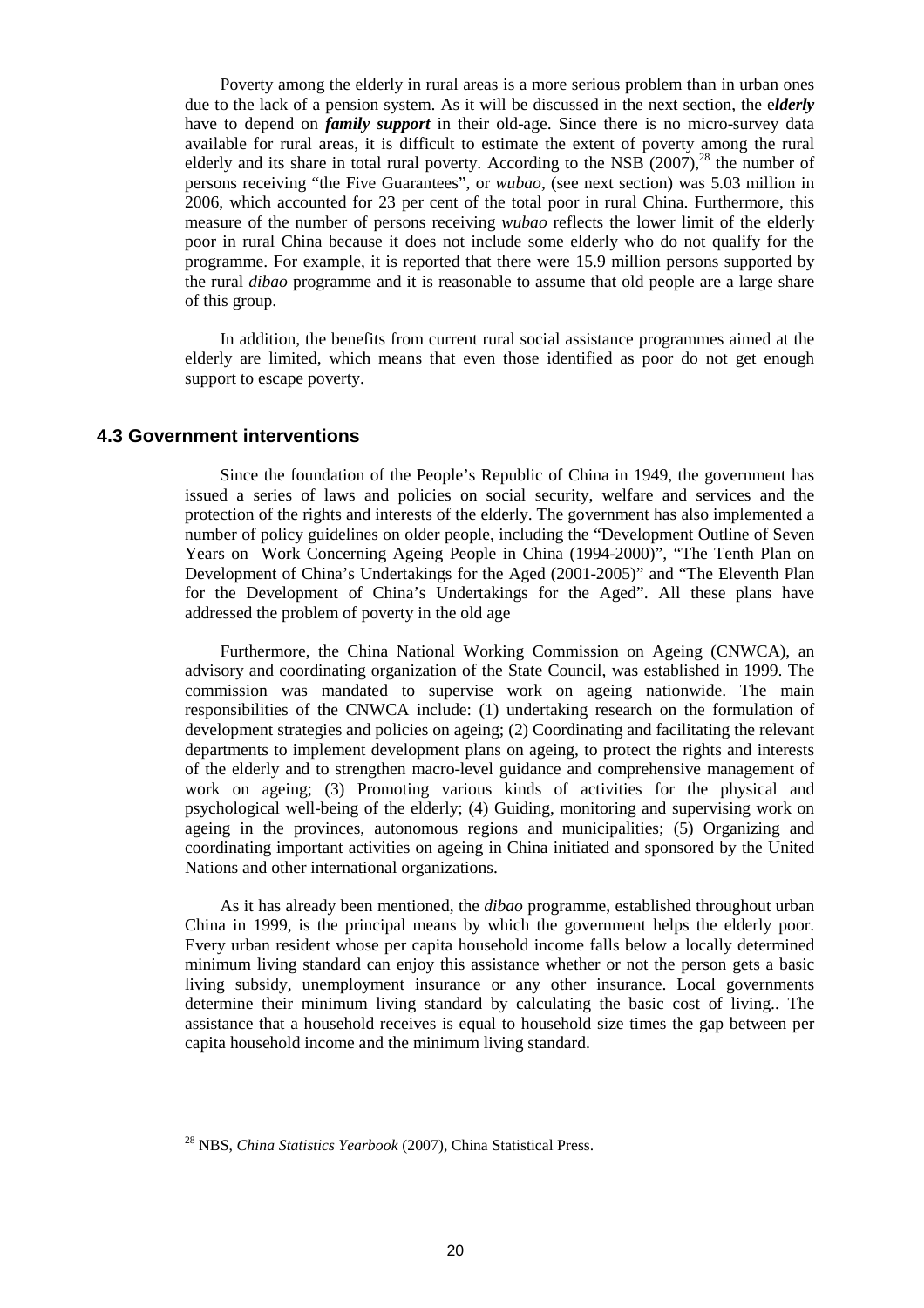Although China has made some progress on poverty reduction among the elderly living in rural areas, further efforts are needed. Current programmes in rural areas are devoted to overall regional development and do not properly target individuals. And of course the elderly are even less in a position to benefit from poverty alleviation funds projects due to their advancement in age, lower level of education and poorer health.

In addition the characteristics of the rural poor have changed. About a fifth are *wubao,* more than a third are people with disabilities and more than a quarter live in areas with extremely adverse natural resources. In short, they are not in a position to take full advantage of the projects that are aimed at regional poverty reduction.

Most of the rural elderly depend on support from family members and government assistance from is limited. There is, however, the *wubao* programme, which is financed by local governments. *Wubao* is aimed at the elderly, people with disabilities and children aged 16 and below who are unable to work, have no source of income and no one with that can support them. Recipients of wubao are provided with a locally defined rate of benefits in cash and in kind, which includes food and fuel; clothing, bedding articles and pocket money; housing, along with the basic necessities; medical care; and funeral costs. The standard of living of people who receive *wubao* cannot fall below the average living standard of the local people and is adjusted according to any improvement in the latter.

For rural people not eligible for *wubao*, there is periodic assistance in the form of rations. There is also temporary assistance for extremely poor households. Given the number of people who are extremely poor, the establishment of a minimum living standard guarantee (or *dibao*) programme is a pressing matter. Though the *dibao* programme has not been set up all over rural China, some rich rural areas have introduced such a system. In 1999, some 2.66 million rural people received *dibao*. In 2007, the State Council issued a document which requires the setting up of *dibao* programmes throughout rural China. The number of rural *dibao* beneficiaries increased to 35.66 million in 2007 and 43.05 million in 2008. The rural *dibao* programme shall be developed rapidly in the future.

There is no properly developed social security system in rural areas. The present mechanism in rural areas is officially called social relief, and is financed by the central government. In spite of the gap in social protection between rural and urban areas, the funds spent on rural social protection has increased and the mechanisms through which the government does this have improved in recent years. While the total number of rural poor declined from 125 million in 1985 to 21.48 million in 2006 (Figure 9), the number of rural people covered by the social relief programme increased from 1.17 million in 1985 to 1.39 million in 2002.<sup>29</sup> This suggests that with an additional effort made by the government, the remaining marginalized poor in rural areas could be well covered solely by the social protection programme.

### **4. Security for the elderly: challenges to the current pension system**

Pension systems are one of the essential pillars of a social security system. Prior to the reform initiated at the end of the 1970s, urban residents enjoyed comprehensive welfare through their employers while rural residents were supposed to receive family support in old age. The economic transition brought about several challenges to this system.

<sup>29</sup> Ministry of Civil Affairs, *China Civil Affairs' Statistical Yearbook* (various years), China Statistics Press.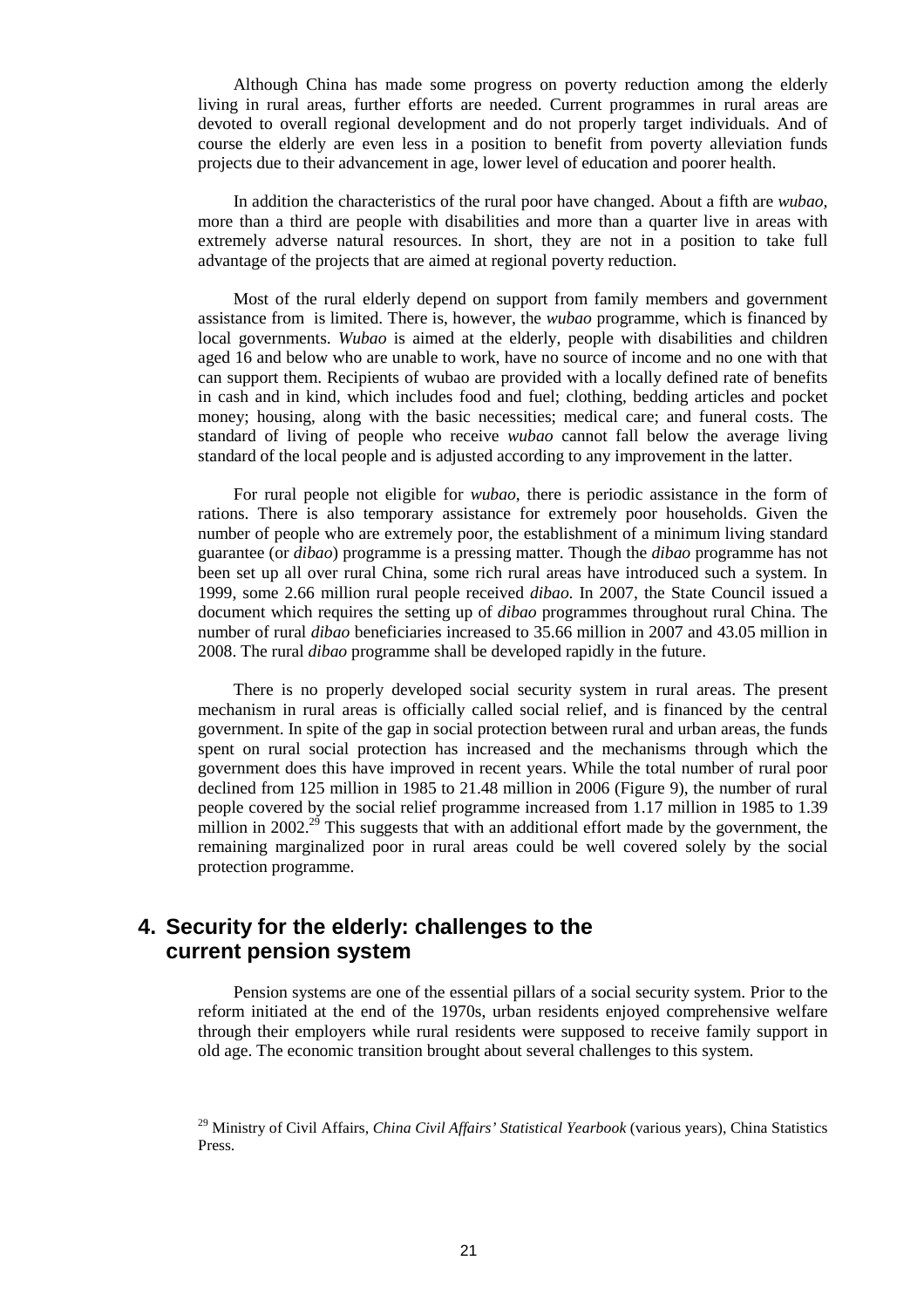Since SOE employees had no individual pensions, the Chinese government has had to take responsibility for setting up a new supporting system. As it has been said before, those already in the pension system, receive relatively generous monthly payments. However, two issues challenge the current system. One of them is that those who do not participate fall behind in terms of social support, and this is aggravated by the trend towards informalization. The other challenge is related with the sustainability of the "pay as you go" system and the possible dangers this could hold for the future of older people's welfare.

Second, establishing a rural pension system is more challenging. To a large extent, in rural China the elderly largely rely on family support or production from the land but this is not sufficient. Furthermore, despite the introduction of pilot schemes for a rural pension at the local level, a unified rural pension system is needed.

Finally, looking into the future, migration from rural to urban areas, while being currently dominated by young workers, will in due course also further challenge the pension system.

#### **5.1 The urban pension system**

Under the old planned economic system, a uniform social security provision was confined to urban workers, ensured and implemented by the *Labour Insurance Regulations of the People's Republic of China* issued in 1951. Workers with urban *hukou* employed in enterprises were insured for retirement, working injury, illnesses, maternity, and widowhood, and were entitled to housing, children's day care, education, etc.

As part of this social security system, the pension system had several features. First, enterprises carried out the function of old-age insurance. Second, the level of pension payment was determined according to the seniority and wage level of workers before retirement, and generally the rate was relatively generous. Finally, as in the case of general social security and the welfare system, pension provision excluded rural residents.

The restructuring of SOEs highlighted the problems of such a system: the reform of the social security system that followed was aimed mainly at heightening the scope and level of "social pooling". The state aimed at enhancing the "social pooling" level of pension provision up to provincial level and introducing a multi-pillar scheme of social security as suggested by the World Bank. $30$  This scheme intended to cover as many beneficiaries as possible at relatively low benefit levels and was referred to as "wide coverage, low level". As a result, by the end of 1996, an overwhelming proportion of SOE workers, 70-80 per cent of collective enterprise workers, and a third of non-public enterprise employees participated in this new pension programme, with 80 million participants throughout the country paying insurance premiums.

With the lessons learned from this pension reform, the State Council issued the *Decision on Establishing a Uniform Basic Pension System for Enterprise Workers* in 1997, adopting a combination of individual accounts and social pooling as the uniform pension system. The individual account is based on an 11 per cent wage contribution, of which 8 percentage points are paid by individuals and the rest by their employers. The provincial governments determine the contribution rate by enterprises to form the pooling funds, in general not more than 20 per cent of the total wage expenditure of the enterprise. Since

<sup>30</sup> World Bank (1994), *Averting the Old Age Crisis: Policies to Protect the Old and Promote Growth*, New York: Oxford University Press.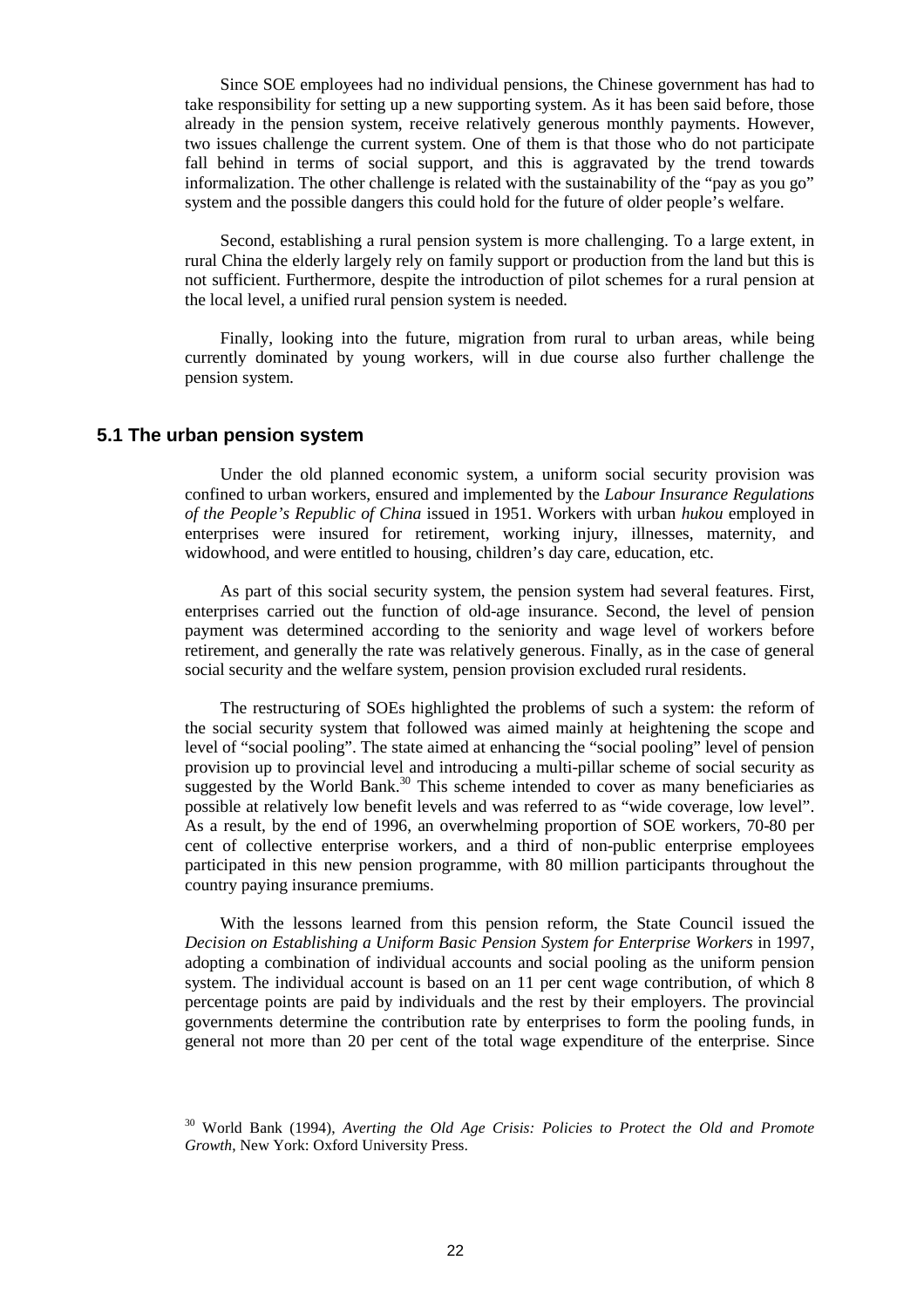1998, the management of pension provision has been moved to provincial level and experimenting in social provision has begun in some regions.

Because there was no accumulation of pension funds at enterprise level, the newly established funds have to fill the gap between actual payment needed and money collected. Under this scheme, workers who began employment after the reform started can save for their own retirement, but those already retired, of course, have no accumulation. And workers who joined the enterprise before the reform leave a gap uncovered by their own savings. As it happened, the latter's individual account turned out to be empty.<sup>31</sup> To fill that gap, therefore, is a major aim of further reform of the pension system.

The most serious problem the pension system faces lies in the shortage of funds, mainly a cash flow gap between the expenditure needed and revenue collected. Taking oldage insurance as an example, as the population ages, the ratio of retirees to incumbent workers increases continuously.

In addition, during the transition period and structural change in industry, many SOEs were unable to meet their old-age insurance premiums due to loss-making, a high proportion of layoffs and retirees and because their social security fund payments became unaffordable. At the same time, the newly emerged enterprises in profitable industries, with their employees relatively young, lacked the incentive to participate in social pooling insurance. Many tried to evade payment into the insurance programme, which led to a further shortage of social security funds. In 2003, the Shanghai Bureau of Labour and Social Security launched the *zhenbao* (town insurance) programme known as "25 plus X". This scheme is regarded as an important experiment in social security reform and has been lauded for extending social security to areas where previously only segments of the population had mandatory coverage. However, recent research suggests that while it does represent an extension of benefits for some, for many it represents a considerable dilution in benefits. $32$ 

The current pension system is actually a pay-as-you-go (PAYG) type in which the individual account is only nominal and in reality is used to fill the gap between accumulated and provided pension. According to international experience, the PAYG system is conditioned by three factors, without which it is difficult to sustain the system. The first is a relatively young demographic structure. That is, a large enough working-age population to support the existing retirees. The second is an effective taxation system that enables the state to collect all the contributions needed for the pension fund. The third is a soundly operated management and governance of the fund, which ensures that pension funds are correctly invested and provided.

It is apparent that the second and third conditions do not yet exist in China. As for the first condition, while the proportion of the working population is still large today, the supporting ratio is already increasing dramatically and rapidly and the current demographic structure in China tends to speed up this change. Therefore, it is inevitable that the scheme will face a huge fund deficit for supporting China's elderly. And as this deficit is accumulated, the current PAYG system cannot be carried through to the end. In reality, if

<sup>&</sup>lt;sup>31</sup> In reality, the accounts of individual contribution and those of social pooling were not divided clearly and the two funds were mixed. The accumulation from the individual account was very commonly used to make up for insufficiency of the social pooling fund.

<sup>&</sup>lt;sup>32</sup> "The 'X Component' in Shanghai's Social Security Reforms". International Social Security Review, Vol. 62, Issue 2, pp. 31-54, April/June 2009. Davies et. al.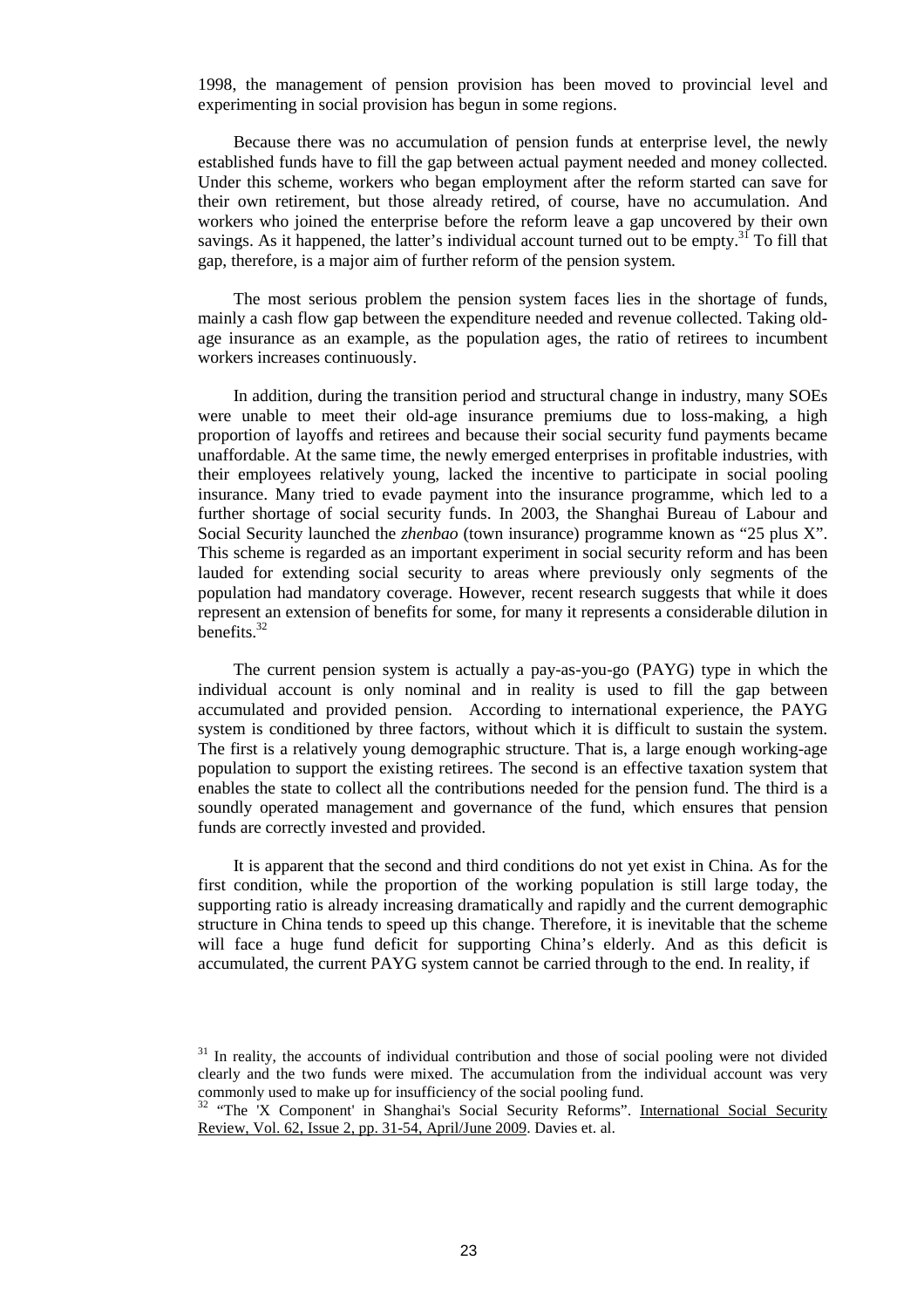there were no government subsidy or funds from individual accounts, the annual social pooling fund revenue would not be enough to pay for the present pension.

Despite the sustainability challenges that the current urban pension system is facing, the elderly who have already participated in the system are relatively well paid and secure, as is evident from Table 8. However, those elderly who are not supported by current programmes or who do not participate in the pension system, either are or will be experiencing the threat of poverty without alternatives. As we have already seen in Figure 5, shrinking employment opportunities in SOEs pushes more and more workers into the informal economy. According to the two rounds of surveys by the CULS, a significant trend towards informalization has been found in the urban labour market. As we see from Table 10, the share of informal employment for local workers increased from 18.5 per cent in 2001 to 32.6 per cent in 2005 while migrant workers are employed predominantly in the informal economy (84 per cent in 2005). The increasing size of employment in the informal economy implies that those working in this sector will not be able to benefit from a pension system.

|                              | <b>Local workers</b> | <b>Migrant workers</b> |
|------------------------------|----------------------|------------------------|
| 2001                         |                      |                        |
| Share of informal employment | 18.5                 | 72.5                   |
| of self-employment           | 65                   |                        |
| of unregistered work         | 35                   | 27                     |
| 2005                         |                      |                        |
| Share of informal employment | 32.6                 | 84.3                   |
| of self-employment           | 37                   | 69                     |
| of unregistered work         | 63                   | 31                     |

**Table10 Increasing 'informalization' of the urban labour market (%)** 

Source: Calculated from CULS1 and CULS2

The situation for local workers and migrant workers differs in different ways. When leaving SOEs, urban workers usually had already taken part in the pension system. According to CULS2, 78 per cent of urban workers in five cities had participated in the pension system. However, only 18 per cent of migrant workers had done so. While migrant workers in cities have been increasing rapidly, only a very small proportion of them have participated in the pension system. This is a very important issue that should be considered by the government.

If we look at employment in the informal economy by age group and by gender, as shown in Figure 11, we see that female workers are disproportionately represented. The share of workers in the informal economy are similar for workers aged 40 and below and workers between 41 and 50. The share for the age group between 51 and 60 decreases compared with that for the age group between 41 and 50. The share for the age group between 61 and above is the highest particularly for women.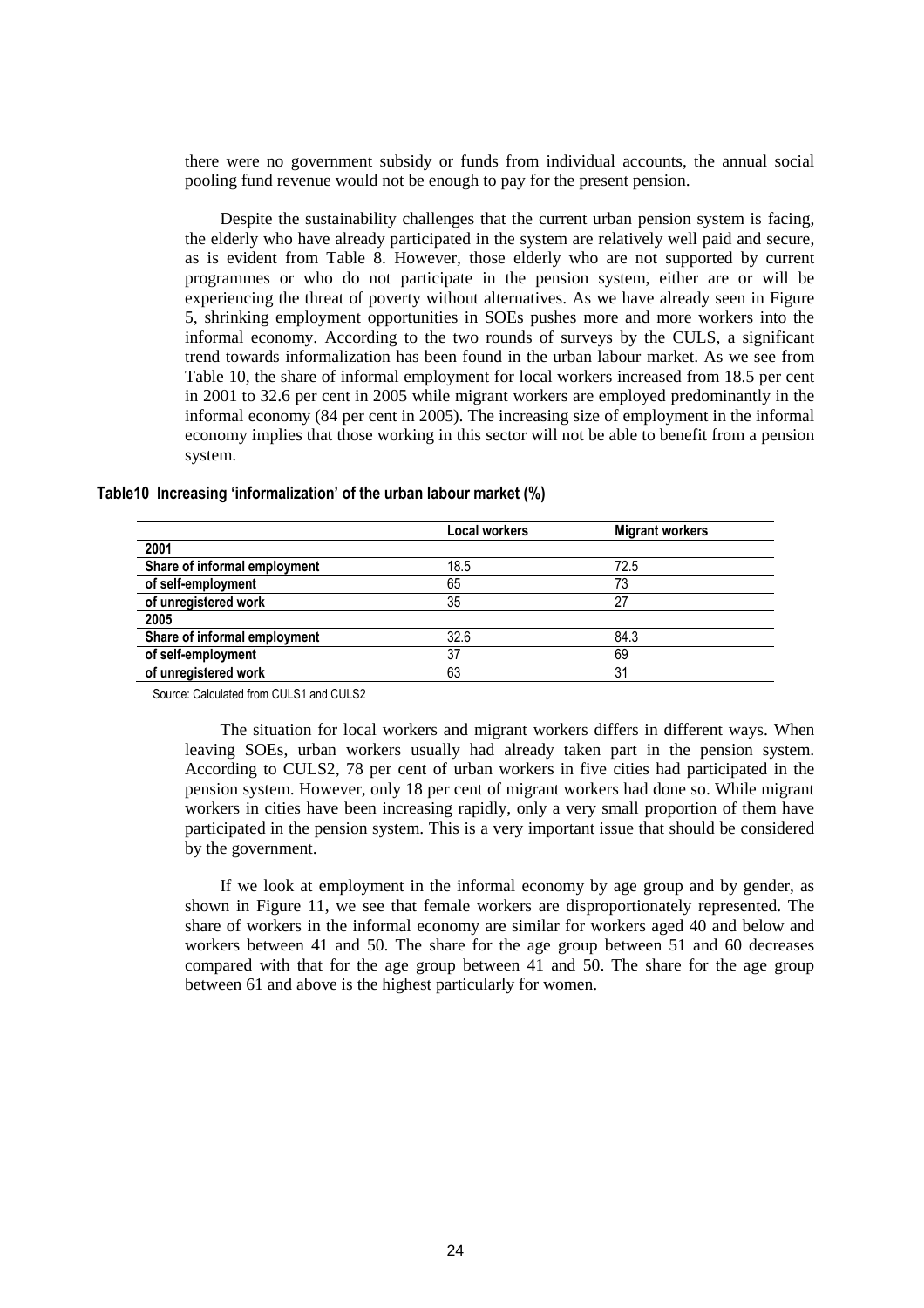



Source: Calculated from CULS2

Due to the expanding informal employment, the proportion of workers who have participated in the pension scheme has not increased significantly with the expansion total employment. In 1990, the pension coverage rate was 42 per cent for the retired and 30.5 per cent for the employed. In 1997, when the State Council set forth the unified urban pension scheme the pension participation rates were 75.6 per cent for the retired and 41.7 per cent for the employed. By 2005, while the participation rate of the retired increased up to 85.8 per cent, it remained low for the employed (48.0 per cent). In 2007, the pension participation rate for the employed rose to 51.7 per cent (see Figure 12).

**Figure 12 Pension scheme participants (%)** 



Source: National Bureau of Statistics, *China Statistical Yearbook* (various years), China Statistics Press

Since 1997, the increase in urban employment has been mainly attributed to the expansion in the non-public sectors, and particularly the expansion of employment in the informal economy. While these newly emerged sectors play a vital role in absorbing local and migrant workers in urban areas, they lack incentives for participating in a social pension scheme, which reduces the coverage of social pension and raises serious concerns for future coverage.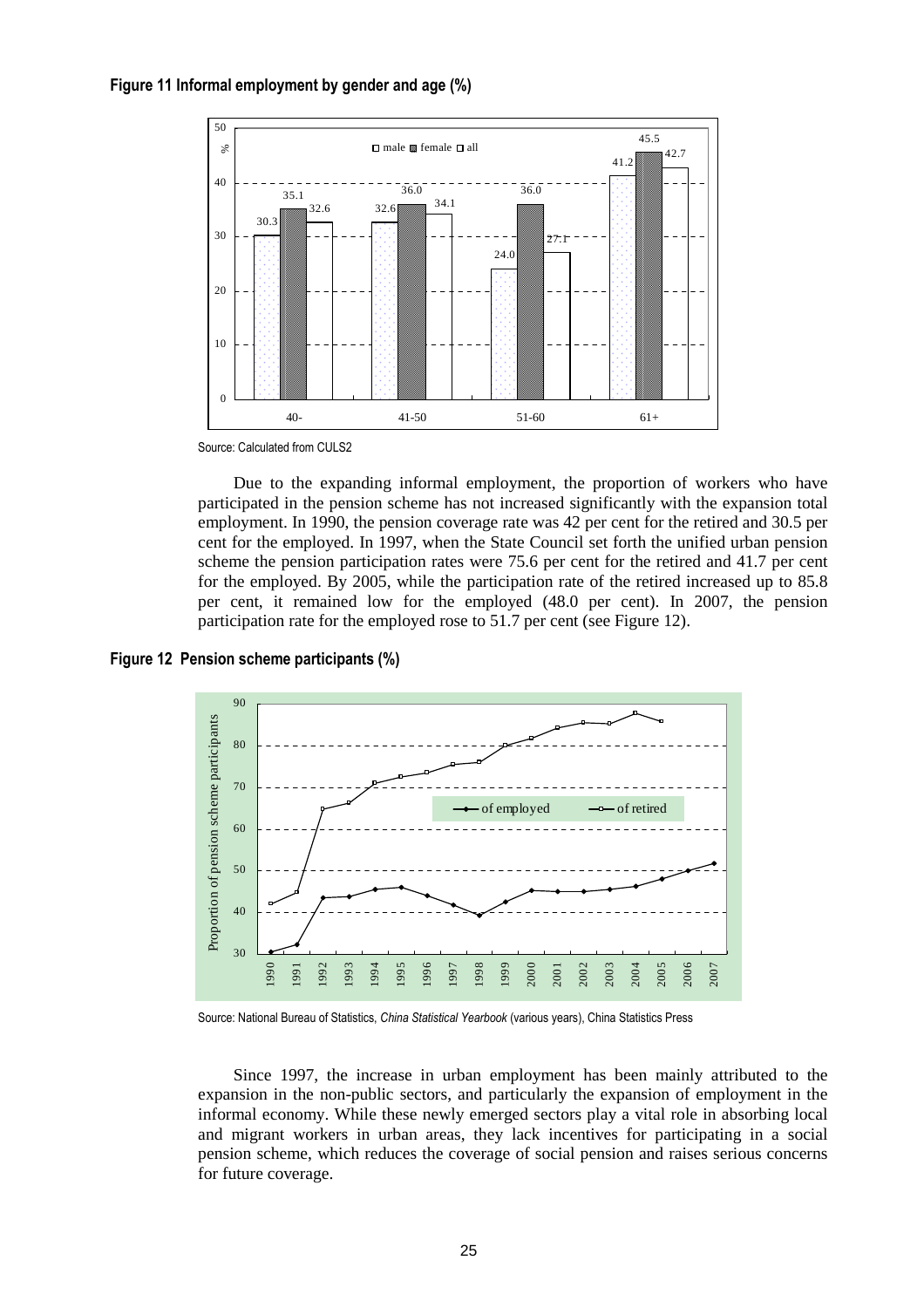### **5.2 The pension system in rural areas**

 The Seventh-Five-Year Plan (1986-1990) called for China to set up a basic social security system in rural areas and raise and accumulate funds through various channels. In 1991 No.33 document of the State Council designated the Ministry of Civil Affairs as responsible for reform of the old-age pension system for rural areas (including employees of Township and Village Enterprises). In 1992 the Ministry of Civil Affairs formulated the Basic Plan for Rural Social Pension Insurance.

From 1991 to 1994 some counties started to establish a pension system. By the end of 1992, more than 700 had drawn up regulations for a rural social pension system and nearly 20 had established basic rural old-age pension systems covering all farmers. More than 35 million rural people had participated in this system. By 1994, 28 provinces, autonomous regions and municipalities had tried to develop a rural old-age pension system.

From 1995 to 1998 the rural pension system developed steadily. By June 1995, governments of 26 provinces, autonomous regions and municipalities had issued local regulations on a rural old-age pension system. More than 16 million rural people from Shandong Province had participated in a rural old-age pension system. In Yantai City, Shandong Province, 197 townships from 13 counties had established a rural old-age pension system and pension funds amounted to ¥400 million. In Shanghai City, 850,000 people had participated in a rural old-age pension system, which is 65 per cent of the population who should have participated.

In 1995, the General Office of the State Council redistributed the Circular of the Ministry on Further Improving Work on Rural Pension Insurance which urges government at all levels to pay more attention to the issue so that they could make steady progress in this reform. According to Figure 13, before 1998 the number of contributors increased very rapidly. In 1994 it was 27.18 million and rose to 80.25 million in 1998. The average annual growth rate was 24.2 per cent. The proportion of contributors among rural labourers increased from 5.6 per cent in 1994 to 16.4 per cent in 1998.

#### **Figure 13 Coverage of the rural pension system**



Note: Proportion refers to the proportion of contributors among rural labourers. Source: Data for 1994 to 1997 are from Ministry of Civil Affairs, "A Statistical Report on the Development of Civil Affairs" (various years); data for 1998 is from Ministry of Labour and Social Security, "A Statistical Report on the Development of Labour and Social Security in 1998"; data for 1999 to 2006 are from NBS and Ministry of Labour and Social Security, "China Labour Statistical Yearbook" (various years), China Statistics Press; data for 2007 is from Ministry of Labour and Social Security, "A Statistical Report on the Development of Labour and Social Security in 2007".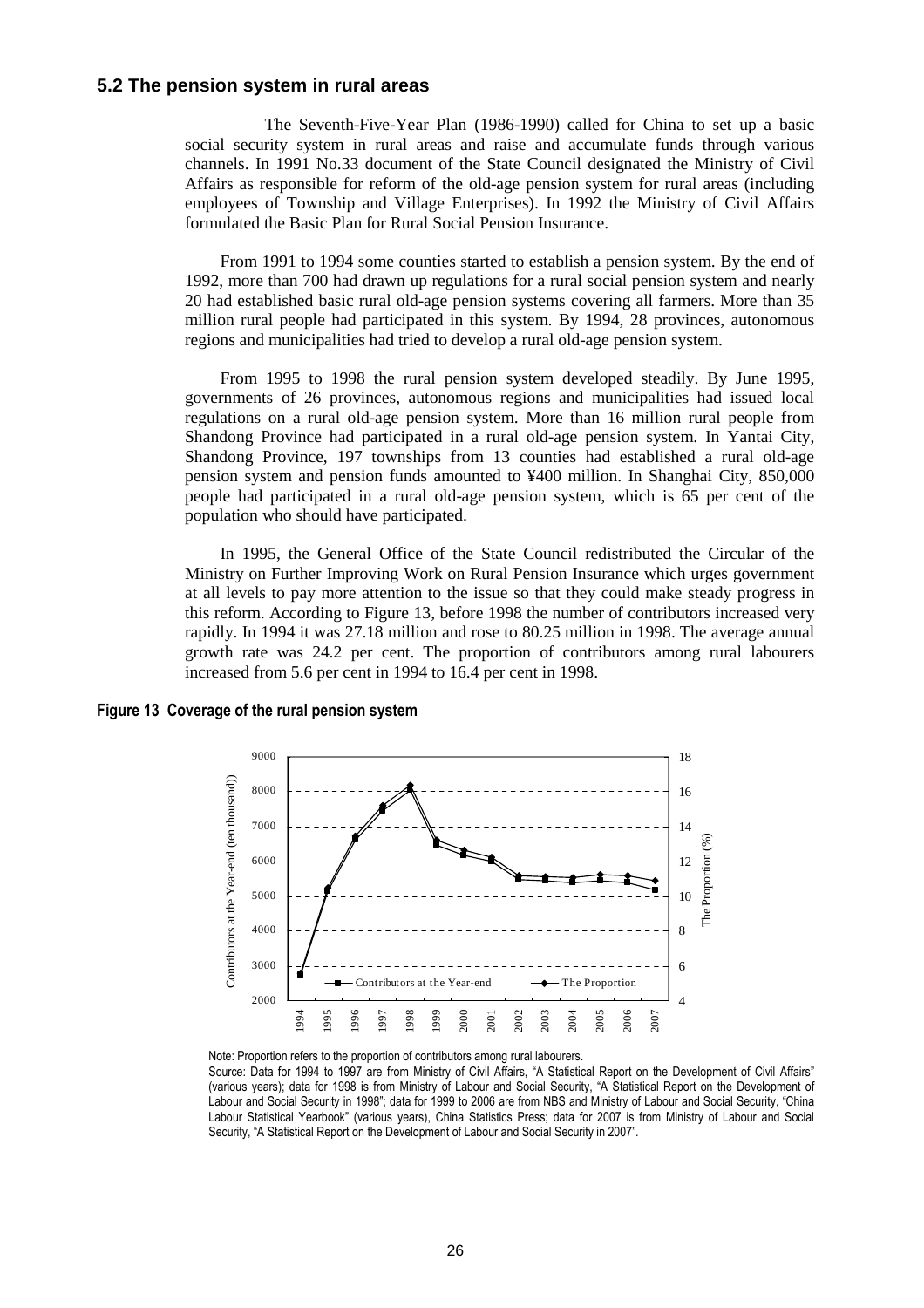The administration of the rural pension system was transferred from the Ministry of Civil Affairs to the Ministry of Labour and Social Security in 1998. In 1999 it was evident, however, that rural areas had not been of constructing a universal pension system and decided to stop accepting more participants. Some areas started to gradually shift towards commercial pension insurance arrangements.

However, a report to the  $16<sup>th</sup>$  National Congress of the Communist Party of China in 2002 pointed out that "wherever conditions permit, we should try to establish systems of old-age pensions, medical insurance and subsistence allowances in rural areas". Both the document "Some Regulations by the Central Committee and the State Council on Promoting a Socialist New Countryside" and the 11th Five Year Plan urged that China should establish a rural old-age pension system compatible with rural economic development level.

Though some efforts have been made, contributors to the rural old-age pension system begun to decrease and the operation of pension funds became more and more difficult since 1999. By the end of that year there were 64.61 million contributors. By 2007 they had fallen to 51.71 million. The proportion of contributors among rural workers therefore decreased from 13.2 per cent in 1999 to 10.9 per cent in 2007.

In recent years, however, rural pension systems have been piloted in various regions. Unlike the urban pension system that has matured and is a nationally universal plan, the rural pension system is still at the "experimental" pilot stage and has large variations in terms of programme design, level of benefit, level of pooling and coverage rates. As Figure 13 shows, the proportion of contributors from the population aged above 15 varied significantly between provinces because of the disparity in fiscal capacity. In developed areas, for instance, Shanghai, Jiangsu, Zhengjiang, and Shandong, the coverage rate of the rural pension programme was more than 20 per cent of rural adults. However, in some less developed areas, the coverage rate was low. Through those experiments, several models have developed at local levels. As the central government starts encouraging such local experiments, the implications for the rural pension system nationwide are still unclear.

#### **Figure 14 Coverage of rural pensions by province, 2006 (%)**



Source: NBS, *China Statistical Yearbook* (2007), China Statistics Press;NBS, *China Population and Employment Statistical Yearbook* (2007), China Statistics Press

The central government has been actively promoting the establishment of a new rural pension programme. On 1 September 2009, the State Council issued a document on piloting a new rural pension programme which indicated the formal start-up of the system. According to the document, the new rural pension system will be piloted in 10 per cent of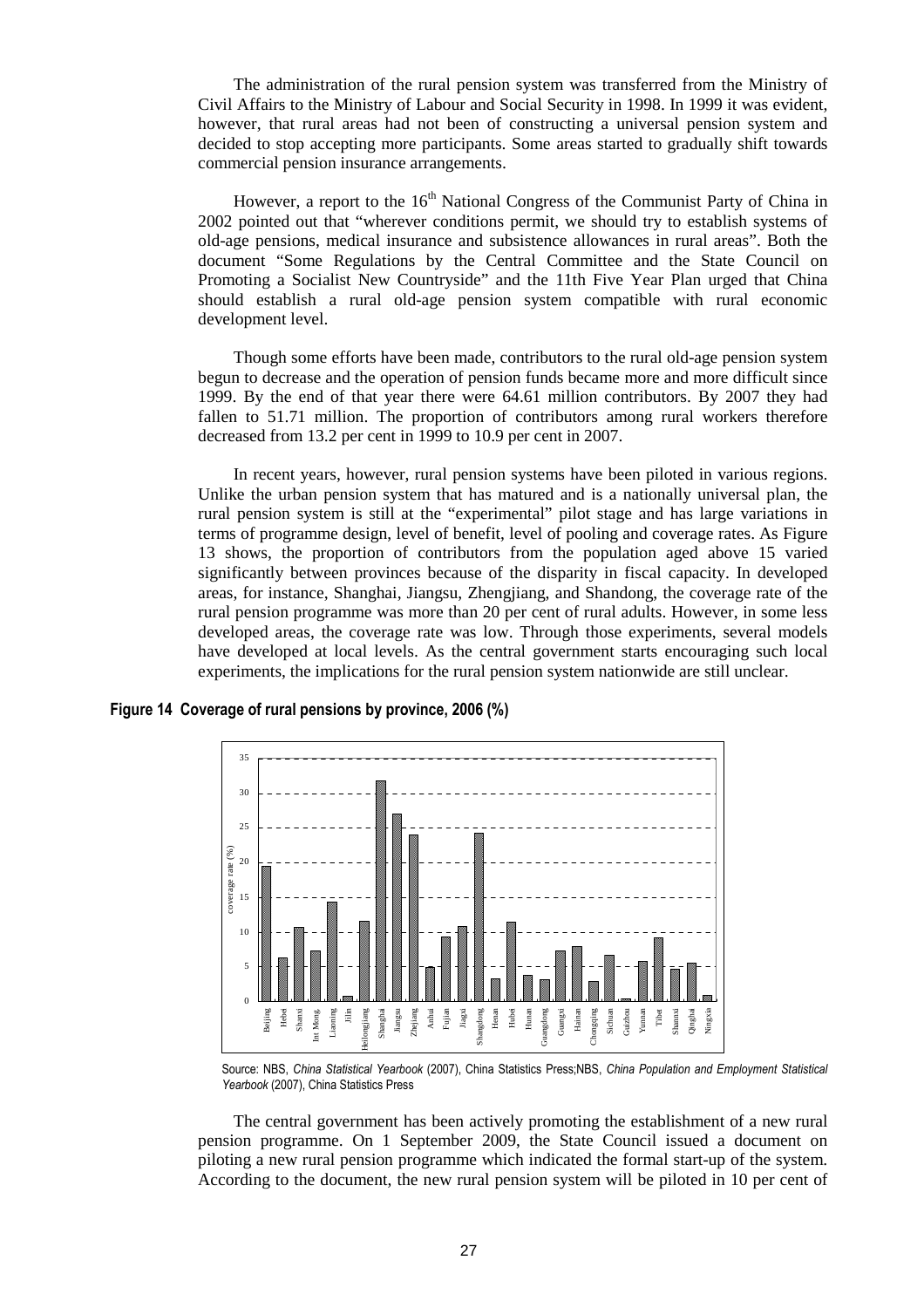counties from 2009. The basic idea is that the funds' sources come from personal contributions, collective additional contributions, local and central government subsidies and social donations, all of which would go into the individual account. Payments will be in two parts: individual account accumulation and basic pension provided by government.

The coverage rate of the pension programme for migrant workers is very low. There is some controversy over what to do about a pension programme for migrant workers. While it does not seem a good idea to simply apply the current urban plan to migrant workers due to their mobility, exclusion of migrants from the urban pension system would maintain the social gap between them and urban residents.

From 2004 the Chinese government began to implement a support system for rural families which complies with family planning policy. Families that have only one or two girls and the couple has reached 60 years of age get around ¥600 a year, financed by central and local governments. By the end of 2005, 1.35 million people were getting this support nationwide.

According to statistics from the National Population and Family Planning Commission, 2 million people qualified to get this support in 2006. If one person gets ¥600 a year, it will take ¥1.2 billion to implement the policy all over the country. It is our view that because China has been growing very rapidly in the past decades it has the ability to pay for this policy.

### **6. Conclusions and policy implications**

In the past decades, China has been experiencing dramatic population changes. Due to population policies and fast economic growth, China has completed the demographic transition in a short period of time. As a result, China, a greying country but not rich, faces important challenges associated with supporting a growing number of elderly population.

According to the analysis, since a large proportion of the current urban elderly contribute the pension system and the substitute rate of pension payment is quite generous, the majority of older people with a pension tend to withdraw from the labour market. Those working in the informal economy, however, need to continue working due to the lack of pensions. The analysis of micro-level data has shown that in urban China the incidence of poverty among the elderly is much lower than for younger people which is particularly true for those older people with pensions.

The pension system in China, however, is facing challenges. First, the current system does not cover enough people. While the elderly who are supported by the system are likely to be free of poverty, those not in the system are less secure. Second, the system itself is not sustainable and constructing a sustainable pension system constitutes a challenge to the whole Chinese economy in the near future. Finally, existing disparities between rural and urban China in terms of pension coverage and level of benefit need to be improved so that the rural elderly can enjoy a decent old age.

Several recommendations stem from the analysis above: First, the current pension system needs to be improved particularly in terms of coverage. A transition from the PAYG system to a fully-funded pension system might be timely. Widening the coverage of pensions is another important challenge in order to secure the elderly. As we have seen in Section 3, elderly people with a pension have much lower poverty rates than those without. With the rapid increase of migrants from rural areas to urban ones, expanding coverage in urban areas is becoming an important issue. However, due to the disparities in the pension system between rural and urban areas in terms of coverage and benefit, the incidence of poverty among the rural elderly is much worse. In rural China, the remaining poor consist mainly of those with low education attainment and poor health and live in regions with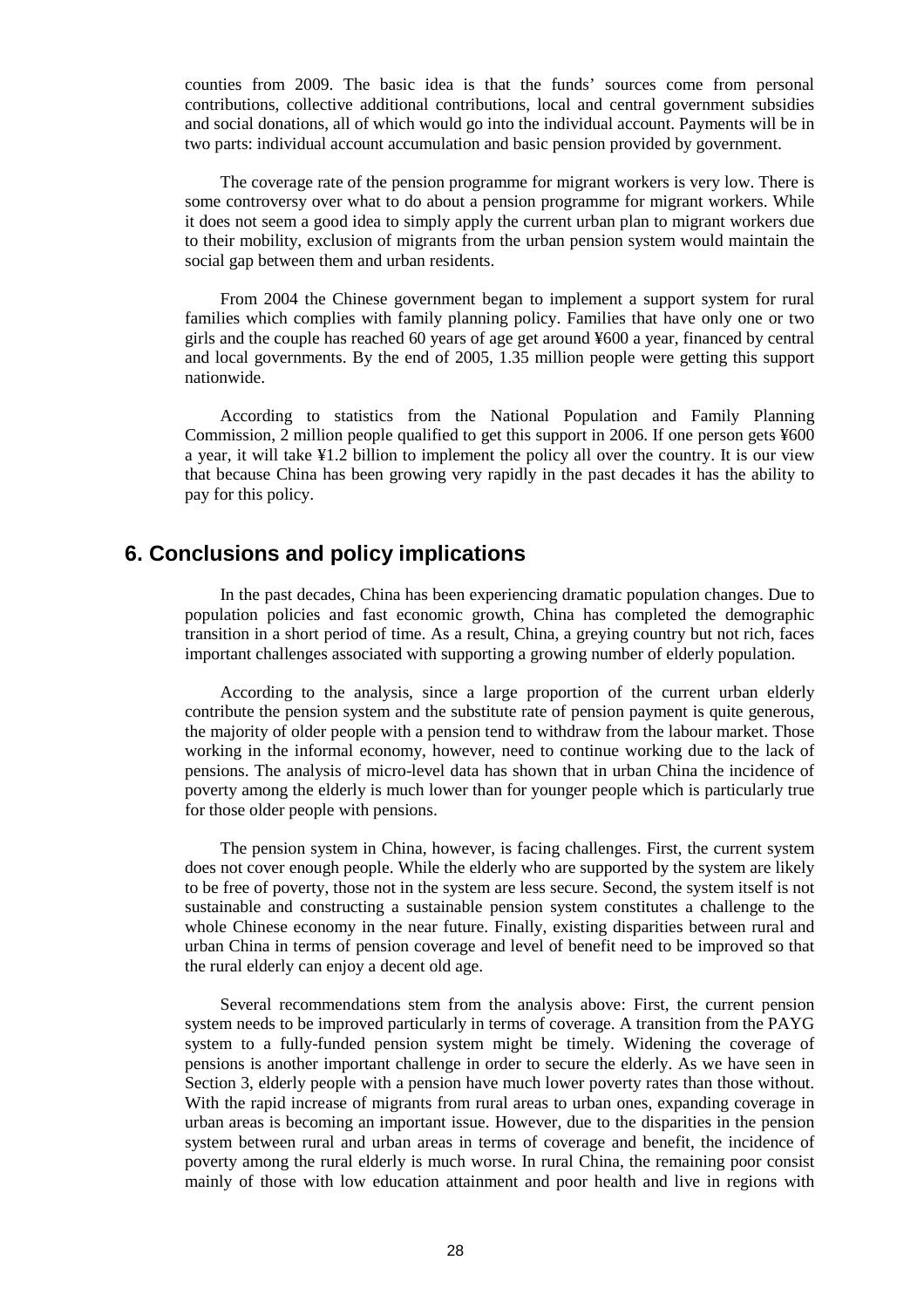harsh conditions. There is a lack of adequately targeted programmes aimed at poor older people - most poverty reduction programmes are of a broad regional development nature. Thus, the on-going poverty alleviation policies build around regional development need to be revised. Furthermore, extending social security to the elderly rural poor is of utmost importance. In this respect, the rural *dibao* programme would be an important component of such rural social security system.<sup>33</sup>

Secondly, improving labour market performance is a critical condition for helping to improve the pension system. With the relatively low income level and rapid demographic ageing, financial sources for pensions are scarce. Solutions must be sought above all through measures to achieve higher levels of sustainable economic growth leading to additional numbers of people in productive and decent jobs.

China is currently debating increasing employment rates of the older population and extending the retirement age as possible policy options for contributing to the support of the current pension system particularly in urban areas. Some developed countries have already increased their retirement age and others are preparing to do so. However, the situation in China is different. In developed countries, increasing the retirement age is partly related with a labour shortage problem. However, China is still in the process of undergoing a transition from unlimited labour supply to finite surplus. Key challenges for China is that older people currently approaching their retirement age have relatively lower human capital and skills as a result of the Cultural Revolution<sup>34</sup> and are therefore at relative disadvantage. Furthermore, as we have seen large numbers of older people in China continue working in the informal economy.

Third, China could tap various sources of financial resources for financing pension system reform. Public, private, as well as international resources can all become sources for pensions. Actually, a large number of difficulties encountered during reform to the pension system were related to the narrow ways of accessing financial resources. Figure 15 represents various ways to access financial resources for pensions. Transition from Model A to Model C would provide more opportunities for successful pension reform.



### **Figure 15 Multiple ways of accessing financial resources**

Source: Kaul, Inge and Pedro Conceição (2006), *The New Public Finance: Responding to Global Challenges*, Oxford University Press

<sup>33</sup> Fang Cai and Yang Du (2004) "Conditions of Setting up *Dibao* in Rural Areas Ripen", *Chinese Cadres Tribune*, No.9.

<sup>34</sup> Fang Cai and Yang Du (2003), "Destructive Effects of Cultural Revolution on Physical and Human Capital", *China Economic Quarterly*, Vol.2, No.4.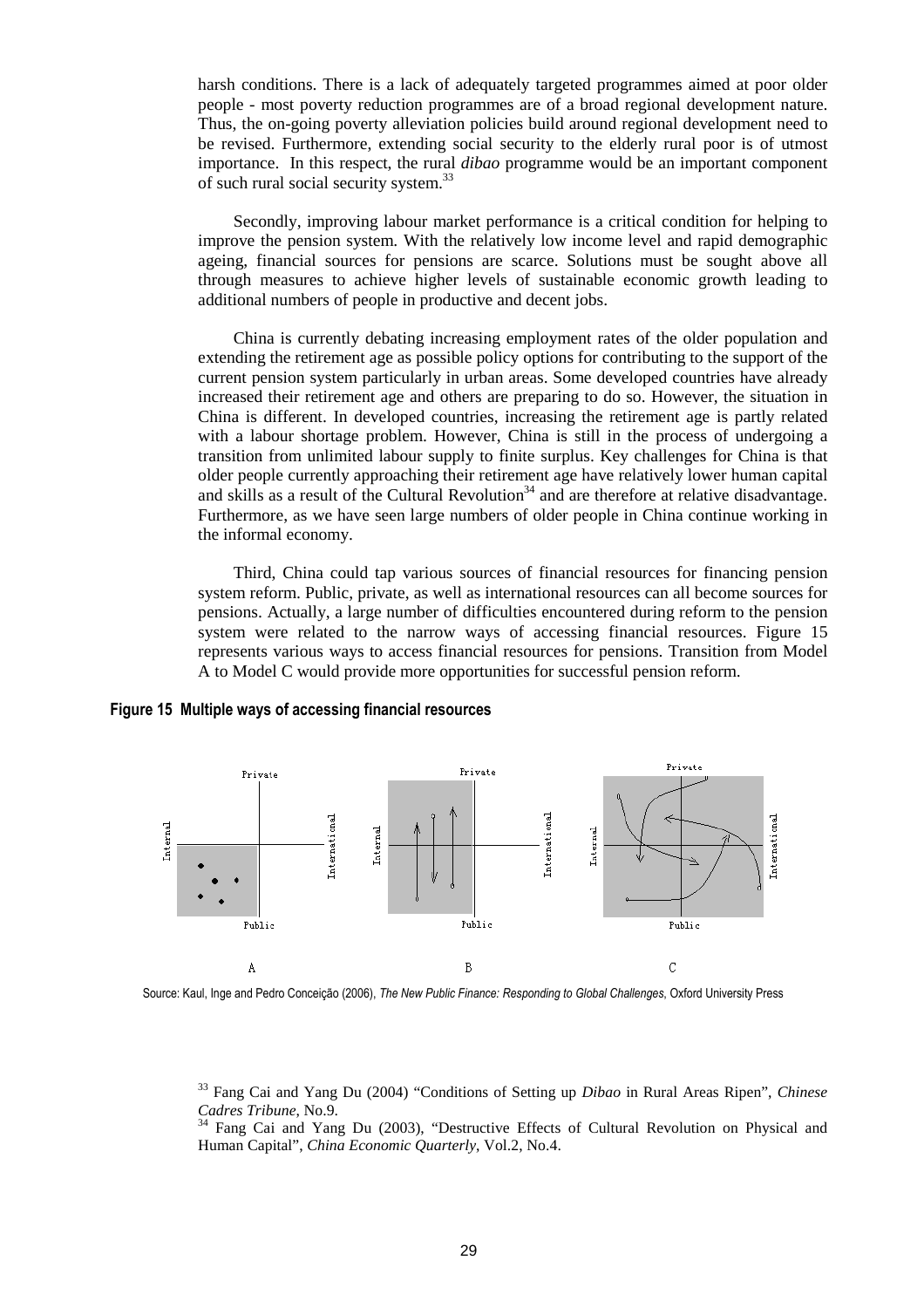Fourth, the government should carry out a variety of policy adjustments and a public education campaign to make society well informed and prepared for the issue of ageing and older people. Furthermore, the current one-child policy could be revised in a gradual manner in order to prevent the population from over-aging, maintaining a moderate productive age population structure and thus the overall social capacity for supporting older people.

Employment policies and legislation are of key importance for older workers. Since the end of the 1990s, with the mass lay-offs and rapid increase in the urban unemployment rate, the government has adopted a series of active employment policies, including setting up public employment services system; enhancing employment and re-employment training, providing re-employment support and assistance, as well as setting up some passive measures (the so-called three security lines).<sup>35</sup> These have played an important role in promoting employment for all age groups and some focused specifically on the elderly. For example, the main target of re-employment support and assistance is males aged 50 and above and females aged 40 and above who are able to work and would like to work. Furthermore, the *Employment Promotion Law* adopted by the Standing Committee of the 10th National People's Congress on 30 August 2007 and put into effect from 1 January 2008 is a legal tool for implementing active employment policies. The law was formulated to promote employment, improve working conditions and combat discrimination. The *Employment Promotion Law* includes regulations on fair employment, employment service and supervision, occupational education and training, employment assistance, monitoring inspection and legal liability, etc.

The 16<sup>th</sup> National Congress of the Communist Party of China in 2002 urged the country to establish a lifelong learning society and promote people's comprehensive development. Compared with younger people, the elderly usually have relatively lower human capital and skills. A lifelong learning policy might help the elderly improve their competitive capacity on the labour market and prolong their working lives.

 $35$  Three security lines refers to the "system of basic living subsidy for laid-off workers from stateowned enterprises", an "unemployment insurance system" and the "minimum living standard guarantee programme".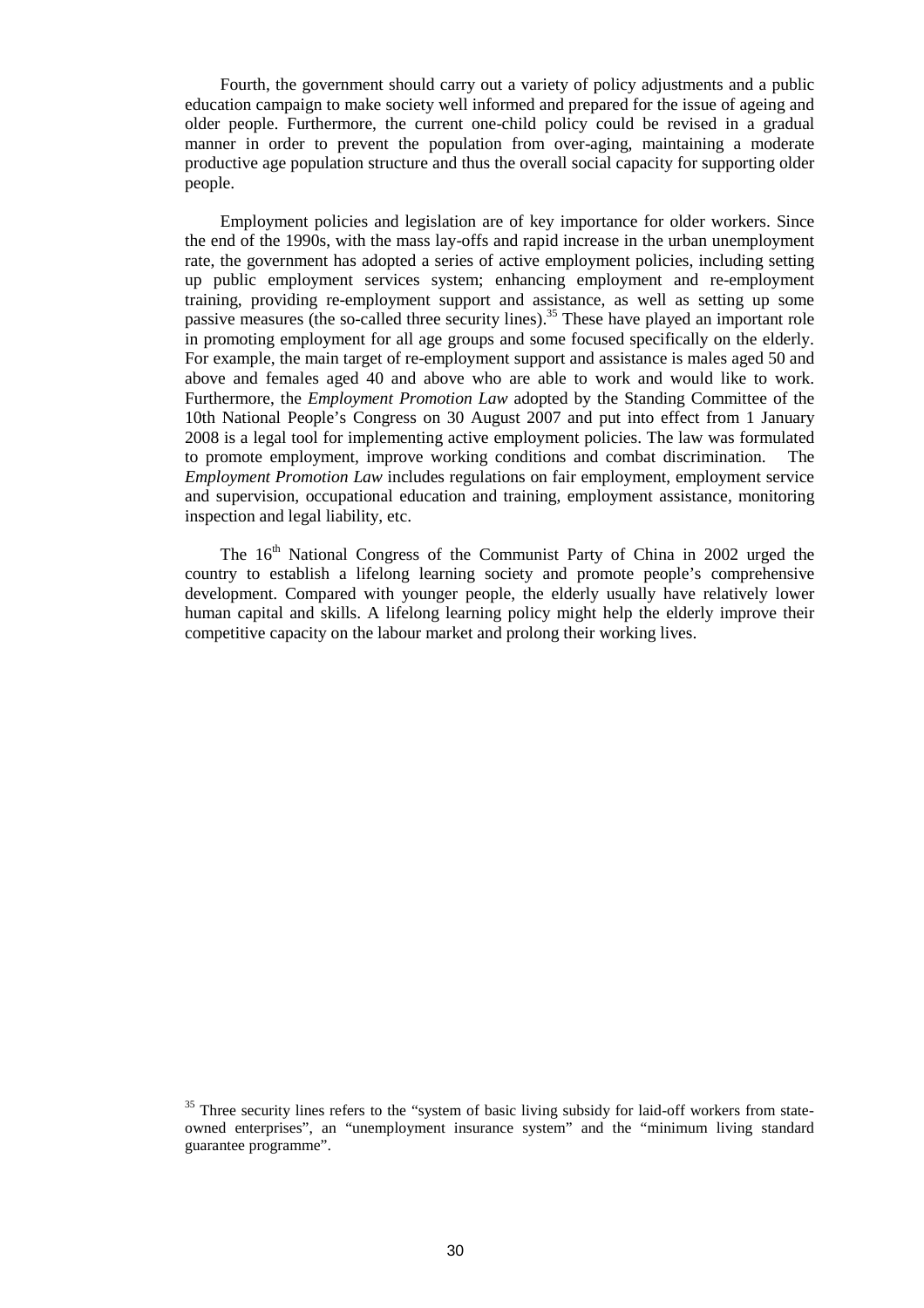### **References**

- Cai, Fang (2007), the Coming Lewisian Turning Point and Its Policy Implications, Social Science Documentation Press.
- Cai, Fang and Yang Du (2003), "Destructive Effects of Cultural Revolution on Physical and Human Capital", *China Economic Quarterly*, Vol.2, No.4.
- Cai, Fang and Yang Du (2004), "Conditions of Setting up Dibao in Rural Areas Ripen", Chinese Cadres Tribune, No.9.
- Guo, Zhigang (2008), "China Has Entered A New Era of Low Fertility", China's First Financial Daily, June 30.
- Hu, Ying (2007), "Predictions of Major Population Indicators of Rural and Urban China", NBS unpublished memo.
- John, Giles, Albert Park and Fang Cai (2006), "How Has Restructuring Affected China's Urban Workers?", China Quarterly, 185, pp. 61-95.
- Kaul, Inge and Pedro Conceição (2006), The New Public Finance: Responding to Global Challenges, Oxford University Press.
- Khan, Azizur Rahman (1998), "Povetry in China in the Period of Globalization: New Evidence on Trend and Pattern", *Issues in Development Discussion Paper* No.22, Development Policies Department, International Labour Office, Geneva;
- Lavely, W. and R. Freedman (1990), "The Origins of the Chinese Fertility Decline", Demography, Vol.27, No.3, pp. 357-367.
- National Bureau of Statistics (2007), Tabulation on the 2005 1% Sample Survey of the People's Republic of China, Beijing: China Statistics Press.
- National Bureau of Statistics, China Population and Employment Statistical Yearbook (2007), China Statistics Press.
- National Bureau of Statistics, China Statistical Yearbooks (various years), China Statistics Press.
- Office of Leading Group of Poverty Alleviation in State Council (2004), Poverty Reduction: Efforts of Chinese Government, mimeo.
- Ravallion, Martin and Shaohua Chen (2004), "China's (Uneven) Progress Against Poverty", *Policy Research Paper* 3408, Development Research Group, Washington, D. C.
- Riskin, Carl (1994), "Chinese Rural Poverty: Marginalized or Dispersed?" *American Economic Review*, Vol.84, No.2, pp.281-284.
- Wang, Dewen and Kaiti Zhang (2005), "The Chinese Elderly: How They Live and How Many of Them Are in Poverty?", Chinese Journal of Population Science (Zhongguo Renkou Kexue), No.1.
- World Bank (1994), Averting the Old Age Crisis: Policies to Protect the Old and Promote Growth, New York: Oxford University Press.

World Bank (2008), World Development Indicators Database.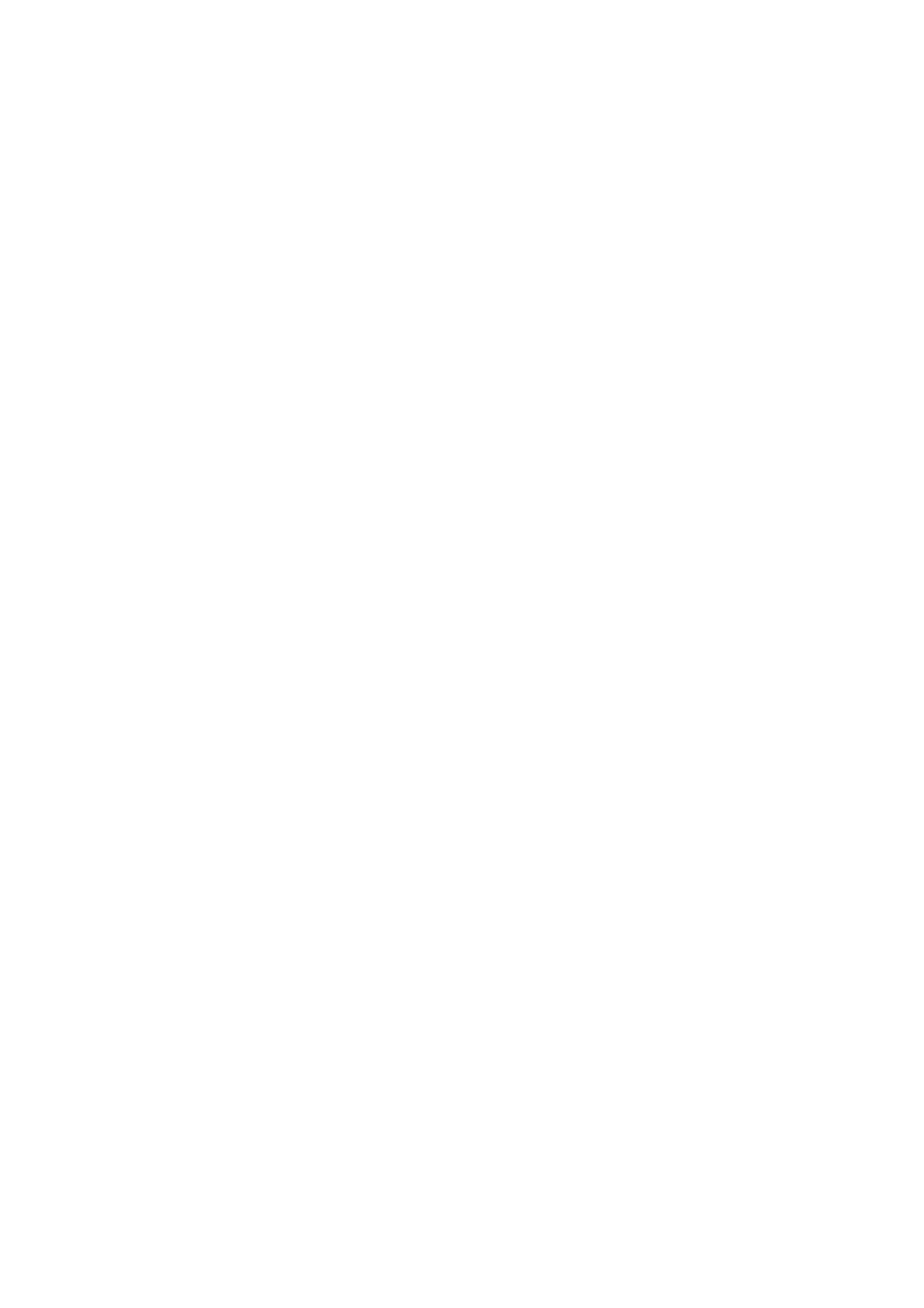## **Employment Working Papers**

### **2008**

- 1 Challenging the myths about learning and training in small and medium-sized enterprises: Implications for public policy; ISBN 92-2-120555-5 (print); 92-2-120556-2 (web pdf) *David Ashton, Johnny Sung, Arwen Raddon and Trevor Riordan*
- 2 Integrating mass media in small enterprise development. Current knowledge and good practices; ISBN 92-2-121142-6 (print); 92-2-121143-3 (web pdf) *Gavin Anderson. Edited by Karl-Oskar Olming and Nicolas MacFarquhar*
- 3 Recognizing ability: The skills and productivity of persons with disabilities. A literature review; ISBN 978-92-2-121271-3 (print); 978-92-2-121272-0 (web pdf) *Tony Powers*
- 4 Offshoring and employment in the developing world: The case of Costa Rica; ISBN 978-92-2-121259-1 (print); 978-92-2-121260-7 (web pdf) *Christoph Ernst and Diego Sanchez-Ancochea*
- 5 Skills and productivity in the informal economy; ISBN 978-92-2-121273-7 (print); 978-92-2-121274-4 (web pdf) *Robert Palmer*
- 6 Challenges and approaches to connect skills development to productivity and employment growth: India; unpublished *C. S. Venkata Ratnam and Arvind Chaturvedi*
- 7 Improving skills and productivity of disadvantaged youth; ISBN 978-92-2-121277-5 (print); 978-92-2-121278-2 (web pdf) *David H. Freedman*
- 8 Skills development for industrial clusters: A preliminary review; ISBN 978-92-2-121279-9 (print); 978-92-2-121280-5 (web pdf) *Marco Marchese and Akiko Sakamoto*
- 9 The impact of globalization and macroeconomic change on employment in Mauritius: What next in the post-MFA era?; ISBN 978-92-2-120235-6 (print); 978-92-2-120236-3 (web pdf) *Naoko Otobe*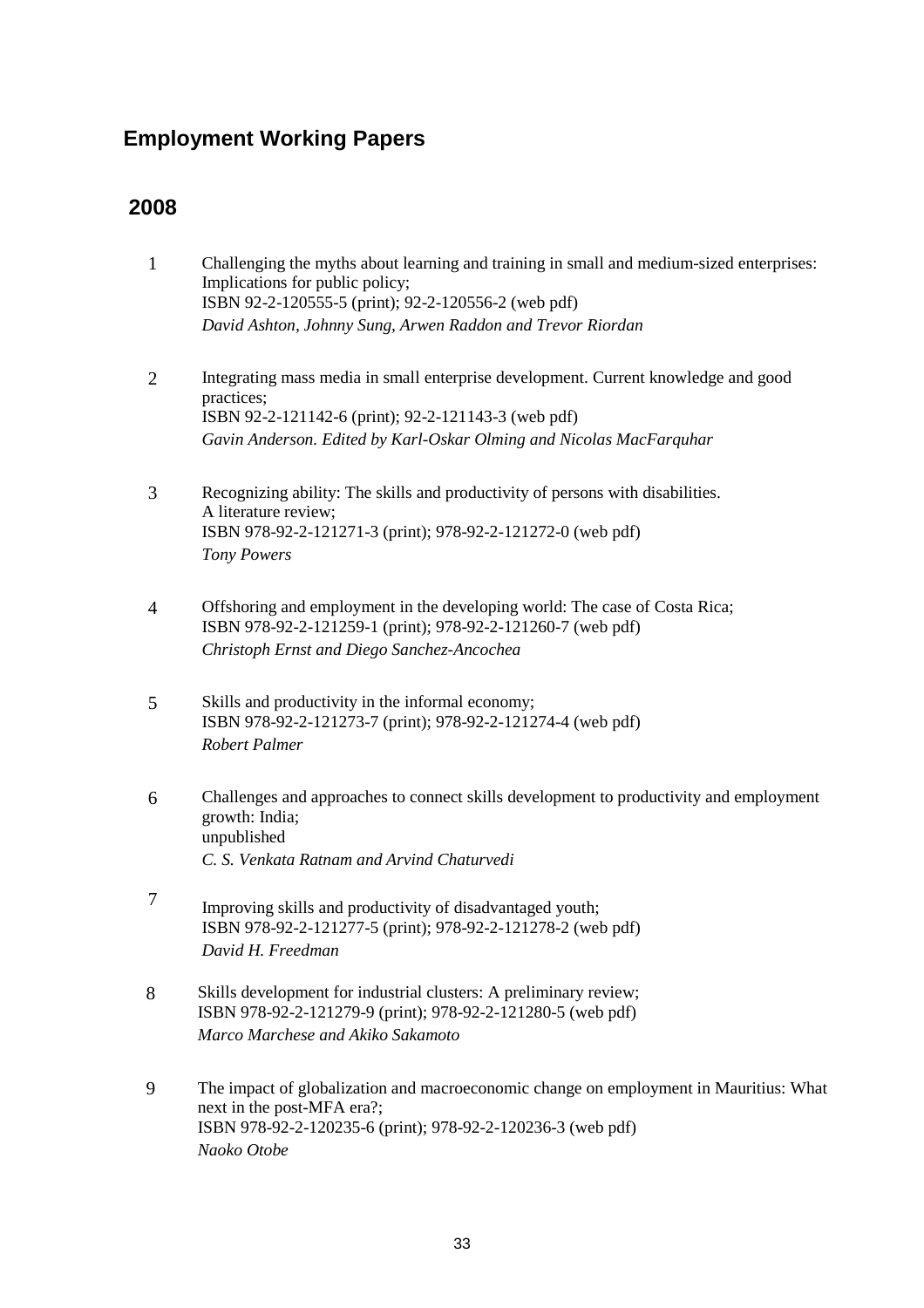- 10 School-to-work transition: Evidence from Nepal; ISBN 978-92-2-121354-3 (print); 978-92-2-121355-0 (web pdf) *New Era*
- 11 A perspective from the MNE Declaration to the present: Mistakes, surprises and newly important policy implications; ISBN 978-92-2-120606-4 (print); 978-92-2-120607-1 (web pdf) *Theodore H. Moran*
- 12 Gobiernos locales, turismo comunitario y sus redes Memoria: V Encuentro consultivo regional (REDTURS); ISBN 978-92-2-321430-2 (print); 978-92-2-321431-9 (web pdf)
- 13 Assessing vulnerable employment: The role of status and sector indicators in Pakistan, Namibia and Brazil; ISBN 978-92-2-121283-6 (print); 978-92-2-121284-3 (web pdf) *Theo Sparreboom and Michael P.F. de Gier*
- 14 School-to-work transitions in Mongolia; ISBN 978-92-2-121524-0 (print); 978-92-2-121525-7 (web pdf) *Francesco Pastore*
- 15 Are there optimal global configurations of labour market flexibility and security? Tackling the "flexicurity" oxymoron; ISBN 978-92-2-121536-3 (print); 978-92-2-121537-0 (web pdf) *Miriam Abu Sharkh*
- 16 The impact of macroeconomic change on employment in the retail sector in India: Policy implications for growth, sectoral change and employment; ISBN 978-92-2-120736-8 (print); 978-92-2-120727-6 (web pdf) *Jayati Ghosh, Amitayu Sengupta and Anamitra Roychoudhury*
- 17 From corporate-centred security to flexicurity in Japan; ISBN 978-92-2-121776-3 (print); 978-92-2-121777-0 (web pdf) *Kazutoshi Chatani*
- 18 A view on international labour standards, labour law and MSEs; ISBN 978-92-2-121753-4 (print);978-92-2-121754-1(web pdf) *Julio Faundez*
- 19 Economic growth, employment and poverty in the Middle East and North Africa; ISBN 978-92-2-121782-4 (print); 978-92-2-121783-1 (web pdf) *Mahmood Messkoub*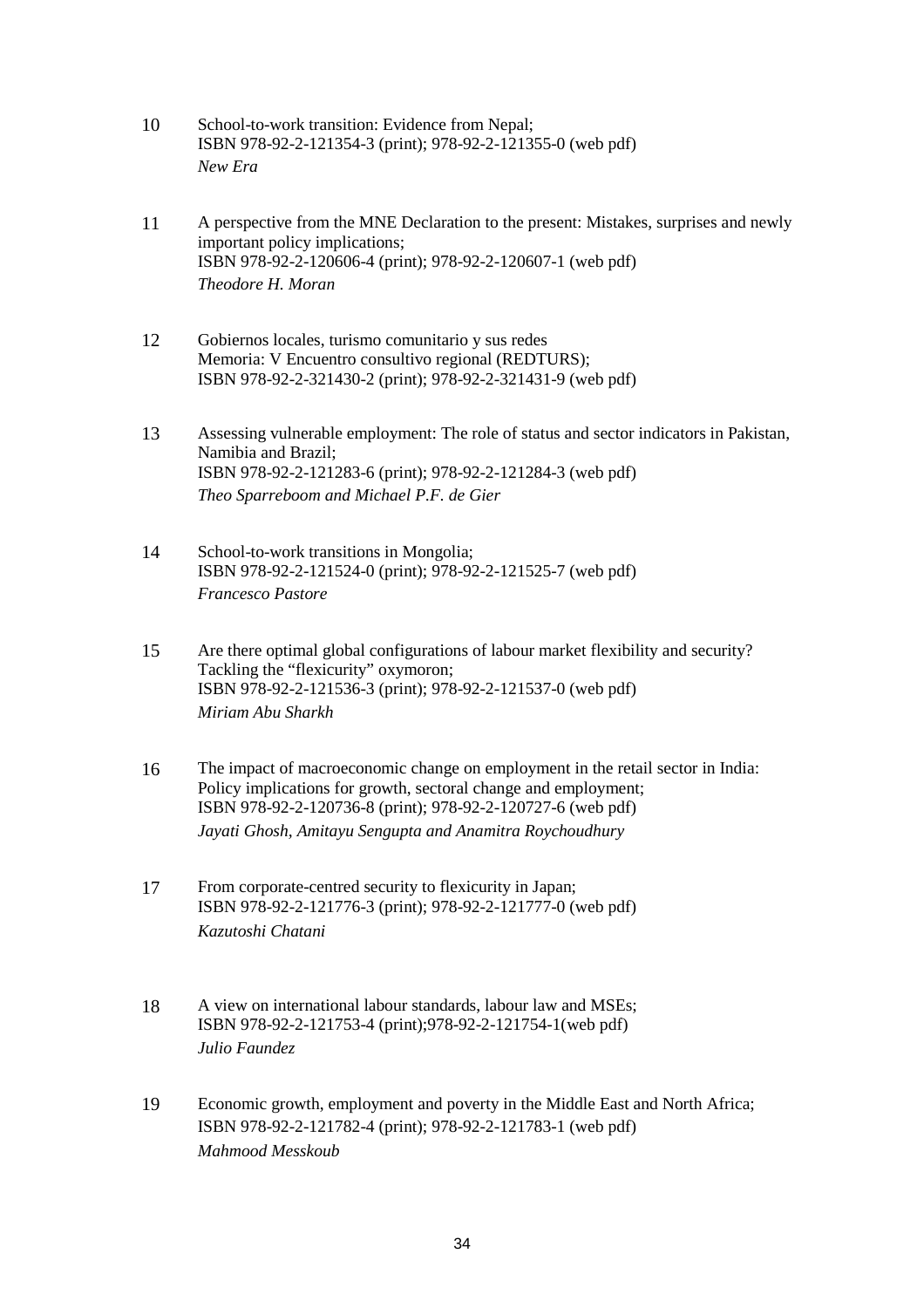- 20 Employment and social issues in fresh fruit and vegetables; ISBN 978-92-2-1219415(print); 978-92-2-1219422 (web pdf) *Sarah Best, Ivanka Mamic*
- 21 Trade agreements and employment: Chile 1996-2003; ISBN 978-2-1211962-0 (print); 978-2-121963-7 (web pdf)
- 22 The employment effects of North-South trade and technological change; ISBN 978-92-2-121964-4 (print); 978-92-2-121965-1 (web pdf) *Nomaan Majid*
- 23 Voluntary social initiatives in fresh fruit and vegetables value chains; ISBN 978-92-2-122007-7 (print); 978-92-2-122008-4 (web pdf) *Sarah Best and Ivanka Mamic*
- 24 Crecimiento Económico y Empleo de Jóvenes en Chile. Análisis sectorial y proyecciones; ISBN 978-92-2-321599-6 (print); 978-92-2-321600-9 (web pdf) *Mario D. Velásquez Pinto*
- 25 The impact of codes and standards on investment flows to developing countries; ISBN 978-92-2-122114-2 (print); 978-92.2.122115-9 (web pdf) *Dirk Willem te Velde*
- 26 The promotion of respect for workers' rights in the banking sector: Current practice and future prospects; ISBN 978-92-2-122116-6 (print); 978-2-122117-3 (web pdf) *Emily Sims*

### **2009**

- 27 Labour Market information and analysis for skills development; ISBN 978-92-2-122151-7 (print); 978-92-2-122152-4 (web pdf) *Theo Sparreboom and Marcus Powell*
- 28 Global reach Local relationships : Corporate social responsibility, worker's rights and local development; ISBN 978-92-2-122222-4 (print); 978-92-2-122212-5 (web pdf) *Anne Posthuma*, *Emily Sims*
- 29 The use of ILS in equity markets: Investing in the work force social investors and international labour standards; ISBN 978-92-2-122288-0 (print); 978-92-2-122289-7 (web pdf) *Elizabeth Umlas*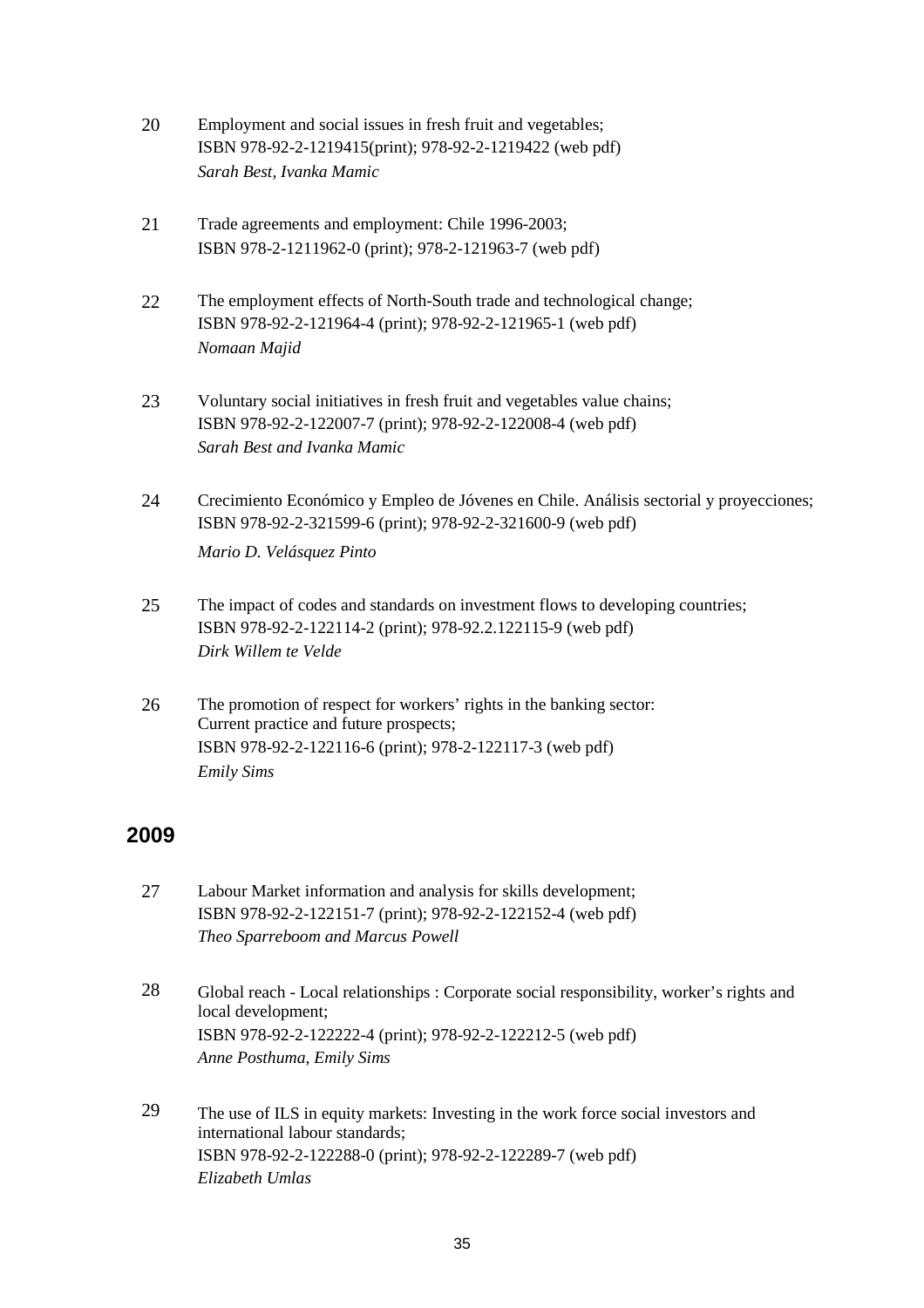- 30 Rising food prices and their implications for employment, decent work and poverty reduction; ISBN 978-92-2-122331-3 (print); 978-92-2-122332-0 (web pdf) *Rizwanul Islam and Graeme Buckley*
- 31 Economic implications of labour and labour-related laws on MSEs: A quick review of the Latin American experience; ISBN 978-92-2-122368-9 (print); 978-92-2-122369-6 (web pdf) *Juan Chacaltana*
- 32 Understanding informal apprenticeship Findings from empirical research in Tanzania; ISBN 978-2-122351-1 (print); 978-92-2-122352-8 (web pdf) *Irmgard Nübler, Christine Hofmann, Clemens Greiner*
- 33 Partnerships for youth employment. A review of selected community-based initiatives; ISBN 978-92-2-122468-6 (print); 978-92-2-122469-3 (web pdf) *Peter Kenyon*
- 34 The effects of fiscal stimulus packages on employment; ISBN 978-92-2-122489-1 (print); 978-92-2-122490-7 (web pdf) *Veena Jha*
- 35 Labour market policies in times of crisis; ISBN 978-92-2-122510-2 (print); 978-92-2-122511-9 (web pdf) *Sandrine Cazes, Sher Verick*
- 36 The global economic crisis and developing countries: Transmission channels, fiscal and policy space and the design of national responses; ISBN 978-92-2-122544-7 (print); 978-92-2-122545-4 (web pdf) *Iyanatul Islam*
- 37 Rethinking monetary and financial policy: Practical suggestions for monitoring financial stability while generating employment and poverty reduction ISBN 978-92-2-122514-0 (print); 978-92-2-122515-7 (web pdf) *Gerald Epstein*
- 38 Promoting employment-intensive growth in Bangladesh: Policy analysis of the manufacturing and service sectors; ISBN 978-92-2-122540-9 (print); 978-92-2-122541-6 (web pdf) *Nazneen Ahmed, Mohammad Yunus, Harunur Rashid Bhuyan*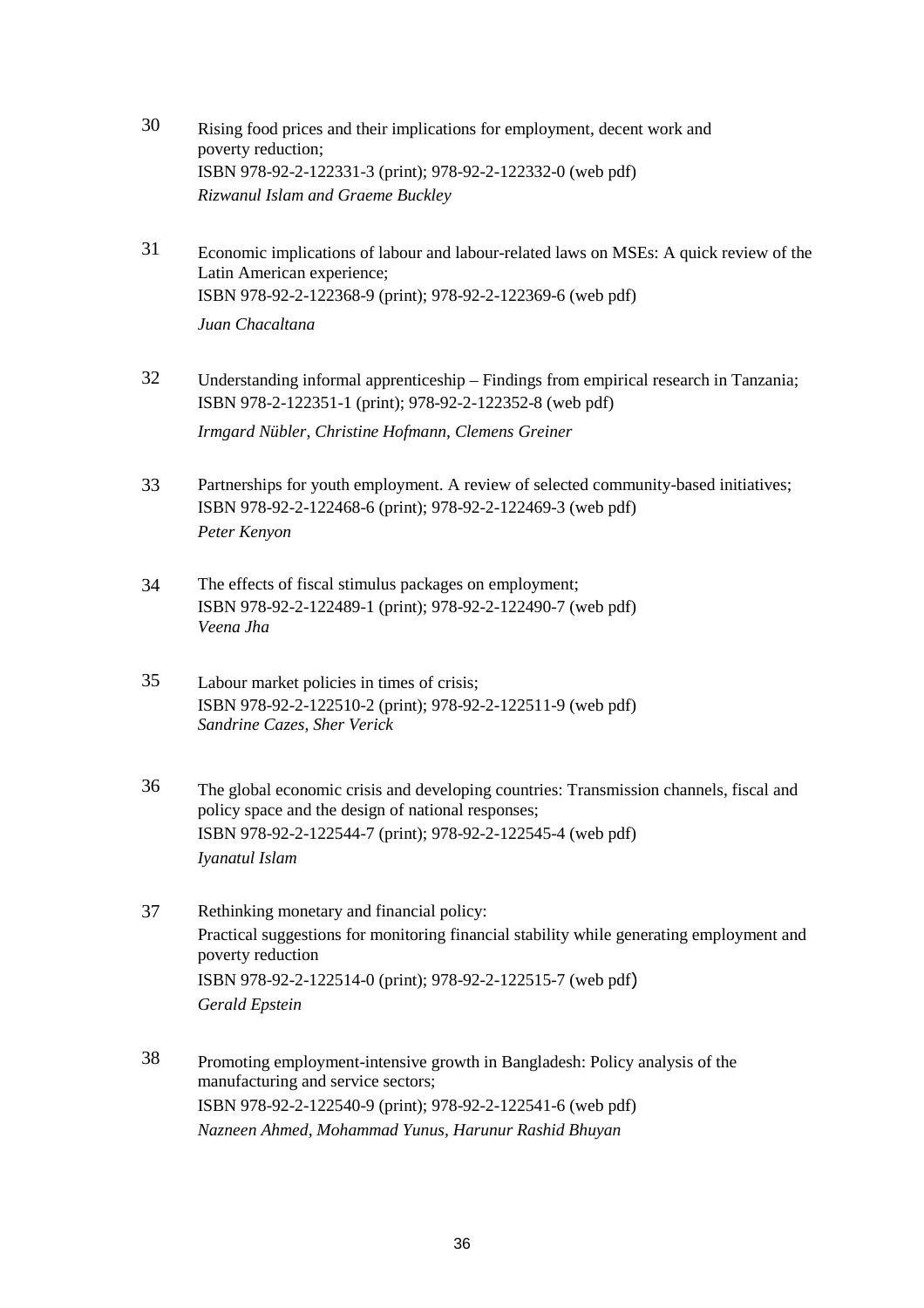- 39 The well-being of labour in contemporary Indian economy; ISBN 978-92-2-122622-2 (print); 978-92-2-122623-9 (web pdf) *Praveen Jha*
- 40 The global recession and developing countries; ISBN 978-92-2-122847-9 (print); 978-92-2-122848-6 (web pdf) *Nomaan Majid*
- 41 Offshoring and employment in the developing world: Business process outsourcing in the Philippines; ISBN 978-92-2-122845-5 (print); 978-92-2-122846-2 (web pdf) *Miriam Bird, Christoph Ernst*
- 42 A survey of the Great Depression, as recorded in the International Labour Review, 1931- 1939; ISBN 978-92-2-122843-1 (print); 978-92-2-122844-8 (web pdf) *Rod Mamudi*
- 43 The price of exclusion: The economic consequences of excluding people with disabilities from the world or work ISBN 978-92-2-122921-6 (print); 978-92-2-122922-3 (web pdf) *Sebastian Buckup*
- 44 Researching NQFs: Some conceptual issues ISBN 978-92-2-123066-3 (print), 978-92-2-123067-0 (web pdf) *Stephanie Allais, David Raffe, Michael Young*
- 45 Learning from the first qualifications frameworks ISBN 978-92-2-123068-7 (print), 978-92-2-123069-4 (web pdf) *Stepahnie Allais, David Raffe, Rob Strathdee, leesa Wheelahan, Michael Young*
- 46 International framework agreements and global social dialogue: Lessons from the Daimler case ISBN 978-92-2-122353-5 (print); 978-92-2-122354-2 (web pdf) *Dimitris Stevis*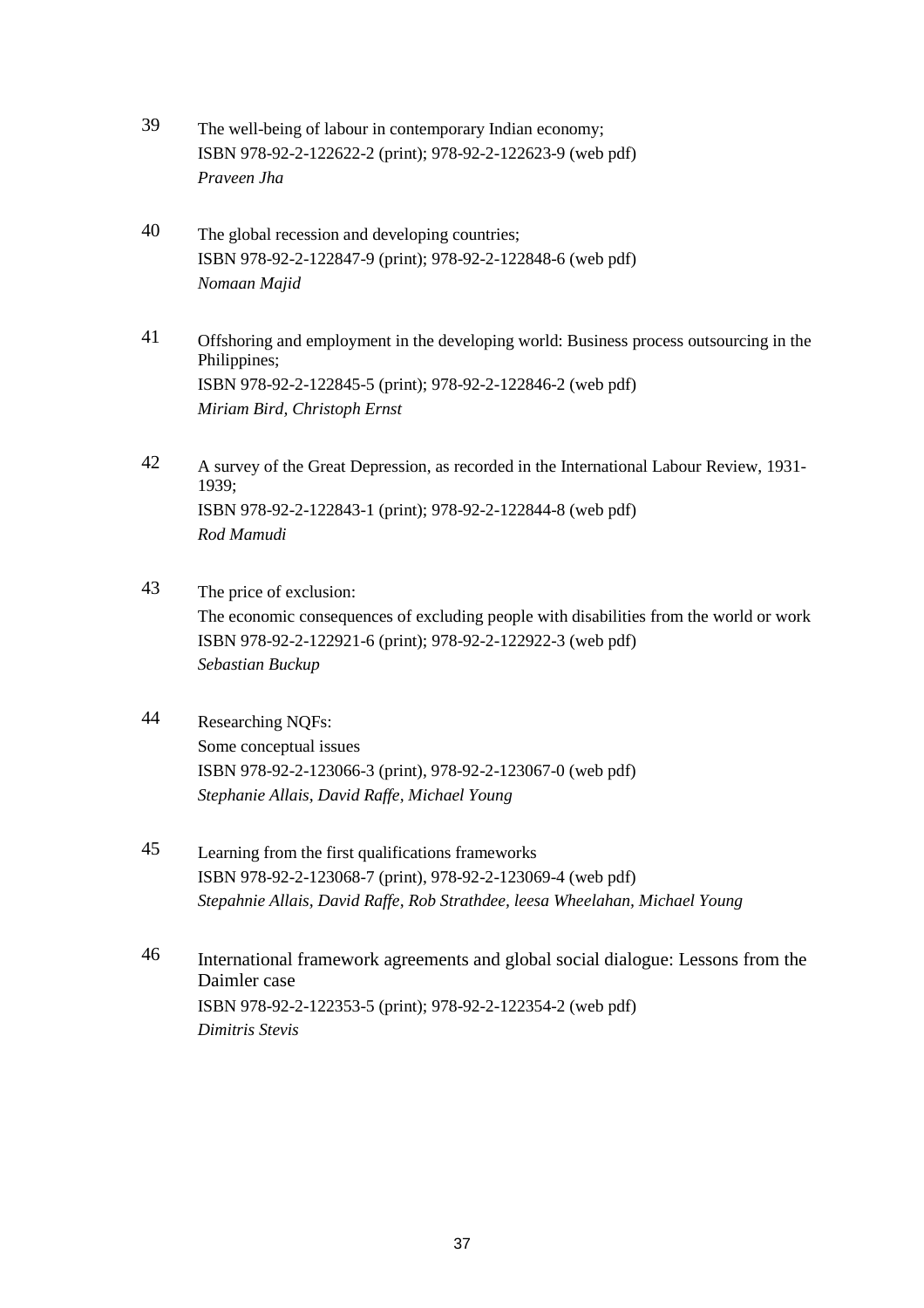### **2010**

- 47 International framework agreements and global social dialogue: Parameters and prospects ISBN 978-92-2-123298-8 (print); 978-92-2-122299-5 (web pdf) *Dimitris Stevis*
- 48 Unravelling the impact of the global financial crisis on the South African labour market ISBN 978-92-2-123296-4 (print; 978-92-2-123297-1 (web pdf) *Sher Verick*
- 49 Guiding structural change The role of government in development ISBN 978-92-2-123340-4 (print); 978-92-2-123341-1 (web pdf) *Matthew Carson*
- 50 Les politiques du marché du travail et de l'emploi au Burkina Faso ISBN 978-92-2-223394-6 (print); 978-92-2-223395-3 (web pdf) *Lassané Ouedraogo et Adama Zerbo*
- 51 Characterizing the school-to-work transitions of young men and women Evidence from the ILO school-to-work transition surveys ISBN 978-92-2-123396-1 (print); 978-92-2-123397-8 (web pdf) *Makiko Matsumoto and Sara Elder*
- 52 Exploring the linkages between investment and employment in Moldova A timeseries analysis ISBN 978-92-2-122990-2 (print); 978-92-2-122991-9 (web pdf) *Stefania Villa*
- 53 The crisis of orthodox macroeconomic policy The case for a renewed commitment to full employment ISBN 978-92-2-123512 (print); 978-92-2-123513 (web pdf) *Mohammed Muqtada*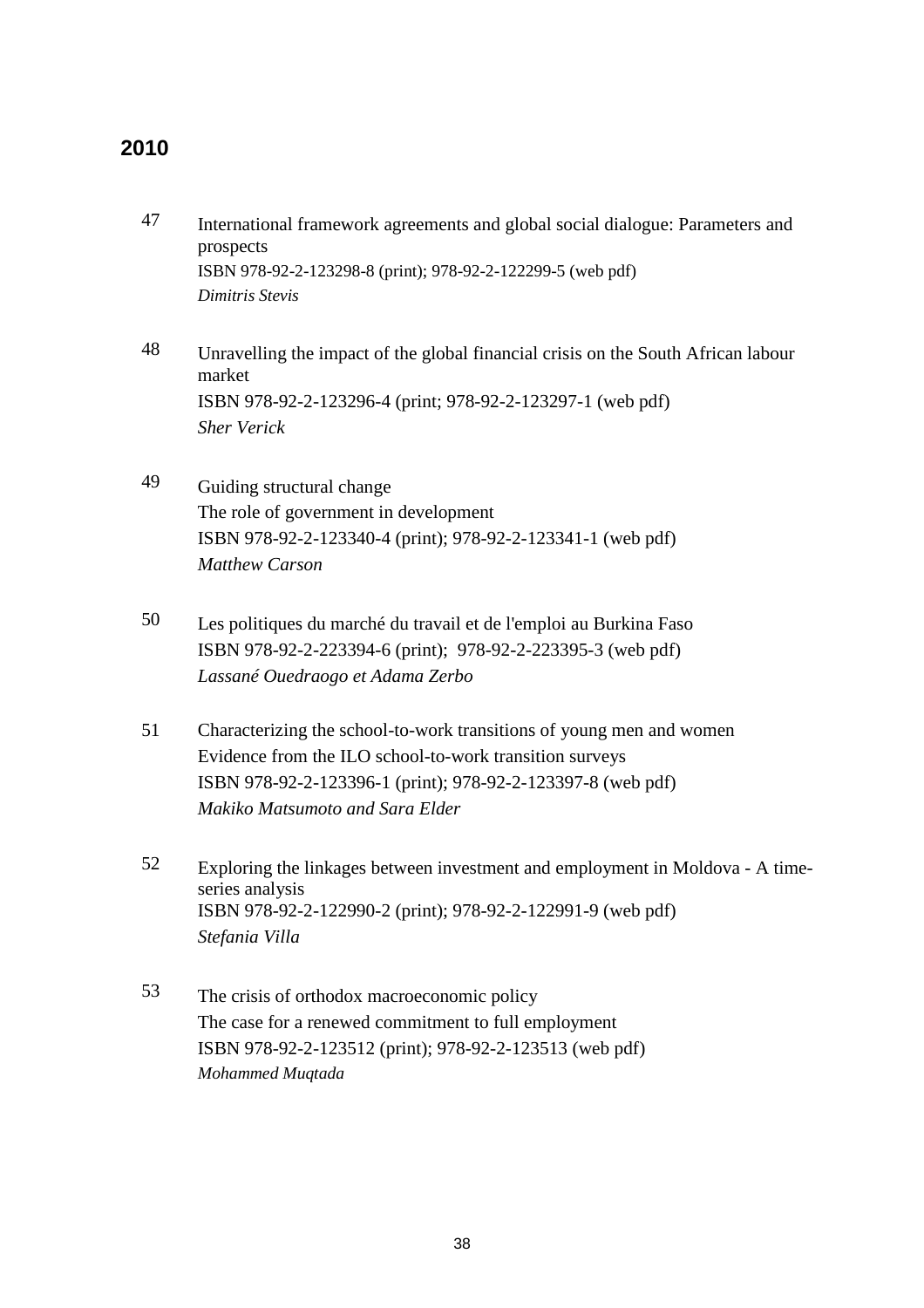- 54 Trade contraction in the post-2007 crisis Employment and inequality effects in India and South Africa *Forthcoming Marion Jansen, Leanne Roncolato and Erik von Uexkull*
- 55 The impact of crisis-related changes in trade flows on employment, Incomes, regional and sectoral development in Brazil *Forthcoming Scott McDonald, Marion Jansen and Erik von Uexkull*

A complete list of previous working papers can be found on: http://www.ilo.org/employment